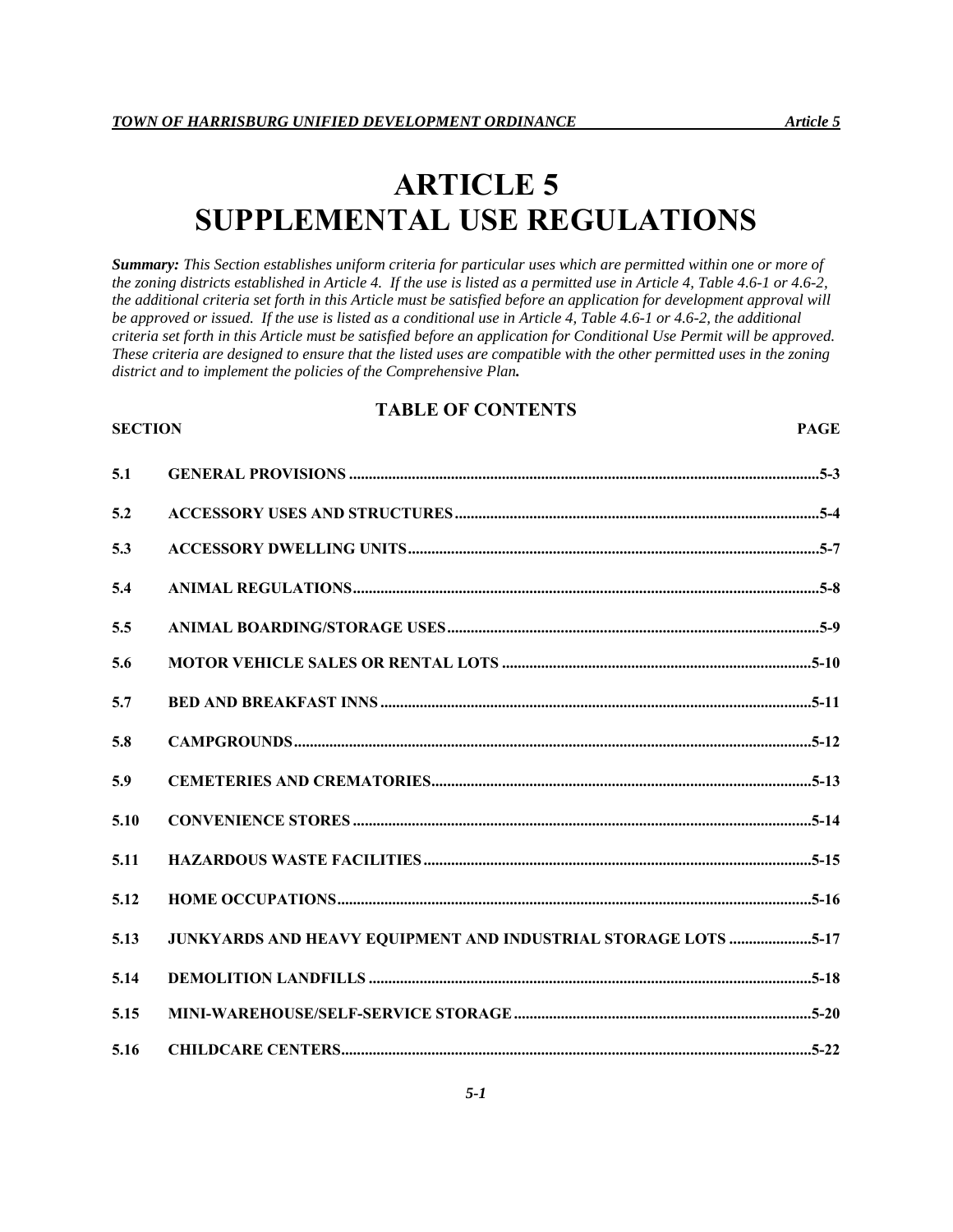|      | TOWN OF HARRISBURG UNIFIED DEVELOPMENT ORDINANCE Article 5         |  |
|------|--------------------------------------------------------------------|--|
| 5.17 |                                                                    |  |
| 5.18 |                                                                    |  |
| 5.19 |                                                                    |  |
| 5.20 |                                                                    |  |
| 5.21 |                                                                    |  |
| 5.22 |                                                                    |  |
| 5.23 | <b>MANUFACTURED/MODULAR HOME AND STORAGE BUILDING SALES 5-41</b>   |  |
| 5.24 | SINGLE-FAMILY DETACHED RESIDENTIAL IN THE AG, I-1 AND I-2 ZONE5-43 |  |
| 5.25 |                                                                    |  |
| 5.26 |                                                                    |  |
| 5.27 |                                                                    |  |
| 5.28 |                                                                    |  |
| 5.29 |                                                                    |  |
| 5.30 |                                                                    |  |
| 5.31 |                                                                    |  |
| 5.32 |                                                                    |  |
| 5.33 |                                                                    |  |
| 5.34 |                                                                    |  |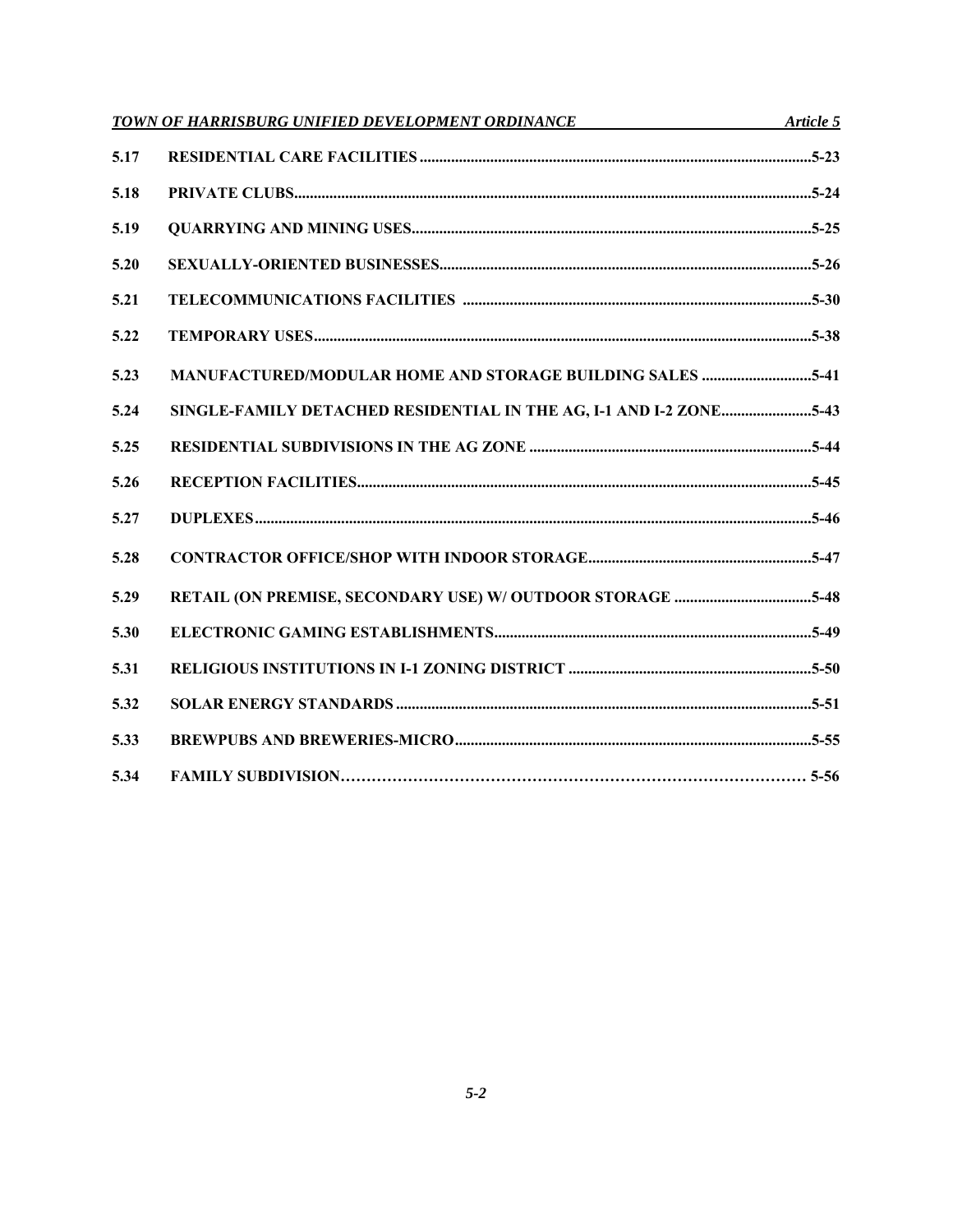# **5.1. GENERAL PROVISIONS.**

# **5.1.1. APPLICABILITY.**

The provisions of Article 5 are supplemental to the general provisions of the other Articles of the Unified Development Ordinances. All Uses and Structures shall comply with the all other applicable provisions of this Ordinance in addition to the provisions of this Article.

### **5.1.2. CONFLICT WITH OTHER REGULATIONS.**

If there is a conflict between standards of Article 5 and any other requirements of this Ordinance, the standards of this Article 5 shall control, except as set forth in section 5.1.3, below.

# **5.1.3. RELATIONSHIP TO USE TABLE.**

The zoning district in which a particular use is permitted is controlled by Table 4.6-1, and in the event of any inconsistency between the provisions of this Article 5 and the Use Matrix (Table 4.6-1), the provisions of the Use Matrix shall control.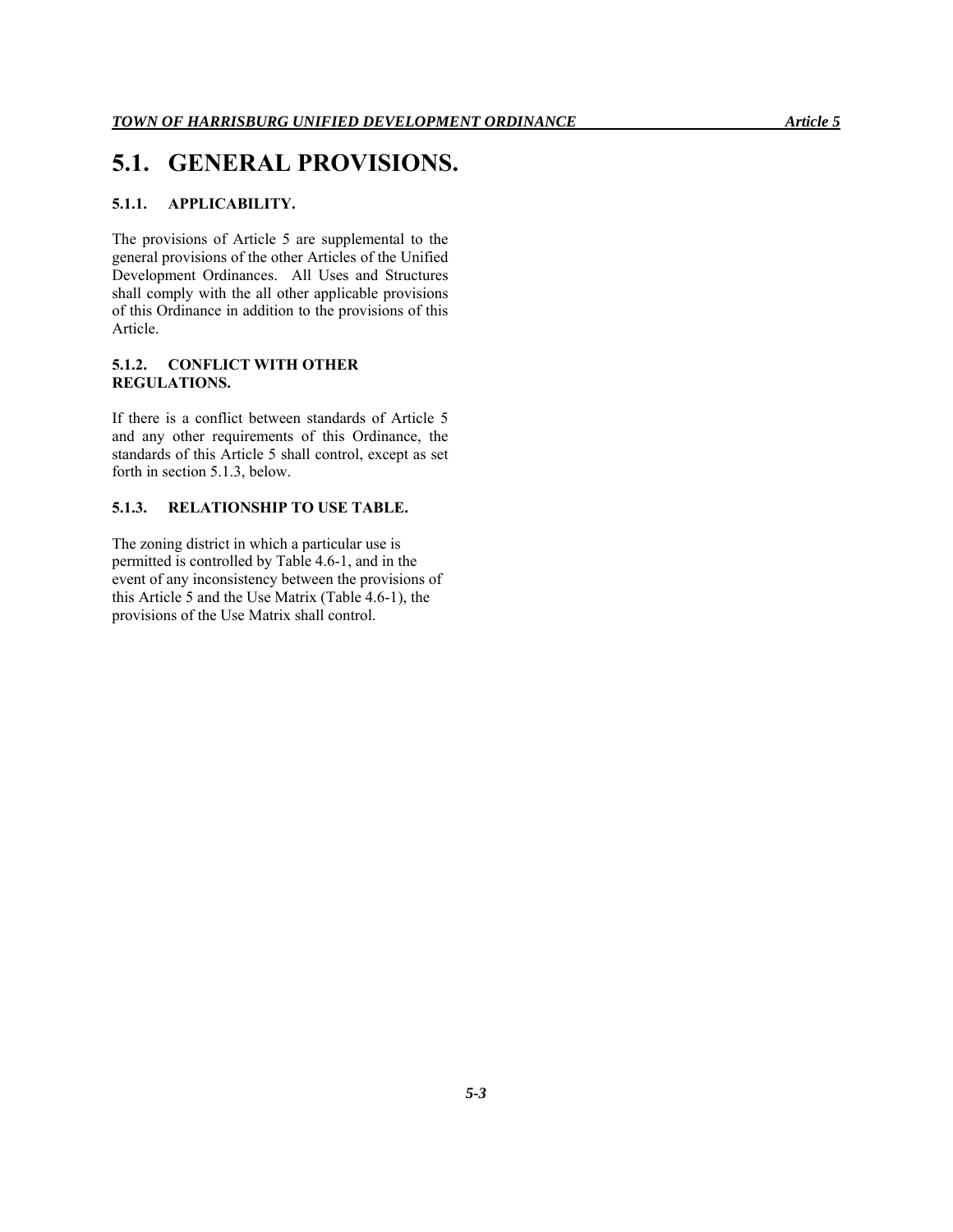# **5.2. ACCESSORY USES AND STRUCTURES.**

# **5.2.1. PERMITTED ACCESSORY USES.**

**5.2.1.3.** The uses listed in Column A, below, shall be permitted by right (unless noted otherwise) in any of the zoning districts set forth in Column B, below:

| (A)                                                                                                                                                      | (B)                               |
|----------------------------------------------------------------------------------------------------------------------------------------------------------|-----------------------------------|
| Accessory Use                                                                                                                                            | Zoning Districts                  |
| Accessory Dwellings (subject to the provision of $\S$ 5.3)                                                                                               | see Table 4.7-1 (see Article 4)   |
| Garages or Carports (noncommercial)                                                                                                                      | All Zoning Districts.             |
| Greenhouses (noncommercial)                                                                                                                              | All Residential Zoning Districts. |
| Home Occupations (subject to $\S 5.12$ )                                                                                                                 | All Residential Zoning Districts. |
| Off-Street Parking and Driveways                                                                                                                         | All districts.                    |
| Wireless Telecommunications Antennas or Tower (subject to $\S$<br>5.21)                                                                                  | All Zoning Districts              |
| Other Telecommunication Antennas or Tower                                                                                                                | see Table 4.7-1 (see Article 4)   |
| <b>Satellite Dishes</b>                                                                                                                                  | All Zoning Districts              |
| Signs (see Article 12)                                                                                                                                   | All districts.                    |
| Storage Buildings (residential)                                                                                                                          | All districts.                    |
| Swimming Pools (subject to the provisions of $\S$ 5.2.2)                                                                                                 | All Residential Zoning Districts. |
| Stables/Private (see $\S$ 5.4)                                                                                                                           | AG, RE, RL.                       |
| Tennis Courts (subject to the provisions of this Section)                                                                                                | All Zoning Districts.             |
| Any other Building or Use customarily incidental to the<br>permitted Primary Use or Building (subject to the location<br>standards of this $\S$ 5.3.1.3) | All Zoning Districts.             |

**5.2.1.4. ESTABLISHMENT.** Accessory buildings or uses shall not be constructed or established on a lot until construction of the principal building has commenced or the primary use is established, except as provided in section 5.2.1.5. Accessory buildings shall not be used for dwelling purposes, except as provided in section 5.3.

# **5.2.1.5. LOCATION.**

**5.2.1.5.1.** Accessory structures shall be required meet the setback standards for accessory structures as set forth in Table 4.7-*1 Dimensional and Density Standards*. Accessory structures may be located within a setback yard for principal structures and shall be regulated in accordance with the standards below. No accessory structure shall be located less than 36 inches from the exterior wall of the principal structure. Structures that are located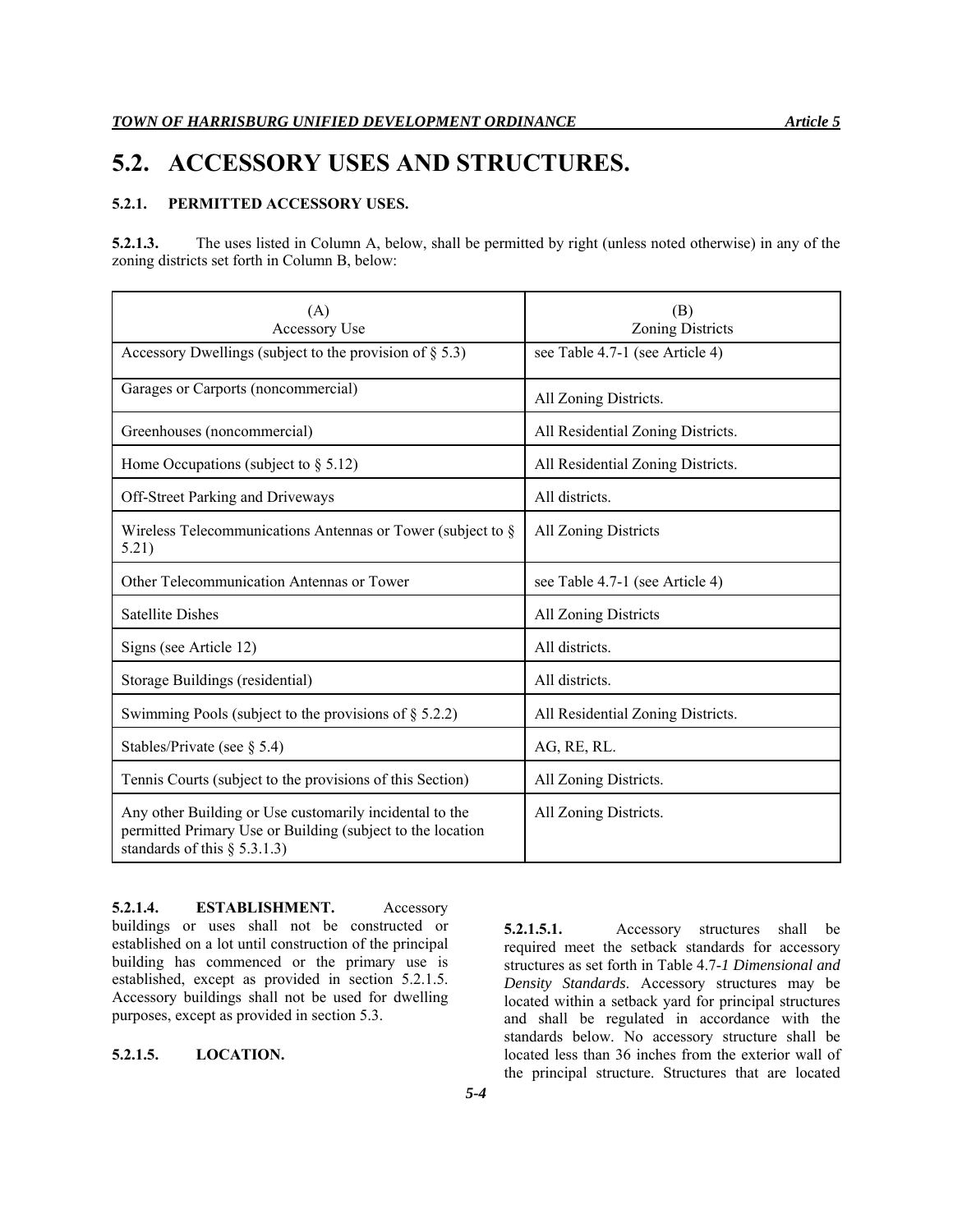closer than 36 inches shall be considered as additions to the principal structure and shall conform to all applicable setbacks.

**5.2.1.5.2.** For residential lots not exceeding two (2) acres, detached accessory buildings shall not be located in the front yard. Detached accessory buildings may be built in the required rear yard but such accessory buildings shall not occupy more than thirty (30%) percent of the required rear yard and shall not be closer than five feet to any side or rear lot line or setback line.

**5.2.1.5.3.** For residential lots exceeding two (2) acres, detached accessory buildings may be located in the front yard but not closer than seventyfive feet (75') from the front property line/street rightof-way. Detached accessory buildings may be closer than the distance specified above if they are not visible from a public street.

**5.2.1.5.4.** The location of permitted nonresidential accessory structures shall be governed by the same dimensional regulations as set forth for the principal use structure(s).

**5.2.1.5.5.** Accessory buildings on double frontage lots shall not be closer to either street than the required front yard setback.

**5.2.1.6. HEIGHT**. Accessory buildings shall not exceed:

**5.2.1.6.1.** the standard height regulations of the zoning district as set forth in Table 4.7-1 where accessory structure is located within the buildable lot area;

**5.2.1.6.2.** shall not exceed fifteen (15) feet in height, where accessory structure is located within a principal structure setback yard.

**5.2.1.7. SIZE.** An accessory building shall not exceed the ground floor area of the principle building.

**5.2.1.8. MATERIALS.** No accessory use of structure shall be permitted that involves or requires any construction features or materials, which are not primarily residential in nature or character.

#### **5.2.2. SWIMMING POOLS.**

A private swimming pool along with incidental installations, such as pumps and filters, is permitted in any residential zoning district provided:

**5.2.2.3.** The swimming pool and incidental installations are located in other than the front yard.

**5.2.2.4.** If any pool contains at least four hundred fifty (450) square feet of water surface area or has a depth of thirty-six (36) inches or greater at its shallowest point, the pool shall be enclosed from adjoining lots by the Principal Building, an Accessory Building, a solid wall, or a protective fence of not less than four (4) feet in height. In the alternative, a pool cover shall be provided and shall be installed whenever the pool is not in use.

**5.2.2.5.** The swimming pool shall be set back from all lot lines a distance of not less than five (5) feet.

### **5.2.3. LIGHTING.**

Exterior lighting for accessory uses and/or structures shall be placed so as to not direct or reflect light upon adjoining land.

### **5.2.4. EXEMPTIONS TO ACCESSORY USE AND STRUCTURE REGULATIONS.**

The following uses/structures shall be exempt from the provisions of this  $\S$  5.2:

**5.2.4.3.** Fencing and walls; However, in no case shall a rear or side yard fence exceed seven (7) feet. Front yard fences shall not exceed five (5) feet in height. Recreational facility fences are exempt from the height restrictions listed in this section

**5.2.4.4.** mailboxes;

**5.2.4.5.** plant materials;

**5.2.4.6.** any structure or improvement, once installed, is at grade or less than 1 feet above grade.

### **5.2.5. PORTABLE ON-SITE STORAGE UNITS**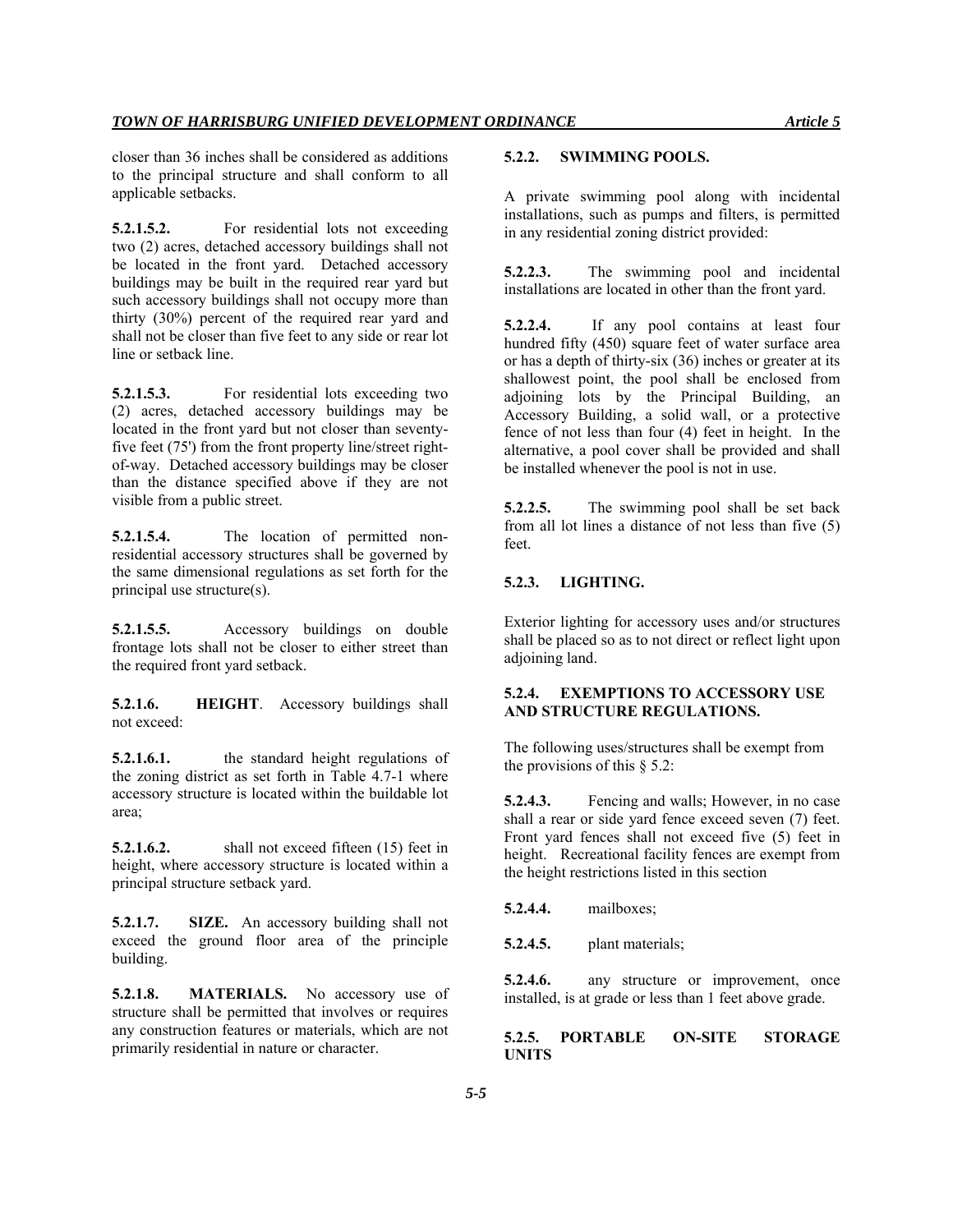Portable On-Site Storage: a portable on-site storage unit is any container designed for the storage of personal property that is typically transported by commercial vehicle and is typically rented to owners or occupants of real property for their temporary use only. A portable on-site storage unit is not a building or structure. The following requirements apply to any residential real estate parcel upon which a portable on-site storage unit is to be placed:

- (A) Three can be a maximum of two (2) temporary storage units per parcel at any one time
- (B) A unit must be placed in the side or rear yard only. However, the unit may be placed in the front yard if side and rear areas are not accessible, as determined by the Administrator (unless the unit adversely impacts safety, sight triangles, or emergency response access. The unit may not be placed in any recorded easement or in the street right-of-way.
- (C) A unit must be placed a minimum of five (5) foot setback from side and rear property lines. There is no minimum spacing between units.
- (D) A unit may remain on the parcel for a maximum of 90 day s per calendar year without obtaining a Temporary Use Permit. A written reason, timeline, and completion date must be submitted by the applicant prior the issuance of the permit.
- (E) Exemptions
	- (1) Any commercial or residential construction site with active zoning and building permits may have as many storage units as are needed on the site without restrictions or permits.
	- (2) The Temporary Use Permit fee may be waived in the case of damage as a result of fire, storm, flood, or other disaster events.
	- (3) The above restrictions do not apply to any parcel greater than five (5) acres in size.

# **5.2.6 RECYCLING FACILITIES AND DROP-OFF SITES**

Unattended clothing donation containers are prohibited unless located at the operational site of a company or organization that collects used clothing for resale or donation as a primary business function.

An unattended clothing container is any box, bin, dumpster, trailer or any other receptacle that is intended for the use as a collection point for donated clothing or other household materials a times when no employee or representative of the sponsoring company or organization is present to accept donations. Prohibited clothing donation containers that exist at the time this section is adopted shall be removed within 30 days of adoption.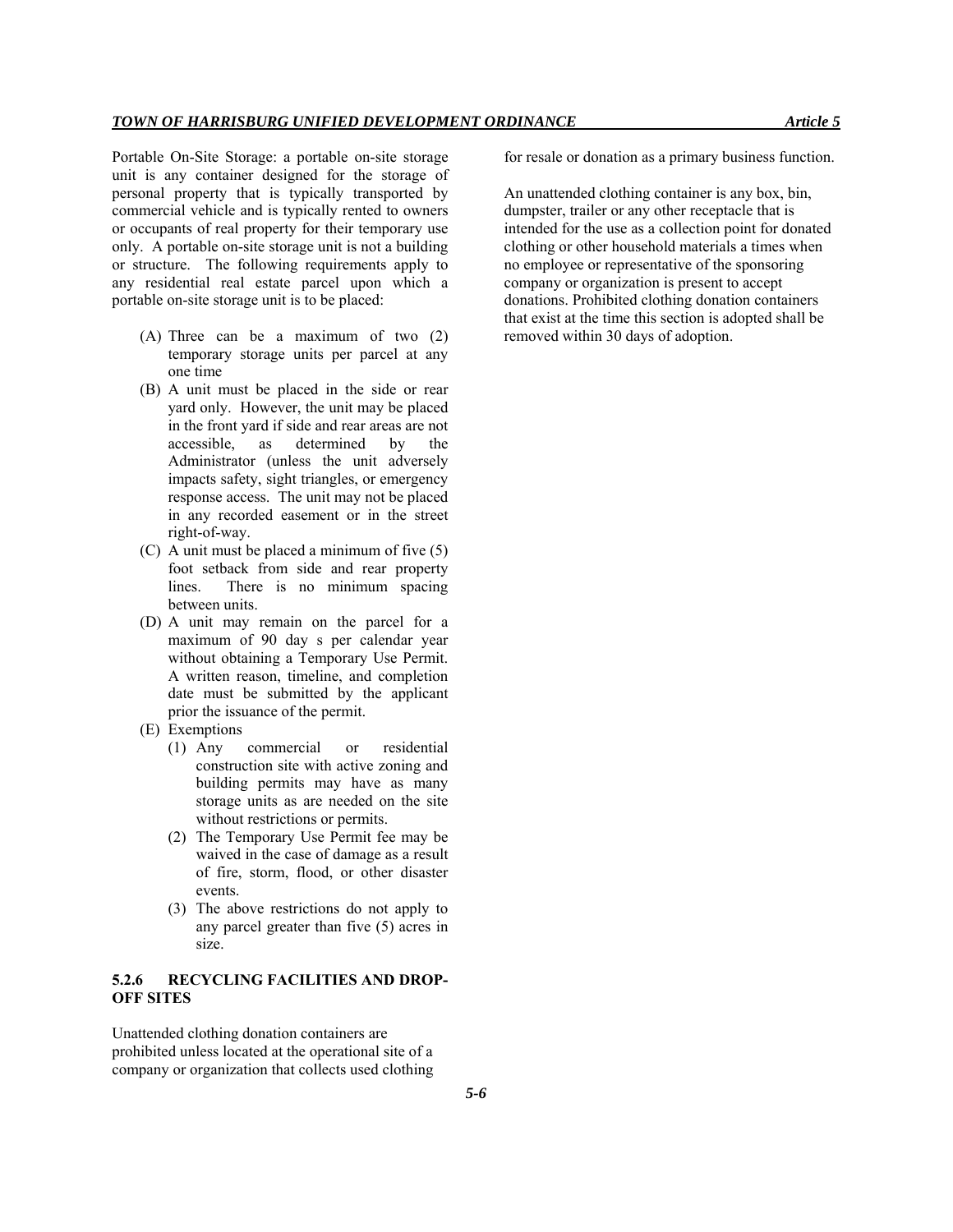# **5.3. ACCESSORY DWELLINGS UNITS.**

# **5.3.1. ZONING DISTRICTS.**

Accessory Dwellings and Accessory Apartments are conditionally permitted in those zoning districts where such use is permitted in accordance with Table 4.6-1 (see Article 4).

#### **5.3.2. HOUSING STANDARDS.**

Accessory Dwellings must comply with all applicable local, State and Federal housing codes.

#### **5.3.3. NUMBER.**

Only one (1) Accessory Dwelling or Accessory Apartment shall be permitted per lot.

#### **5.3.4. SIZE OF UNIT.**

The Accessory Dwelling or Accessory Apartment shall not exceed fifty (50) percent of the square footage of the livable area of the primary structure or 1,100 square foot of gross floor area, whichever is less.

# **5.3.5. PLACEMENT OF THE ACCESSORY DWELLING ON THE LOT.**

An Accessory Dwelling shall be sited to the rear of the principal building. In the AG or RE zoning districts, the Accessory Dwelling unit may be sited to the side of the principal building only if the lot exceeds ten (10) acres in size.

#### **5.3.6. SETBACKS.**

The Accessory Dwelling shall meet all setback requirements as established for principal uses within the zoning district within which it is located.

# **5.3.7. COMPATIBILITY.**

The exterior of the Accessory Dwelling shall be compatible with the principal residence in terms of color, siding, roof pitch, window detailing, roofing materials, and foundation or skirting appearance. Manufactured homes shall not be pulled up to or attached to a primary residence and considered an Accessory Apartment or Accessory Dwelling Unit. Manufactured homes, as a principal or accessory

dwelling units, shall be permitted only in the MH Manufactured Home Overlay District.

### **5.3.8. PARKING.**

Adequate off-street parking shall be provided for any vehicles owned by occupants of the Accessory Dwelling or Accessory Apartment.

#### **5.3.9. UTILITIES.**

Where there is no public sanitary sewer service to the Accessory Dwelling unit, County Health Department shall approve sanitary sewer services provided to such Accessory Dwelling unit prior to its construction.

#### **5.3.10. OWNER-OCCUPIED RESTRICTION**

Accessory dwelling units shall only be allowed on parcels that contain owner-occupied single-family dwelling units that are allowed as a principal permitted use.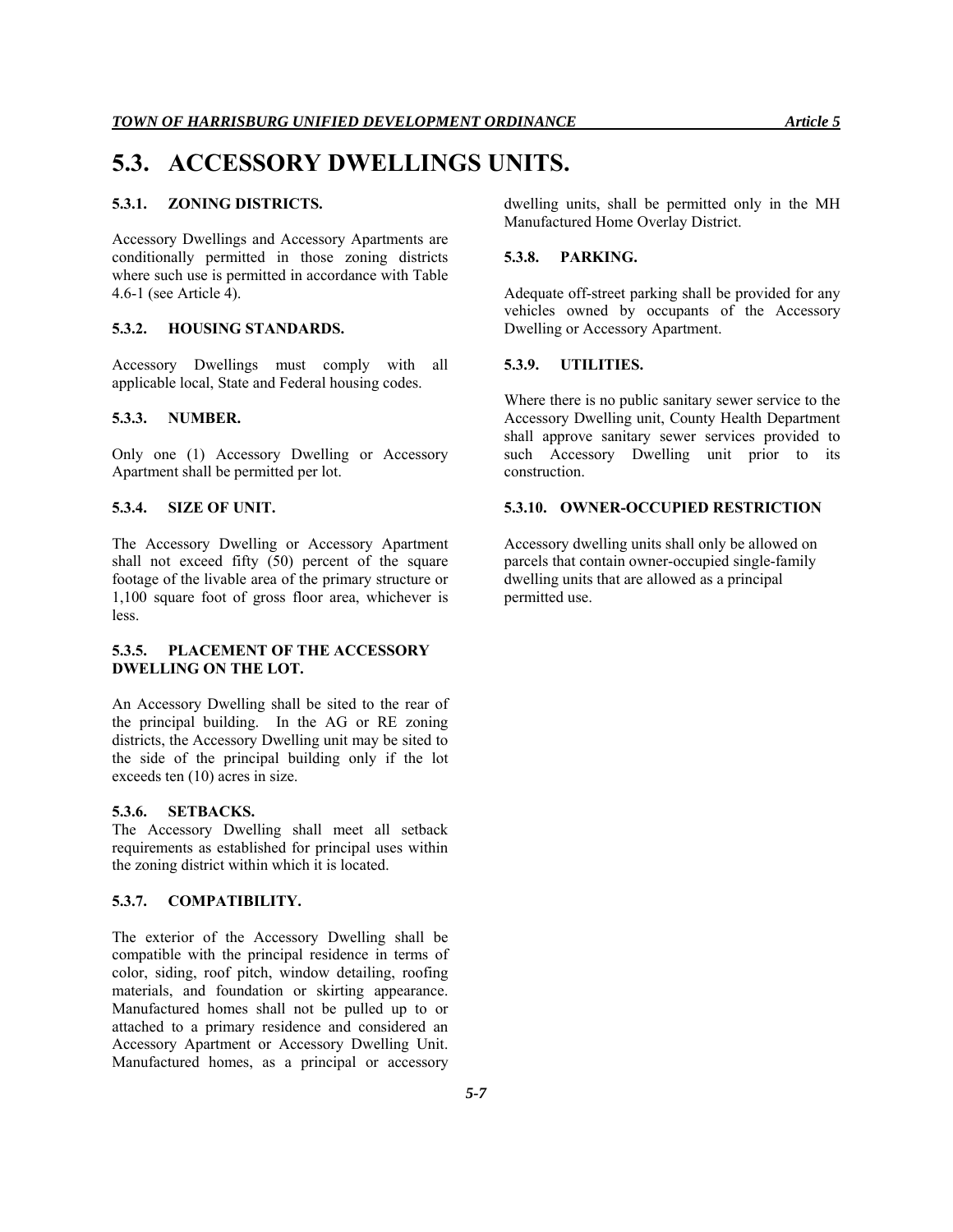# **5.4. ANIMAL REGULATIONS.**

#### **5.4.1. PURPOSE AND SCOPE.**

The purpose of this Section is to provide rules and regulations for the keeping of agricultural animals or other livestock so that these animals do not become a nuisance, hazard, and/or health problem to the adjoining neighbors and the general public. The provisions of this section shall not apply to dogs, cats, or other similar household pets. The administrator reserves the right to determine what is considered a household pet.

### **5.4.2. USE REGULATIONS.**

The use of land for the keeping of agricultural animals of other livestock shall be permitted as set forth in Table 4.6-1 (see Article 4) subject to the criteria below.

#### **5.4.3. AGRICULTURAL ANIMALS.**

**5.4.3.3.** The provisions of this Section 5.4 shall not apply to the AG Agriculture District.

**5.4.3.4.** No livestock shall be kept, maintained or stabled within any Residential Zoning District on any lot not exceeding two (2) acres.

**5.4.3.5.** On parcels of two (2) acres or more and as set forth in Table 4.6-1 (see Article 4), certain livestock shall be permitted subject to the following provisions:

**5.4.3.6.** All buildings or structures (excluding fences) used to house livestock shall be located so that they are no closer than one-hundred fifty feet (150') from a dwelling unit. The provisions of this section shall not apply if a dwelling unit is constructed so as to encroach upon an existing livestock use, except that such a livestock use may no longer expand towards a newly established residential use.

**5.4.3.7.** Not more than one (1) Animal Unit shall be shall be kept, maintained or stabled per six thousand (6,000) square feet of land.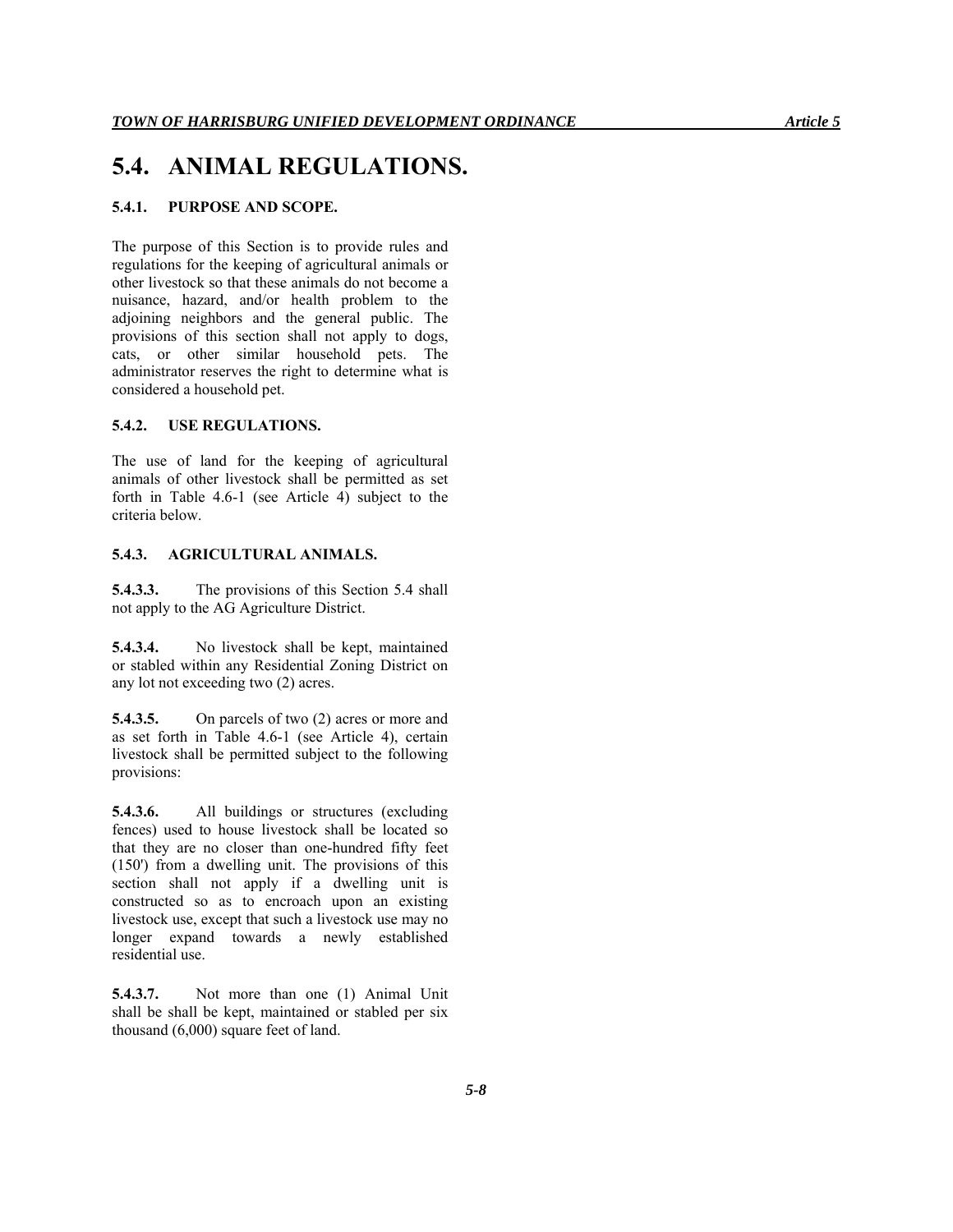# **5.5. ANIMAL BOARDING/STORAGE USES.**

# **5.5.1. APPLICABILITY.**

The provisions of this Section shall apply to any use that includes the commercial boarding or storage of live animals, including but not limited to veterinarian hospitals and kennels. Animal Boarding/Storage Uses shall be permitted as set forth in Table 4.6-1 (see Article 4) subject to the criteria below.

# **5.5.2. CRITERIA.**

**5.5.2.3.** Facilities for the boarding of all dogs and other household pets shall conform to the following:

**5.5.2.3.1.** Any building housing animals shall be located a minimum of 150 feet from any residentially zoned or developed property.

**5.5.2.3.2.** Animal wastes shall not be stored any closer than fifty (50) feet from any property line or surface waters.

**5.5.2.4.** Areas used for grazing, exercising or training of said animals shall be securely fenced to prevent the animals from straying, or a suitable restraint shall be provided to prevent straying.

**5.5.2.5.** Any kennel which is not wholly enclosed within a building shall be enclosed by a security fence at least six (6) feet in height.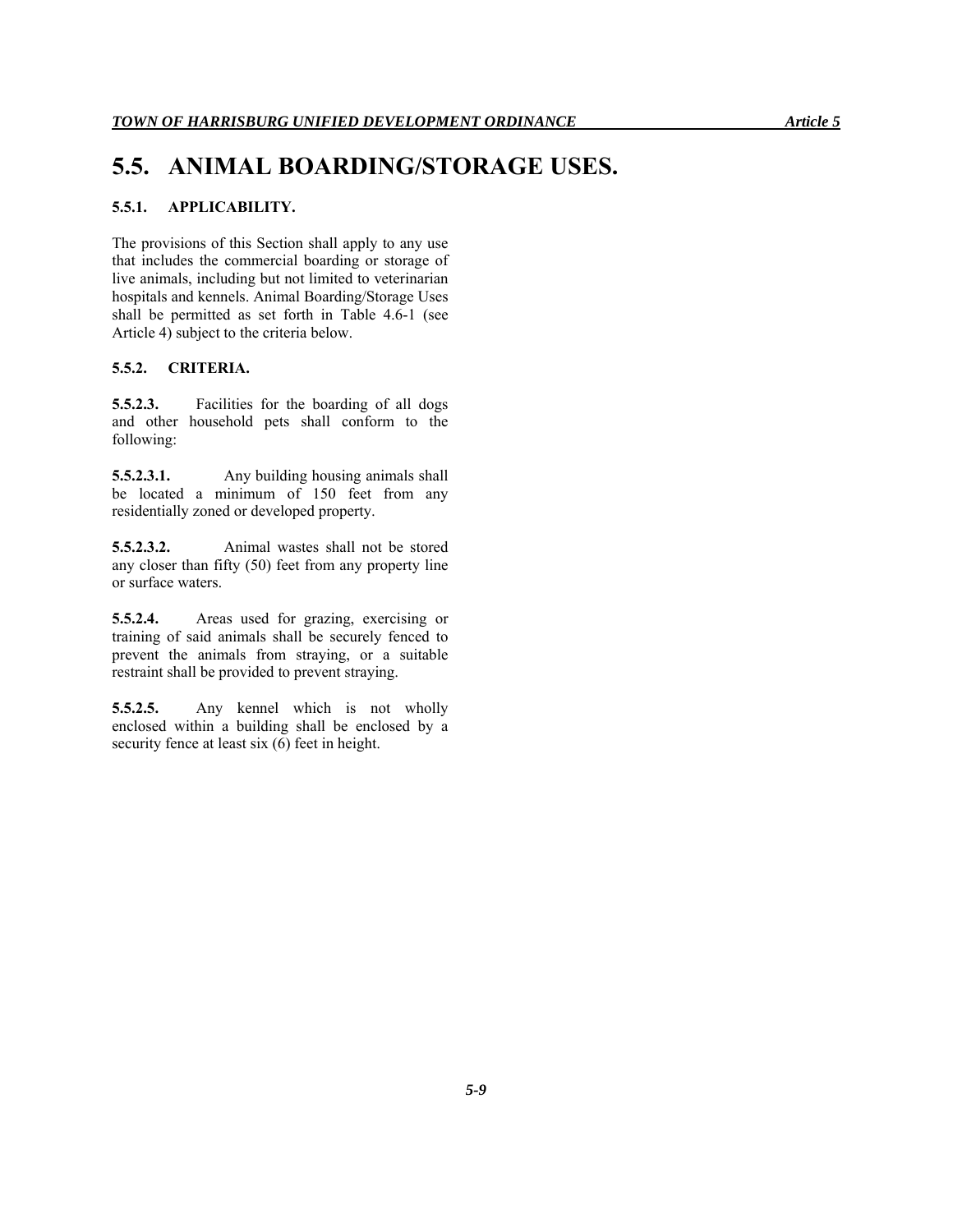# **5.6. MOTOR VEHICLE SALES OR RENTAL.**

### **5.6.1. APPLICABILITY.**

The provisions of this Section shall apply to any Automobile Sales or Rental establishment as allowed by Table 4.6-1 (see Article 4).

#### **5.6.2. ACCESSORY USES.**

In addition to the accessory uses set forth in  $\S$  5.2.1 of this Article, the following accessory uses are permitted for any Automobile Sales Establishment:

**5.6.2.3.** Sales, office, parts, service, storage, and body shop facilities accessory to new Automobile Sales Establishments.

**5.6.2.4.** Storage, body shop, washing, fueling, painting facilities, and air quality certification.

**5.6.2.5.** Temporary automobile sales offices and display areas (interior or exterior). Such uses shall be allowed for a period not to exceed two years from the date approved by the Town . The period may be extended for up to an additional one year if the permanent facility is under construction prior to expiration of the initial two-year period but not yet complete.

#### **5.6.3. DISPLAY AREA.**

**5.6.3.3.** The outdoor vehicle display area shall not exceed 60,000 square feet of continuous paved surface.

**5.6.3.4.** For purposes of this Section, a paved surface shall not be considered "continuous" if it is separated by a Type A buffer yard (as set forth in Article 7) along the boundary between the display areas. The buffer yard may be penetrated by a driveway of not less than twelve (12) or more than eighteen (18) feet in width for every one-hundred fifty (150) feet in buffer yard length.

**5.6.3.5.** No vehicles may be displayed or stored on or within required buffer yards, including required street yards.

**5.6.3.6.** Paved areas reserved for the storage or display of vehicles for sale shall not be required to be striped for individual vehicle spaces. However, offstreet parking for employees and patrons shall be required to conform to the design provisions of Article 8.

#### **5.6.3.7. NOT PERMITTED**

Motor vehicle sales or rental shall not be permitted in, or as part of, shopping centers or multi-tenant facilities.

# **5.6.3.8. NOT PERMITTED**

The sale of motor vehicles by individual owners shall not be permitted in shopping centers, multi-tenant facilities or on commercial business lots not specifically permitted for car sales.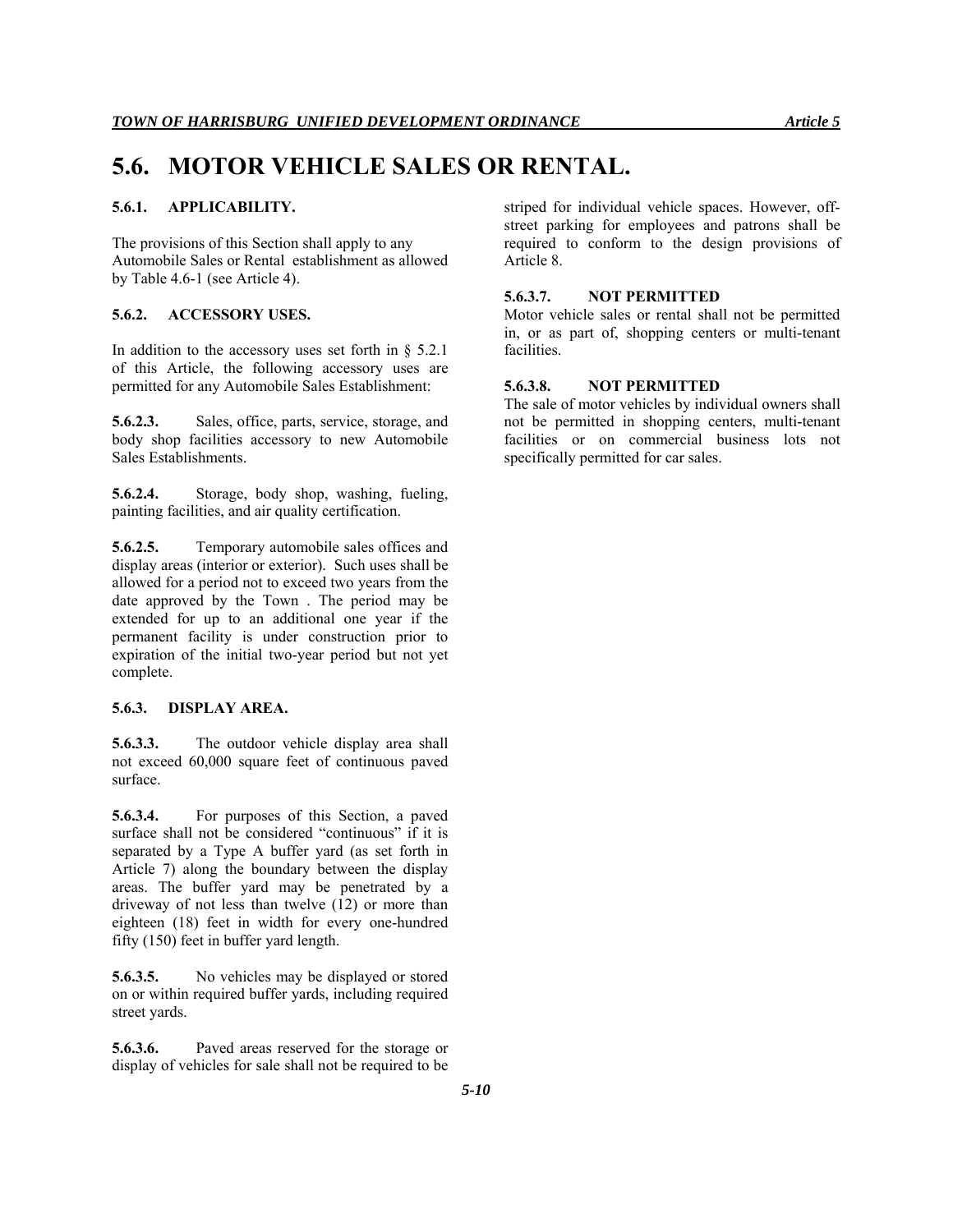# **5.7. BED AND BREAKFAST INNS.**

# **5.7.1. LOCATION.**

Bed and breakfast inns shall only be established in accordance with Table 4.6-1 (see Article 4) subject to the following location limitations:

**5.7.1.3.** a Historic Preservation Overlay District or;

**5.7.1.4.** on a parcel with frontage on a major or minor thoroughfare; or

**5.7.1.5.** within a PUD Planned Unit Development.

#### **5.7.2. STRUCTURE.**

A structure which shall be used for a bed and breakfast inn shall not be altered in any way that changes its general residential appearance.

### **5.7.3. APPROVAL CRITERIA.**

**5.7.3.3. Off-Street Parking.** See Table 8.1-3.

**5.7.3.4. Receptions/Private Parties.** No receptions, private parties or similar activities shall be permitted unless expressly approved as part of the Conditional Use Permit or Site Plan application.

**5.7.3.5. Room Rental.** No long-term rental of rooms shall be permitted. The maximum length of stay shall be thirty (30) days.

**5.7.3.6. Guest Rooms.** All guest rooms shall be located within the principal structure.

**5.7.3.7. Meals.** Other than registered guests, no meals shall be served to the general public unless expressly approved as part of the Conditional Use Permit or Site Plan application. No cooking facilities shall be permitted in the guest rooms.

**5.7.3.8. Accessory Uses.** Accessory uses associated with a bed and breakfast inn include those as set forth in § 5.2.1.

**5.7.3.9. Area Regulations.** Area regulations for minimum lot size, applicable setbacks, building height and other dimensional requirements for new construction shall be governed by the zoning district in which the property is located.

**5.7.3.10. Maximum Number of Guest Units.**  The maximum number of guest bedrooms for each proposed bed and breakfast inn shall be five (5), unless the applicant can demonstrate that the original floor plan of the structure contained a larger number of bedrooms, in which case the original number of bedrooms may be approved as allowable guest lodging

**5.7.3.11. Landscaping and Buffering**. See Article 7.

**5.7.3.12. Lighting**. All outdoor lights must be shielded to direct light and glare only onto the facility's premises and may be of sufficient intensity to discourage vandalism and theft. Lighting and glare must be deflected, shaded and focused away from any adjoining residential property.

**5.7.3.13. Signage**. Signs for bed and breakfast inns shall meet the requirements of the Sign Regulations and the requirements set forth below.

**5.7.3.13.1.** Signage shall be limited to one ground sign per establishment.

**5.7.3.13.2.** Ground signs identifying bed and breakfast inns shall not exceed five square feet in area nor five feet in height. Such signs shall not be illuminated.

**5.7.3.13.3.** No additional advertising signs shall be permitted on the property.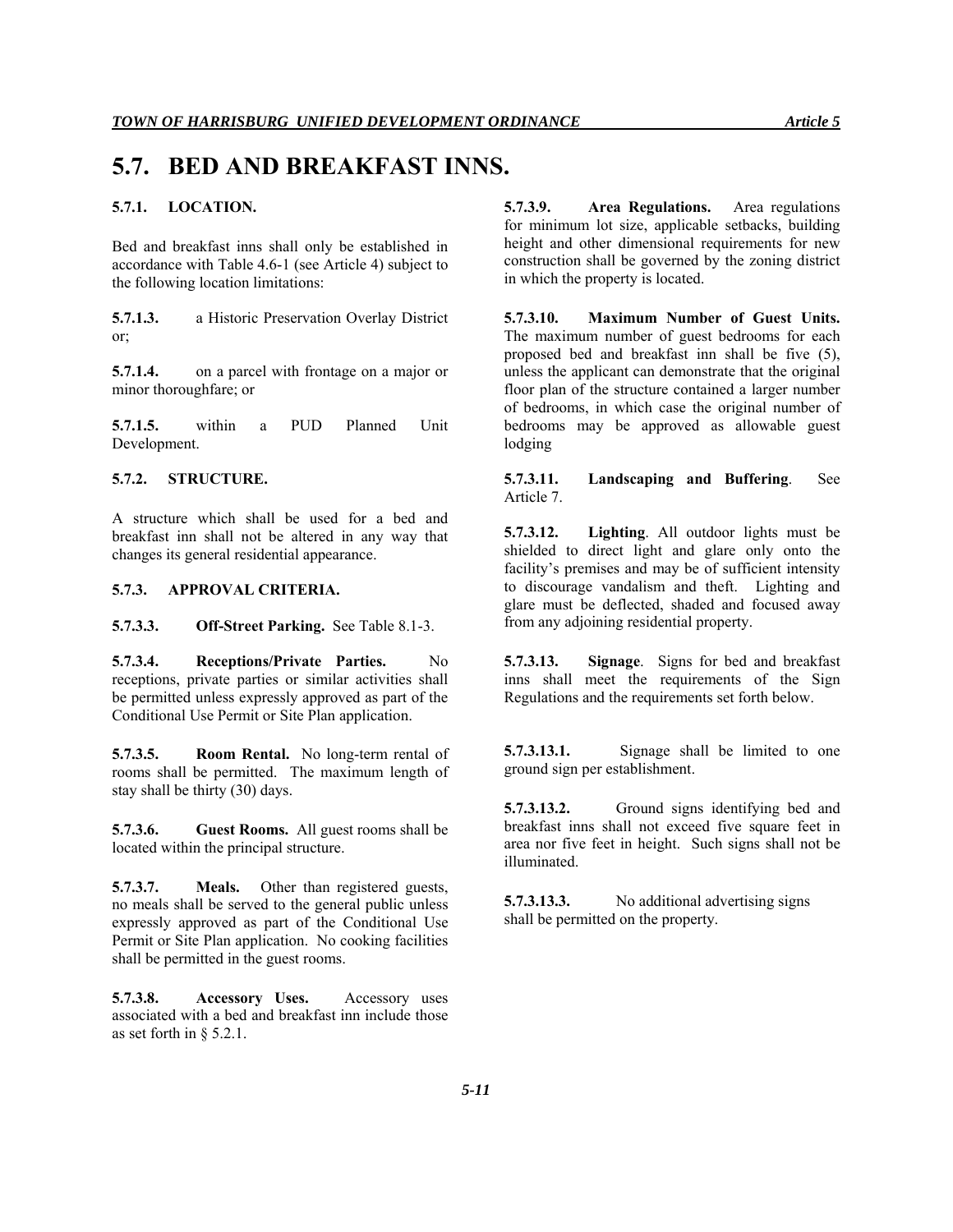# **5.8. CAMPGROUNDS.**

# **5.8.1. CRITERIA.**

This section applies to Campgrounds as permitted by Table 4.6-1 (see Article 4) and subject to the following standards:

**5.8.1.3.** Campgrounds shall not be used as permanent residences except for one (1) owner or manager and up to three (3) permanent maintenance personnel.

**5.8.1.4.** Towed vehicles within the Campground shall not exceed eight feet (8') in width.

**5.8.1.5.** No person, other than the owner or operator shall stay in any Campground more than ninety (90) days per calendar year.

**5.8.1.6.** Camp sites shall be a minimum of one thousand two hundred fifty (1,250) square feet and at least twenty-five feet (25') in width.

**5.8.1.7.** Camp sites shall be spaced so that there is at least: ten feet (10') between sites; eight (8') feet from the interior roadways; fifty feet (50') from exterior roadways; and fifteen (15') feet from property lines.

**5.8.1.8.** Parking spaces and interior roadways shall be paved or treated to reduce dust.

**5.8.1.9.** Sewage facilities, if provided, shall be connected to a public sewer collection and treatment system, unless alternative systems are permitted by state law.

**5.8.1.10.** All utilities shall be located underground.

**5.8.1.11.** At least one public telephone shall be provided.

**5.8.1.12.** Walkways to concentrated activity areas (such as bathhouse, restrooms, etc.) within the campground area shall be at least four feet (4') wide with an all-weather surface.

**5.8.1.13.** All unpaved areas within the campground must have vegetative ground cover which is adequate to prevent erosion and blowing dust.

**5.8.1.14.** One tree of a species identified in the Suggested Plant List shall be provided for each two camping spaces. Such trees shall be located in front of those spaces. The Applicant shall comply with the Tree Protection and Preservation requirements of the Landscaping Standards.

**5.8.1.15.** All trash collection areas shall be completely screened from view at any public right-ofway or property line.

**5.8.1.16.** Adjoining residential zoned or developed areas shall be screened by a minimum Class "C" buffer yard as described in Landscaping Standards of this Ordinance.

**5.8.1.17.** Each campground shall provide an on-site attendant 24 hours per day.

**5.8.1.18.** (Applies to campgrounds in an I-1 zoning district only) Camp grounds shall only be permitted north of Mallard Creek in order to provide camping facilities in close proximity to the Speedway.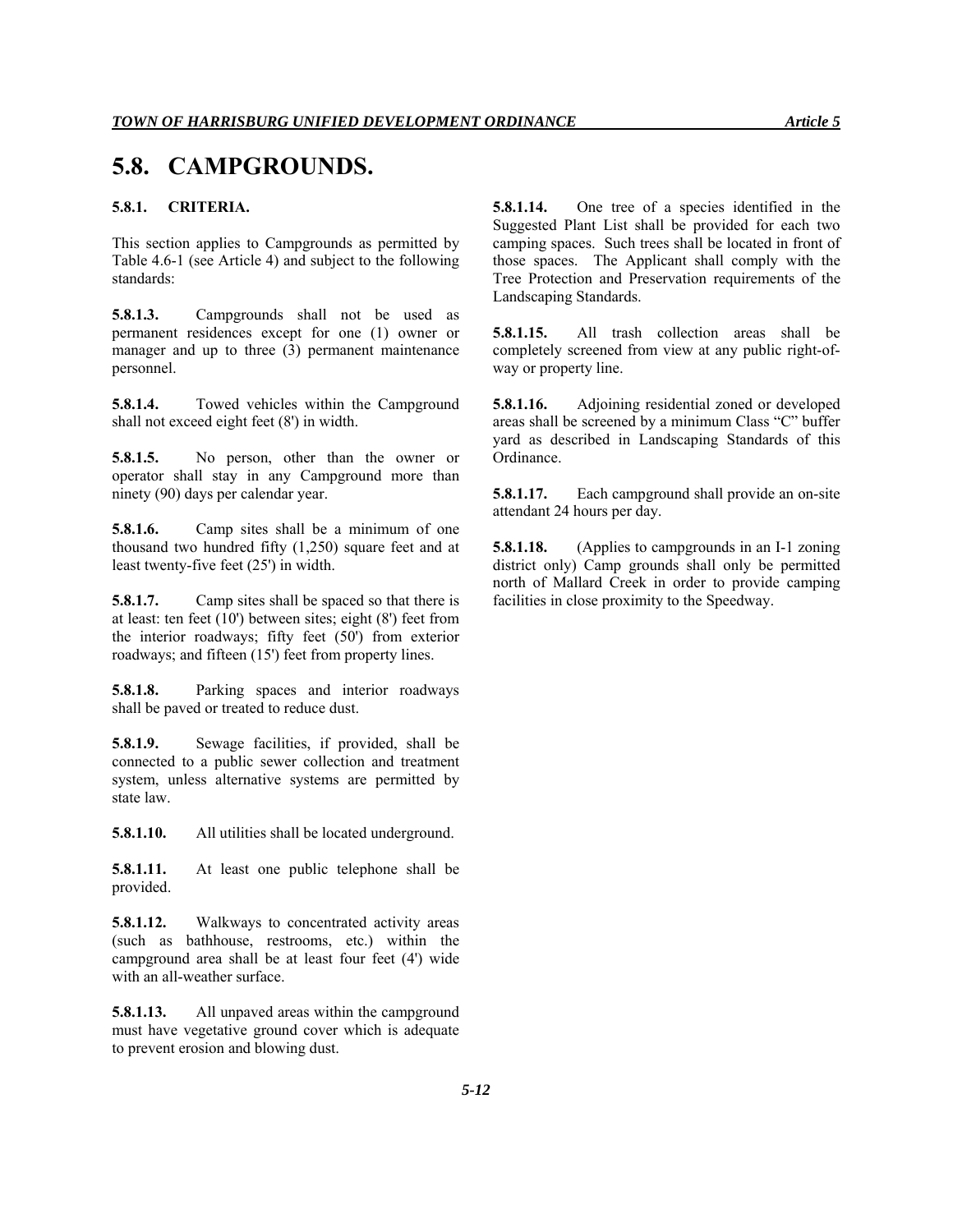# **5.9. CEMETERIES and CREMATORIES.**

# **5.9.1. APPLICABILITY.**

The provisions of this Section apply to any Cemeteries or crematories as allowed by Table 4.6-1 (see Article 4) and subject to the provisions below.

#### **5.9.2. CRITERIA.**

**5.9.2.3.** Pursuant to NCGS § 90-210.43, any crematories may be established in commercial or industrial zoned district so long as it is adjacent to a funeral establishment.

**5.9.2.4.** Minimum setback for all structures, excluding gatehouses, is one hundred (100) feet from any exterior property line. Gatehouses shall be excluded from any minimum building setback.

**5.9.2.5.** Minimum setback for any grave or burial plot is fifty (50) feet from any exterior property line, except that any grave or burial plot shall be allowed within three (3) feet of a property line of an abutting parcel that contains an existing cemetery.

**5.9.2.6.** Buffering and Landscaping shall be regulated in accordance with Article 7.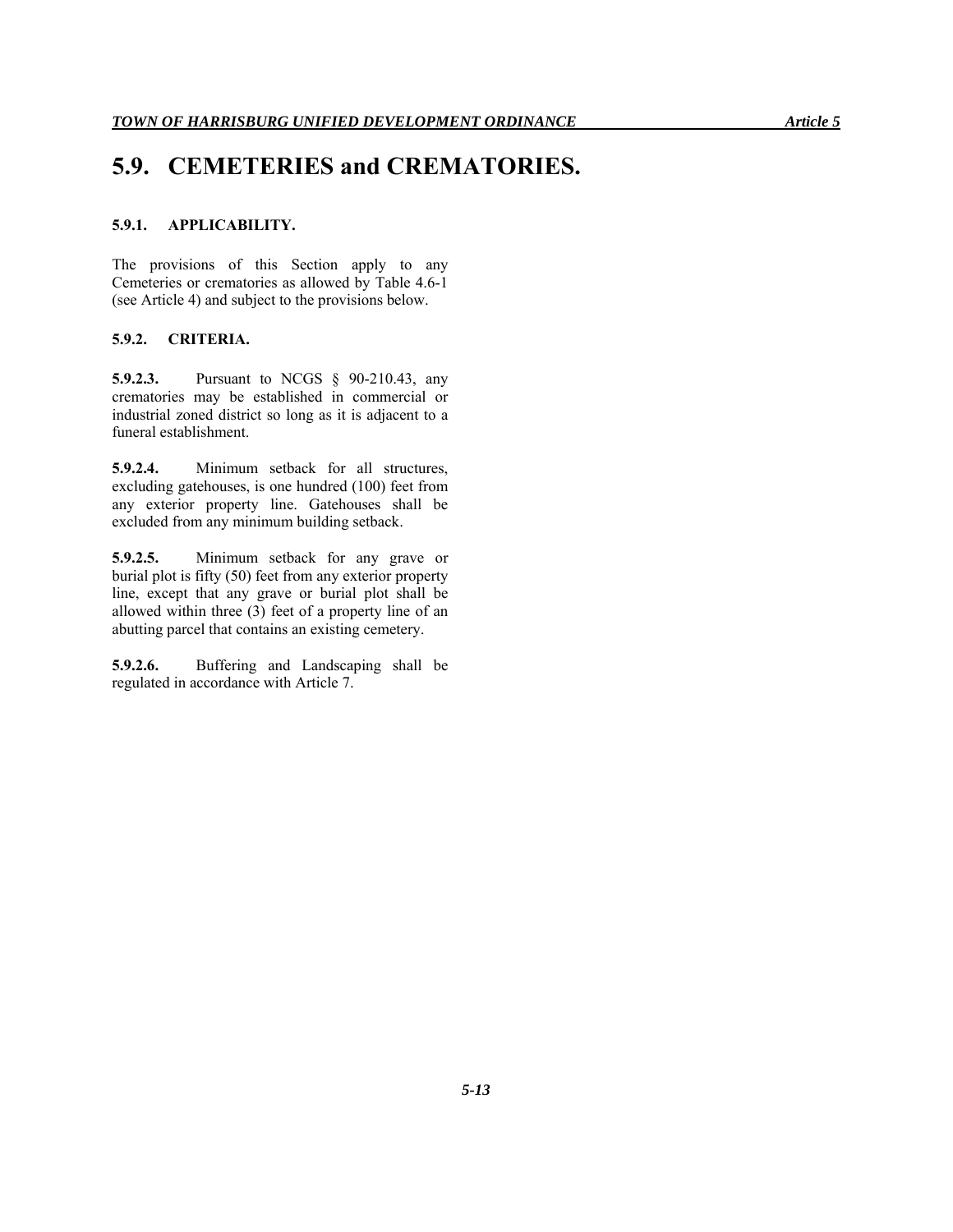# **5.10. CONVENIENCE STORES (with or without Gasoline sales).**

**5.10.1. APPLICABILITY.** 

The provisions of this Section shall apply to Convenience Stores and Gas Stations as allowed in Table 4.6-1 (see Article 4) and subject to the provisions below.

#### **5.10.2. ACCESSORY USES.**

**5.10.2.3.** The following uses shall be considered accessory to Convenience Stores or Gas Stations:

**5.10.2.3.1.** Car washes.

**5.10.2.3.2.** Gasoline pumps and canopies.

**5.10.2.3.3.** Automatic teller machines  $(ATM's).$ 

**5.10.2.3.4.** Restaurants located within the Primary Building.

**5.10.2.4.** Sales of prepackaged beverages, snack foods, tobacco products, and other retail merchandise, and rental of video tapes and video cassette recorders.

#### **5.10.3. APPROVAL CRITERIA**

### **5.10.3.3. Location.**

**5.10.3.3.1.** Principal Structure - The site shall have frontage on a thoroughfare or collector road.

**5.10.3.3.2.** Service Equipment – No abovegrade equipment for the vehicular service of gasoline, oil, or other petroleum product, shall be closer than 25 feet to any public right-of-way and 10 feet to any exterior property line. Pump island canopies shall not be located closer than 10 feet to a public right-of-way or an exterior property line.

**5.10.3.4. Maximum Square Footage for Principal Structure**.

**5.10.3.4.1.** In C-2 District: No maximum.

**5.10.3.4.2.** In all other districts that allow

convenience stores: 2,000 leasable square feet for enclosed structure.

### **5.10.3.5. Lighting.**

All exterior lights must be shielded to direct light and glare only onto the Lot or Parcel where the convenience store is located, and may be of sufficient intensity to discourage vandalism and theft. Lighting and glare must be deflected, shaded and focused away from any adjoining residential property.

#### **5.10.3.6. Signage.**

See Article 12 Signage Regulations.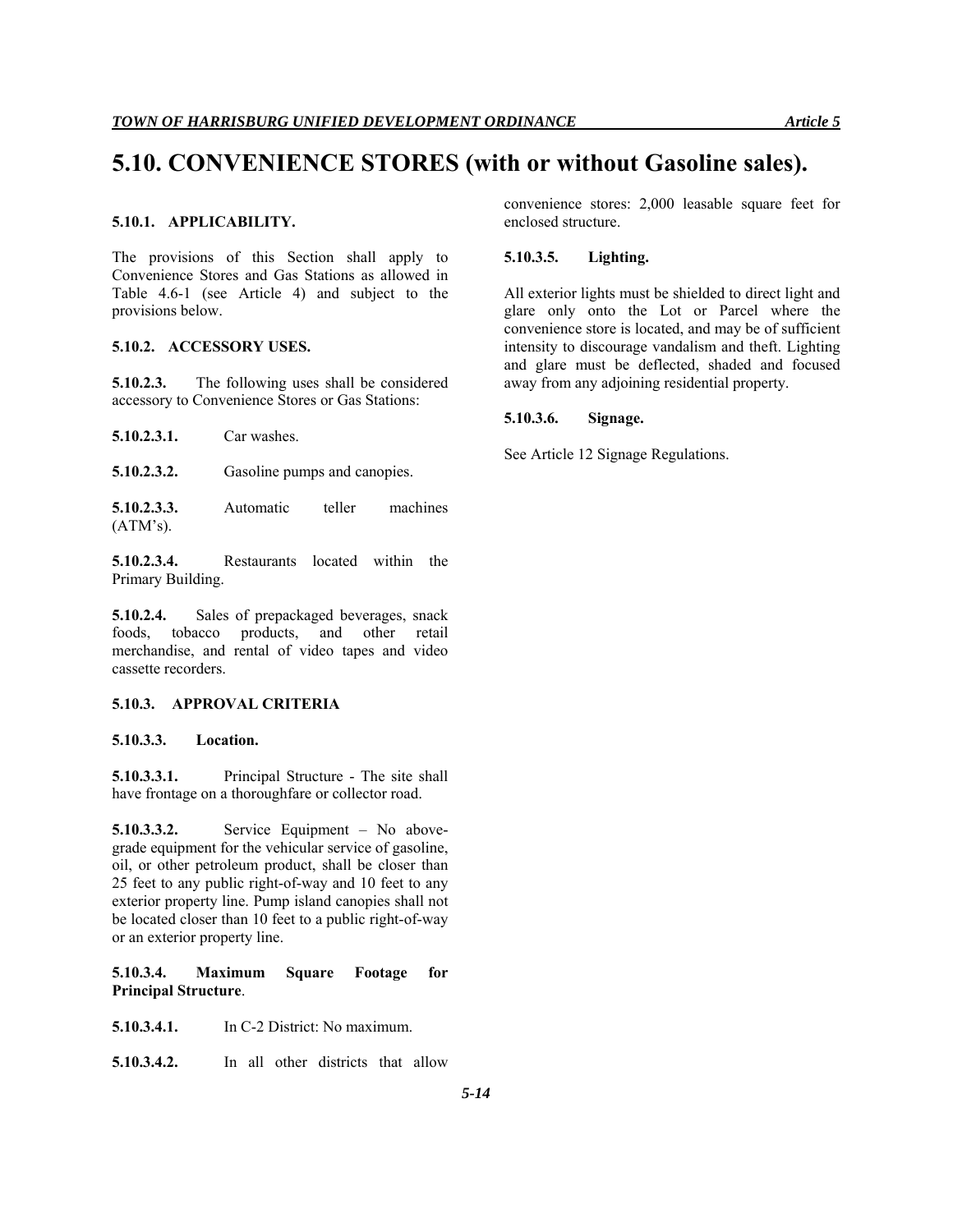# **5.11. HAZARDOUS WASTE FACILITIES.**

# **5.11.1. PURPOSE AND INTENT.**

The purpose and intent of this Section is to provide supplementary guidance and standards for the issuance of conditional use permits for hazardous waste facilities. State law restricts the extent to which local zoning may regulate hazardous waste facilities, the General Assembly recognizes that the reasonable concerns of local governments may be considered. NCGS §§ 130B-3, 130B-4.

### **5.11.2. ZONING DISTRICTS.**

To the extent not preempted by NCGS § 130A-293, hazardous waste facilities shall be permitted only in the zoning districts indicated in Table 4.6-1 (See Article 4).

# **5.11.3. CRITERIA.**

Consistent with NCGS § 130B-20, no zoning compliance permit shall be approved until a conditional use permit application has been filed. Prior to the filing of any application for a zoning compliance permit, the site designation review committee established pursuant to NCGS § 130B-9 and 4 NCAC § 18.0305 shall examine the criteria for issuance of a conditional use permit and shall submit its recommendation to the North Carolina Hazardous Waste Management Commission. No conditional use permit or zoning compliance permit shall be issued unless the applicant complies in all respects to the above-referenced regulations.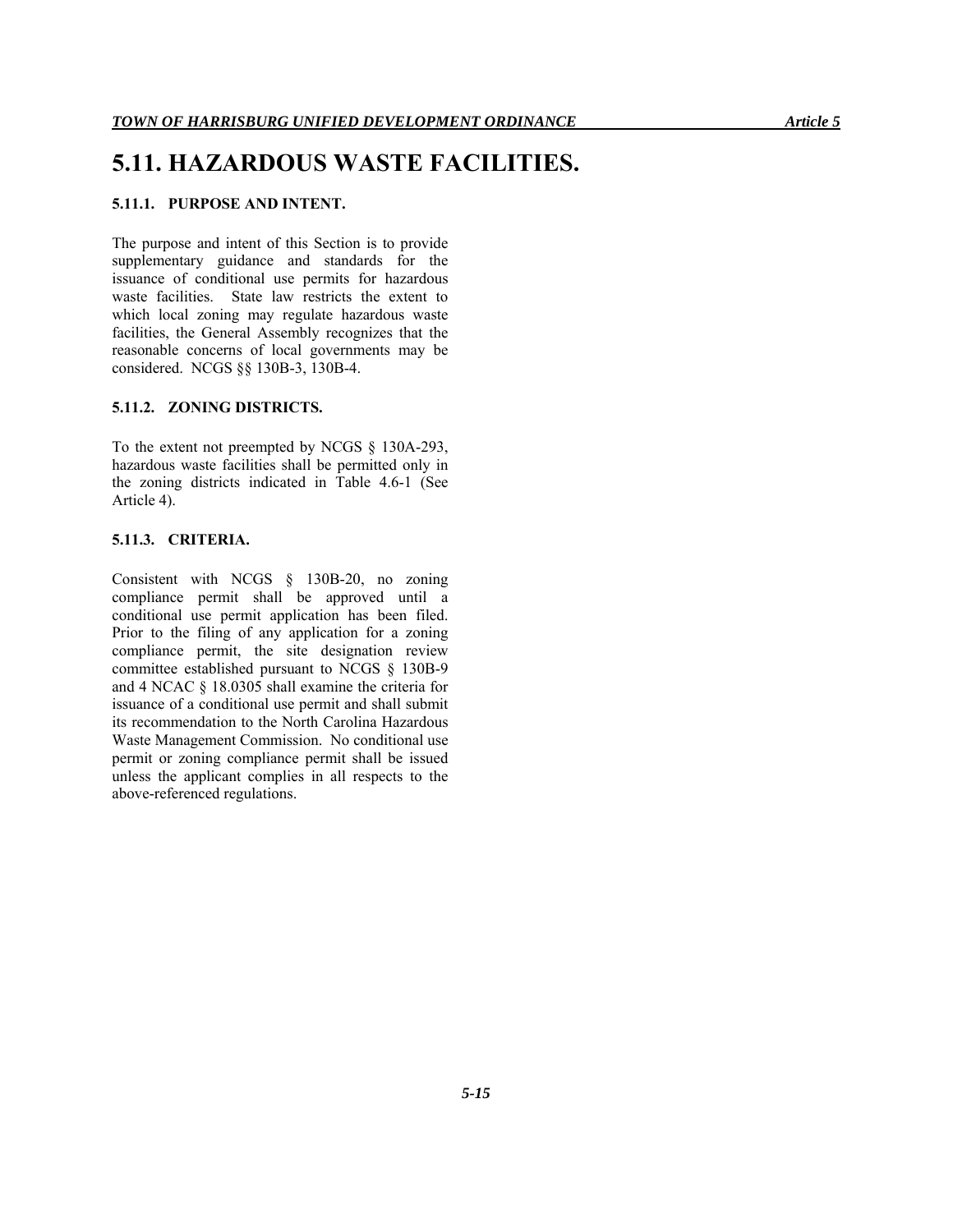# **5.12. HOME OCCUPATIONS.**

# **5.12.1. APPLICABILITY**

A home occupation is permitted as an accessory use to any dwelling unit in accordance with the following standards.

**5.12.1.1.** A home occupation business is allowed in a permitted accessory structure.

**5.12.1.2.** A home occupation shall occupy no more than 25% of the total floor area of the residential structure.

**5.12.1.3.** The business must not change the essential residential character of the dwelling and/or lot.

**5.12.1.4.** The use shall employ no more than one person who is not a resident of the dwelling.

**5.12.1.5.** The business shall not operate outside of the hours of 7:00 AM to 7:00 PM. This time limitation shall apply to the actual operation of the business on site, and shall not apply to preparation time for business, including leaving or returning to the home.

**5.12.1.6.** The home occupation shall not utilize mechanical, electrical, or other equipment which produces excessive noise, electrical or magnetic interference, vibration, heat, glare, or other nuisances outside of the dwelling or accessory structure.

**5.12.1.7.** No outdoor storage of equipment except for equipment of a type that could be reasonably associated with the principal use.

**5.12.1.8.** Only one commercial vehicle will be allowed in connection with the conduct of the home occupation.

**5.12.1.9.** No signage is permitted.

**5.12.1.10.** The following uses are prohibited from home occupation:

 Temporary or permanent motor vehicle display for purposes of sale or lease, restoration, or conversion

- Engine repair
- Furniture refurnishing
- Gymnastics facilities
- Medical office
- Animal services
- Athletic studios or outdoor recreation
- Machine shop
- Retail sales
- Mortuaries
- Body piercing and/or tattoos
- Therapy
- Any use that draws multiple clients to the dwelling at the same time on a regular basis

**5.12.1.11.** The administrator has the authority to allow or disallow a use based on the impact the use will have on the surrounding residential area.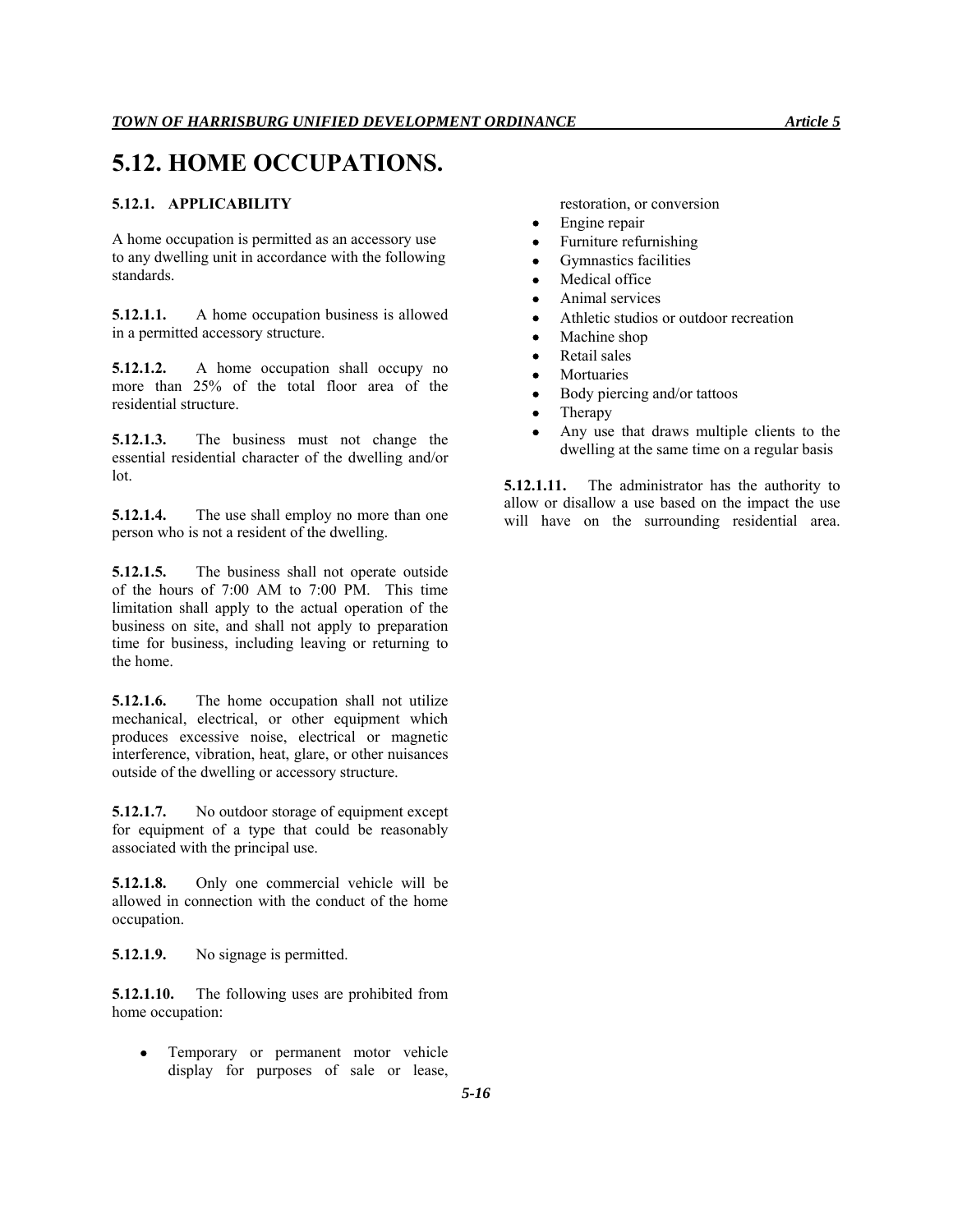# **5.13. JUNKYARDS/SALVAGE YARDS.**

# **5.13.1 APPLICABILITY.**

Any Junkyard or Salvage Yard with outdoor storage.

Any Industrial or Extractive Use involving outdoor storage of junk as a Primary Use or an Accessory Use.

The use of land for the outdoor storage of junk or salvage shall be permitted as set forth in Table 4.6-1 (see Article 4) subject to the criteria below.

# **5.13.2 CRITERIA.**

No conditional use permit or building permit shall be issued for a junkyards/salvage yard unless all of the following standards and criteria are satisfied as provided in the Junkyard Control Act, NCGS § 136- 144 (i) and:

Junkyards/salvage yards shall be screened in accordance with the standards for buffers in Article 7. Materials shall not be vertically stacked so as to be visible from the public right-of-way or any buffer yard as required by Article 7.

No yard or storage lot shall be placed or maintained within a required yard setback.

All tires not mounted on a vehicle shall be neatly stacked or placed in racks. If stacked, the stacks shall not be stacked over six feet in height. No garbage or other putrescent waste, likely to attract vermin, shall be kept on the premises. Gasoline, oil, or other hazardous materials which are removed from scrapped vehicles or parts of vehicles kept on the premises shall be disposed of in accordance with applicable federal, state and local regulations. All other regulations of the state of North Carolina and the Town of Harrisburg such as, but not limited to, building codes, fire codes, weed regulations, and health regulations shall apply to the operation of all such uses.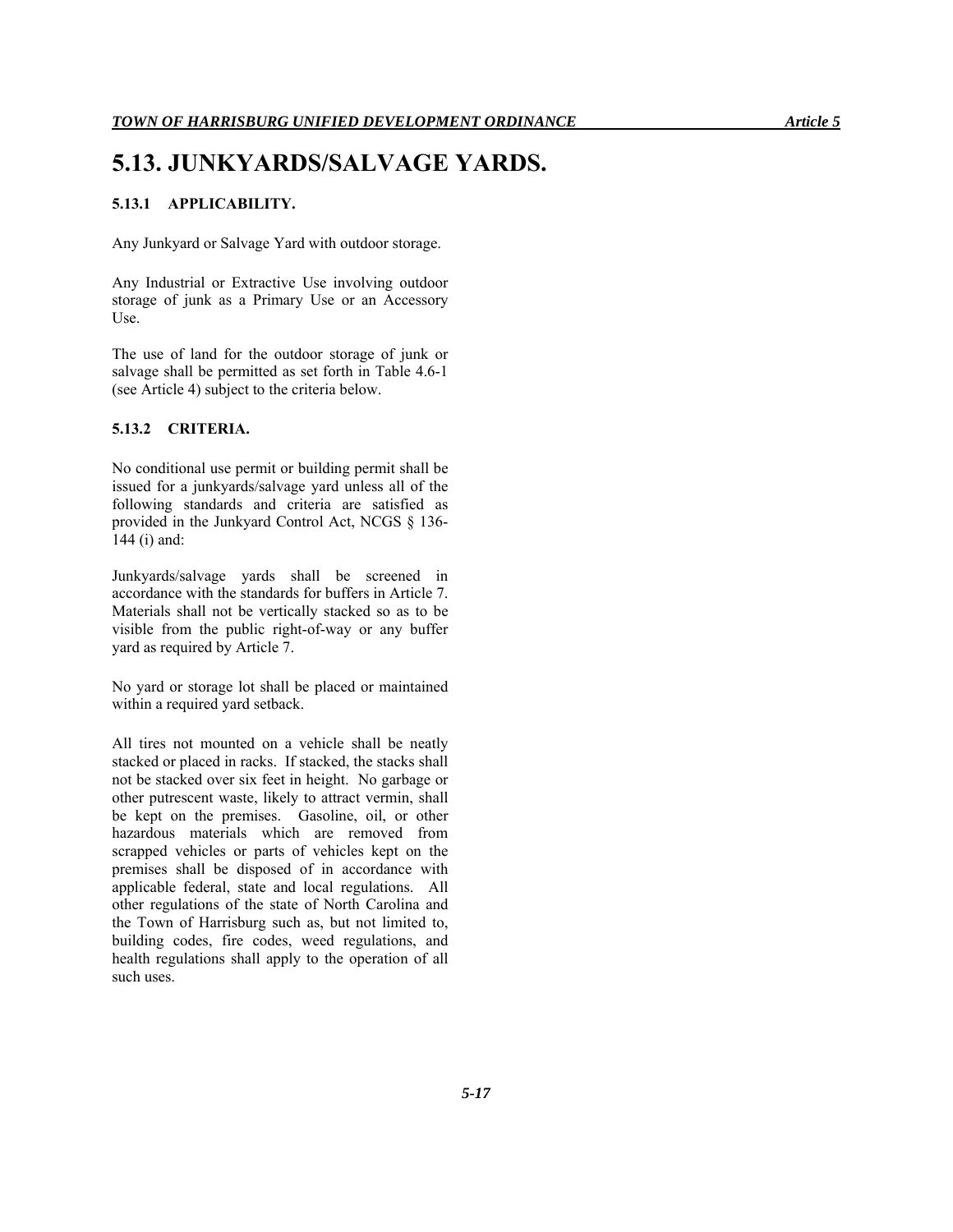# **5.14.1. APPLICABILITY.**

The provisions of this Section apply to any Demolition Landfill as defined by NCGS 130A-294(4)a. NCGS § 130A-294(4)a. provides that "A landfill for the disposal of demolition debris generated on the same parcel or tract of land on which the landfill is located that has a disposal area of one acre or less is exempt from the permit requirement of this section and rules adopted pursuant to this section, and shall be governed by G.S. 130A-301.2."

*{Note: NCGS § 130A-301.2 expires on June 30, 2001. These provisions are consistent with those requirements. The Solid Waste Management Division of DENR repealed its application and operational rules (formerly 15A NCAC 13B.0506 and 13B.0507 for demolition landfills on January 4, 1993.}* 

# **5.14.2. USE REGULATIONS.**

The use of land for a demolition landfill shall be permitted as set forth in Table 4.6-1 (see Article 4) subject to the criteria below.

# **5.14.3. CRITERIA.**

**5.14.3.1.** The disposal area of a demolition landfill shall not exceed one (1) acre.

**5.14.3.2.** The disposal area shall not exceed five (5) feet above average grade in height.

**5.14.3.3.** The landfill shall accept and dispose of demolition debris generated on land that the applicant owns in a landfill that is located on the same parcel or tract of land.

**5.14.3.4.** The landfill shall be located at least onequarter mile from any other landfill of any type.

**5.14.3.5.** The perimeter of the landfill shall be at least 50 feet from the property boundary.

**5.14.3.6.** The perimeter of the landfill shall be at least 500 feet from the nearest drinking water well.

**5.14.3.7.** The waste disposal area of the landfill is at least four feet above the seasonal high groundwater table.

**5.14.3.8.** The landfill shall comply with all applicable federal, State, and local laws, regulations, rules, and ordinances.

**5.14.3.9.** The applicant shall comply with the siting criteria set forth in 15A NCAC § 13B.0564. After the expiration of NCGS § 130A-301.2, the requirements of 15A NCAC § 13B.0564 shall supersede any standards in this Section 7.20 to the extent permitted by state law.

**5.14.3.10.** Demolition debris may be disposed in a landfill to which this section applies without being separated into demolition debris components. No waste other than that generated by the demolition of a building or other structure shall be disposed of in the landfill.

**5.14.3.11.** The owner or operator shall establish sufficient controls to ensure that the refuse remains within the disposal area, and that the refuse cannot be removed by winds, stormwater, or other foreseeable natural or man-made forces.

**5.14.3.12.** No building shall be located or constructed immediately above any part of a landfill to which this section applies. No construction, except for site preparation and foundation work, shall be commenced on a parcel or tract of land on which a landfill to which this section applies is located until the landfill is closed.

### **5.14.4 APPROVAL PROCESS.**

5.14.4.1 **Zoning Clearance and Town Council Approval**. No demolition landfill shall be established until a zoning clearance permit is obtained from the Administrator.

5.14.4.2 **Duration of Permit**. A zoning clearance shall be effective for a twelve-month period. The demolition landfill is presumed to be an adjunct to an ongoing construction process and, as such, is permitted only for the life of the construction project. The Administrator shall renew the zoning clearance if a written finding is made that the construction project is ongoing.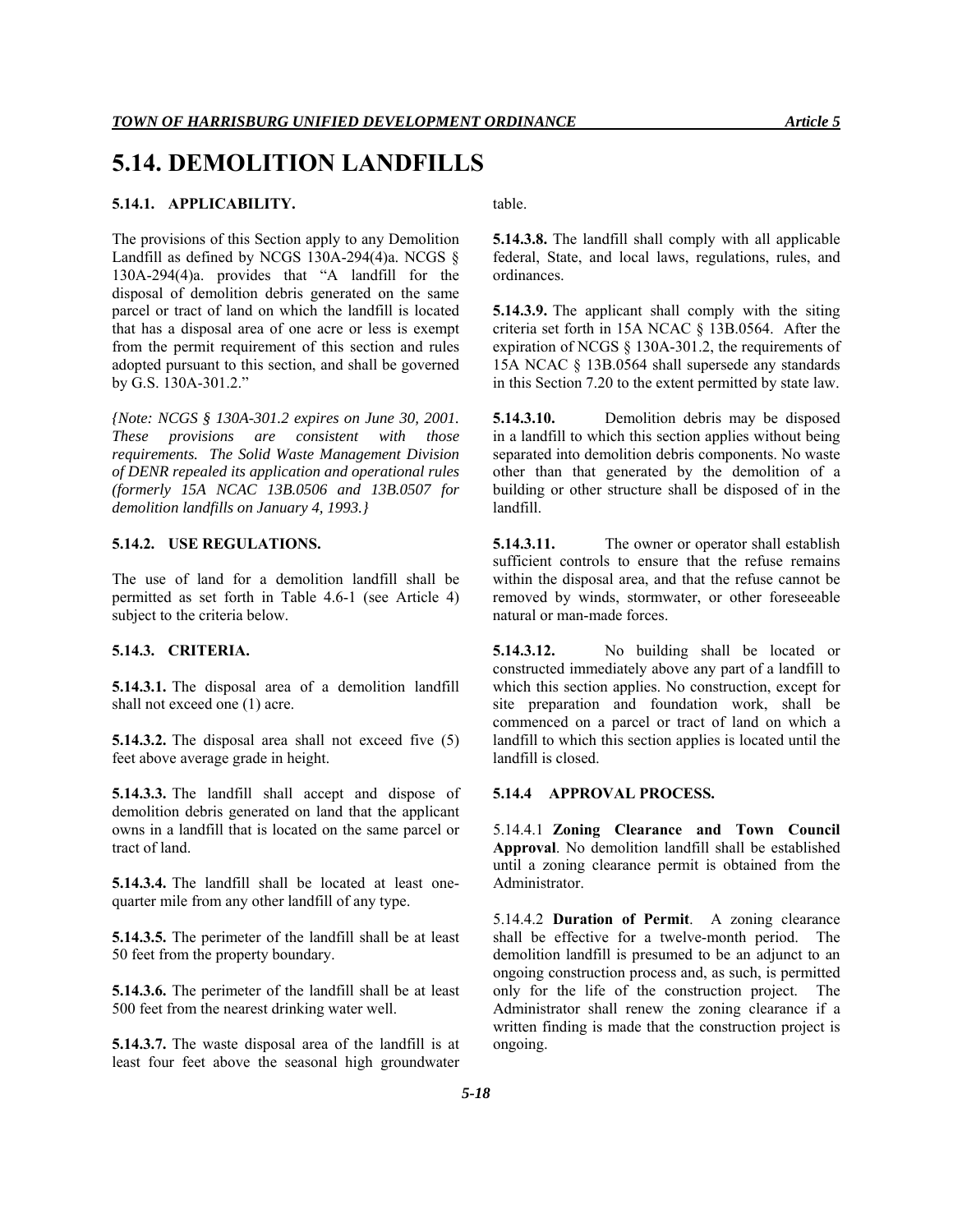5.14.4.3 **Application Requirements**. The following information must be submitted at the time of application for such permit:

5.14.4.3.1 **Survey**. A survey showing the exact location of the proposed demolition landfill within the entire project.

5.14.4.3.2 **Contents of Landfill**. A statement detailing all contents of the landfill.

5.14.4.3.3 **Reclamation of Landfill Area**. A statement detailing the plans for reclaiming the landfill at the end of its use.

5.14.4.3.4 **Future Building Plans**. A statement describing plans for future building, if any, on the landfill site.

#### **5.14.5 CLOSURE.**

5.14.5.1 Within 30 days of the closure of the landfill, or at least 30 days before the land, or any interest in the land, on which the landfill is located is transferred, whichever is earlier, the owner or owners of record of the land on which the landfill is located shall file with the Register of Deeds of Cabarrus County a survey plat of the property that meets the requirements of NCGS § 47-30. The plat shall accurately show the location of the landfill and shall reference this section. A certified copy of the plat showing the book and page number where recorded shall be filed with the Administrator at the same time that the certified copy of the notice required by § 7.20.4.2 of this section is filed with the Administrator.

5.14.5.2 Within 30 days of the closure of the landfill or at least 30 days before the land, or any interest in the land, on which the landfill is located is transferred, whichever is earlier, the owner or owners of record of the land on which the landfill is located shall file with the Register of Deeds of Cabarrus County a notice that a landfill for the disposal of demolition debris has been located on the land. Where state law requires an identical notice, compliance with the state requirements shall constitute compliance with this Section. The notice shall include a description of the land that would be sufficient as a description in an instrument of conveyance. The notice shall list the owners of record of the land at the time the notice is filed and shall reference the book and page number where the deed or other instrument by which the owners of record acquired title is located. The notice shall reference the book and page number where the survey plat required by § 5.14.4.1 is recorded. The notice shall reference this section, shall describe with particularity the type and size of the building or other structure that was demolished, and shall state the dates on which the landfill opened and closed. The notice shall be executed by the owner or owners of record as provided in Chapter 47 of the North Carolina General Statutes. The Register of Deeds shall record the notice and index it in the grantor index under the name of the owner, or names of the owners, of the land. The owner shall file a certified copy of the notice showing the book and page number where recorded, together with a certified copy of the survey plat as required by  $\S$  5.14.5.1 of this section, with the Administrator. Unless a filing fee is required for DENR, the owner shall pay a filing fee to the Administrator within 15 days after the notice is recorded.

5.14.5.3 The owner or operator of the landfill shall close the landfill within 30 days after the demolition is completed or terminated. The owner or operator shall compact the demolition debris and cover it with at least two feet of compacted earth. The cover of the landfill shall be graded so as to minimize water infiltration, promote proper drainage, and control erosion. Erosion of the cover shall be controlled by establishing suitable vegetative cover.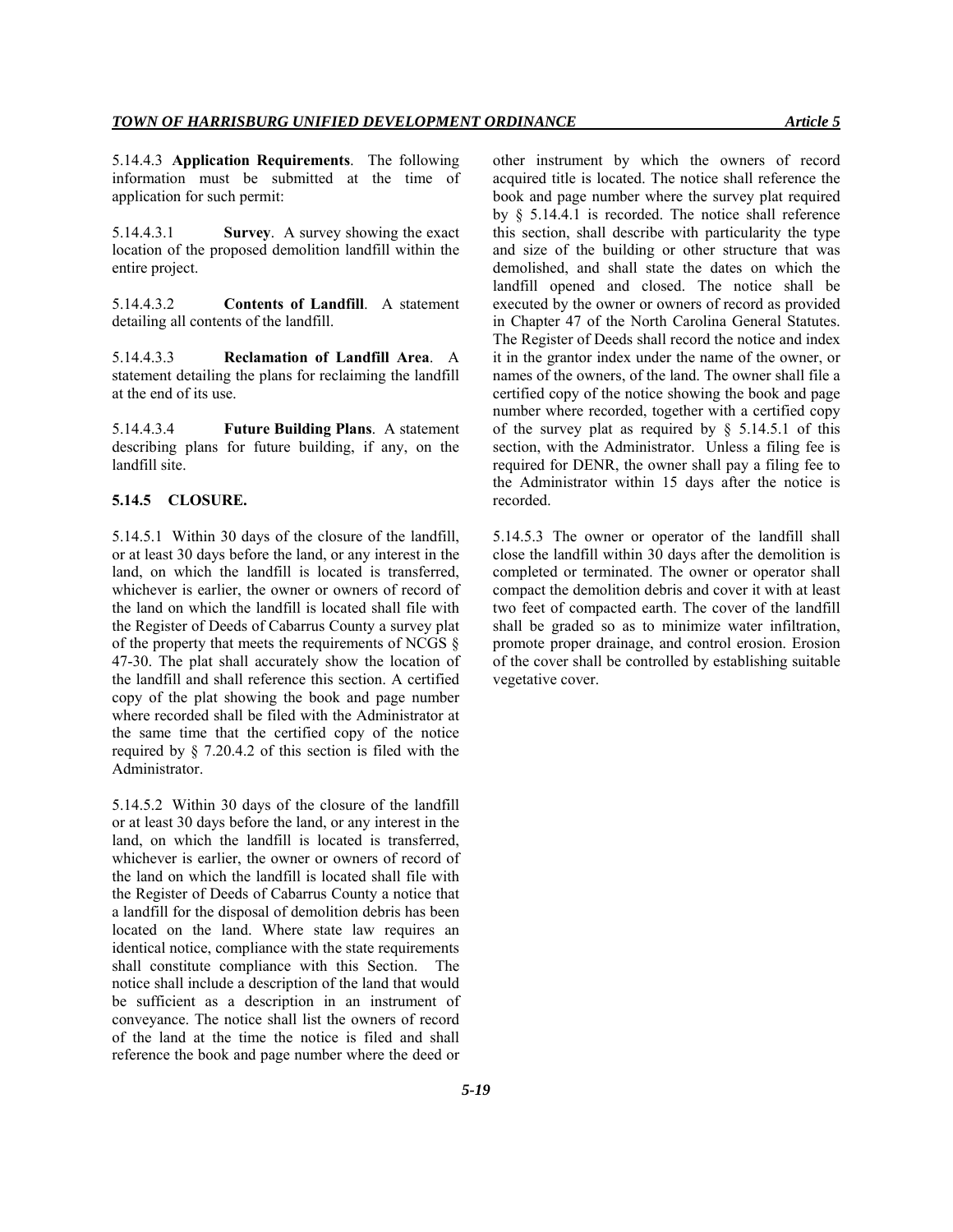# **5.15. MINI-WAREHOUSE/SELF-SERVICE STORAGE.**

# **5.15.1. PURPOSE.**

This Section sets standards for the establishment and maintenance of safe and attractive mini-warehouse developments that will remain a long-term asset to the community. The use of land for mini-warehousing/selfservice storage shall be permitted as set forth in Table 4.6-1 (see Article 4) subject to the criteria below.

### **5.15.2. MINIMUM/MAXIMUM LOT SIZES.**

**5.15.2.1.1.** Minimum lot size - one (1) acre

**5.15.2.1.2.** Maximum lot size – five (5) acres in all districts except I-1 and I-2. I-1 and I-2 shall have no maximum lot size.

### **5.15.3. BUILDING HEIGHT.**

**5.15.3.1.** Except as allowed in § 5.15.3.2, building height shall not exceed one story. For purposes of this section, one story shall mean and refer to a maximum interior ceiling height of 10 feet, which may include a maximum of eight feet with an additional two feet to accommodate a garage-type sliding or roll up door.

**5.15.3.2**. In the C-2 district, height maximums are governed by the standard allowances as set forth in Article 4, § 4.7.

### **5.15.4. LANDSCAPING AND BUFFERING.**

**5.15.4.1.**A type "B" buffer yard as prescribed in Article 7 shall be provided around the perimeter of the mini-warehouse development.

**5.15.4.2.** Signs or other advertising mediums shall not be placed within the buffer yard.

**5.15.4.3.** All areas on the site not covered by pavement or structures shall be brought to finished grade and planted with turf or other appropriate ground cover(s) and shall conform to the standards and planting requirements of Article 7.

# **5.15.5. ON-SITE MANAGER OR SECURITY SYSTEM REQUIRED.**

No facility herein provided for shall be used or

maintained unless and until an on-site manager shall be provided for such facility, or a security system has been installed.

# **5.15.6. COMMERCIAL ACTIVITY PROHIBITED.**

It shall be unlawful for any owner, operator or lessee of any storage warehouse or portion thereof to offer for sale, or to sell any item of personal property or to conduct any type of commercial activity of any kind whatsoever other than leasing of the storage units, or to permit same to occur upon any area designated as a storage warehouse, or accessory uses as listed in 5.15.13.

#### **5.15.7. RESIDENTIAL USE PROHIBITED.**

No portion of any Mini-Warehouse/self-service storage shall be used, on a temporary or permanent basis, as a dwelling.

### **5.15.8. REPAIR OF AUTOS, BOATS, MOTORS, AND FURNITURE PROHIBITED; STORAGE OF FLAMMABLE LIQUIDS PROHIBITED.**

Because of the danger from fire or explosion caused by the accumulation of vapors from gasoline, diesel fuel, paint, paint remover, and other flammable materials, the repair, construction, or reconstruction of any boat, engine, motor vehicle, or furniture, and the storage of any propane or gasoline engine or propane or gasoline storage tank is prohibited within any structure on a tract of land designated as a mini-warehouse. All miniwarehouse rental contracts shall include clauses prohibiting (a) the storage of flammable liquids, highly combustible or explosive materials, or hazardous chemicals, and (b) the use of the property for purposes other than dead storage.

#### **5.15.9. LIGHTING.**

All outdoor lights must be shielded to direct light and glare only onto the Lot or Parcel which the Mini Warehouse is located. Lighting and glare must be deflected, shaded and focused away from any adjoining residential property.

# **5.15.10. OUTSIDE STORAGE.**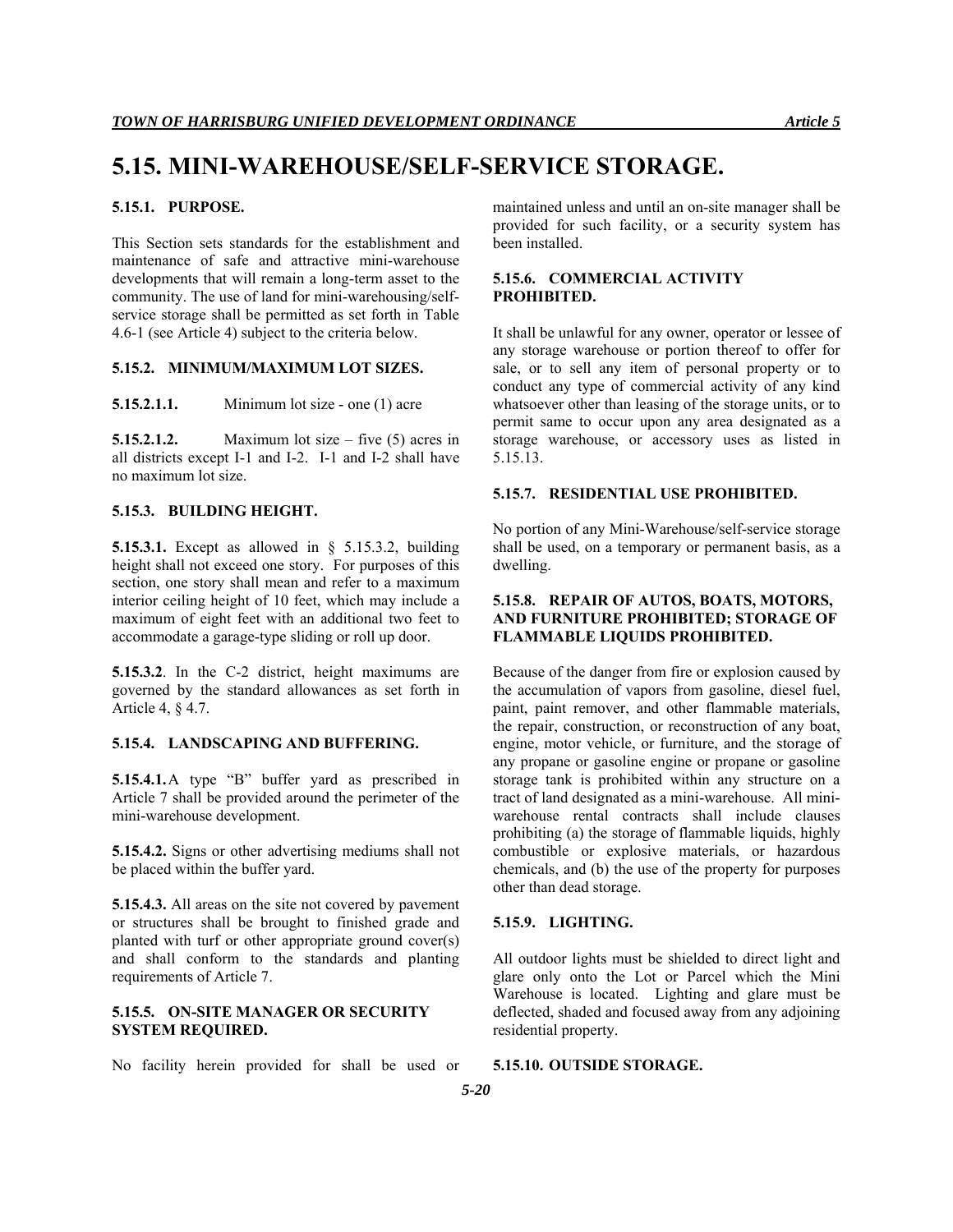No outside storage shall be permitted except the storage of recreational vehicles per § 5.15.11.4.

# **5.15.11. ACCESSIBILITY.**

**5.15.11.1 Ingress/Egress.** Vehicular ingressegress shall provide for safe access by customers and emergency vehicles.

**5.15.11.2 Interior Travel Lanes.** Interior travel lanes shall have a minimum width of twelve (12) feet for one-way and twenty-four (24) feet for two-way travel lanes. The minimum travel lane width for fire and life safety access shall be twenty (20) feet.

#### **5.15.12. OFF-STREET PARKING STANDARDS.**

**5.15.12.1 Location of Customer Parking.** Parking shall be provided by parking/driving lanes adjacent to the buildings.

**5.15.12.2 Interior Travel Lanes.** Interior travel lanes shall have a minimum width of twelve (12) feet for one-way and twenty-four (24) feet for two-way travel lanes.

**5.15.12.3 Off-street Parking.** One parking space is required for every 200 storage units with a minimum of two spaces required. The parking spaces shall be provided adjacent to the manager's office.

**5.15.12.4 Vehicular Storage.** Required parking spaces shall not be rented as, or used for, vehicular storage. However, additional parking area may be provided for recreational vehicle storage.

### **5.15.13 ACCESSORY USES.**

Sales of customary equipment and supplies, such as hand trucks, straps, tapes, packaging materials, boxes, etc. are permitted through the main office only.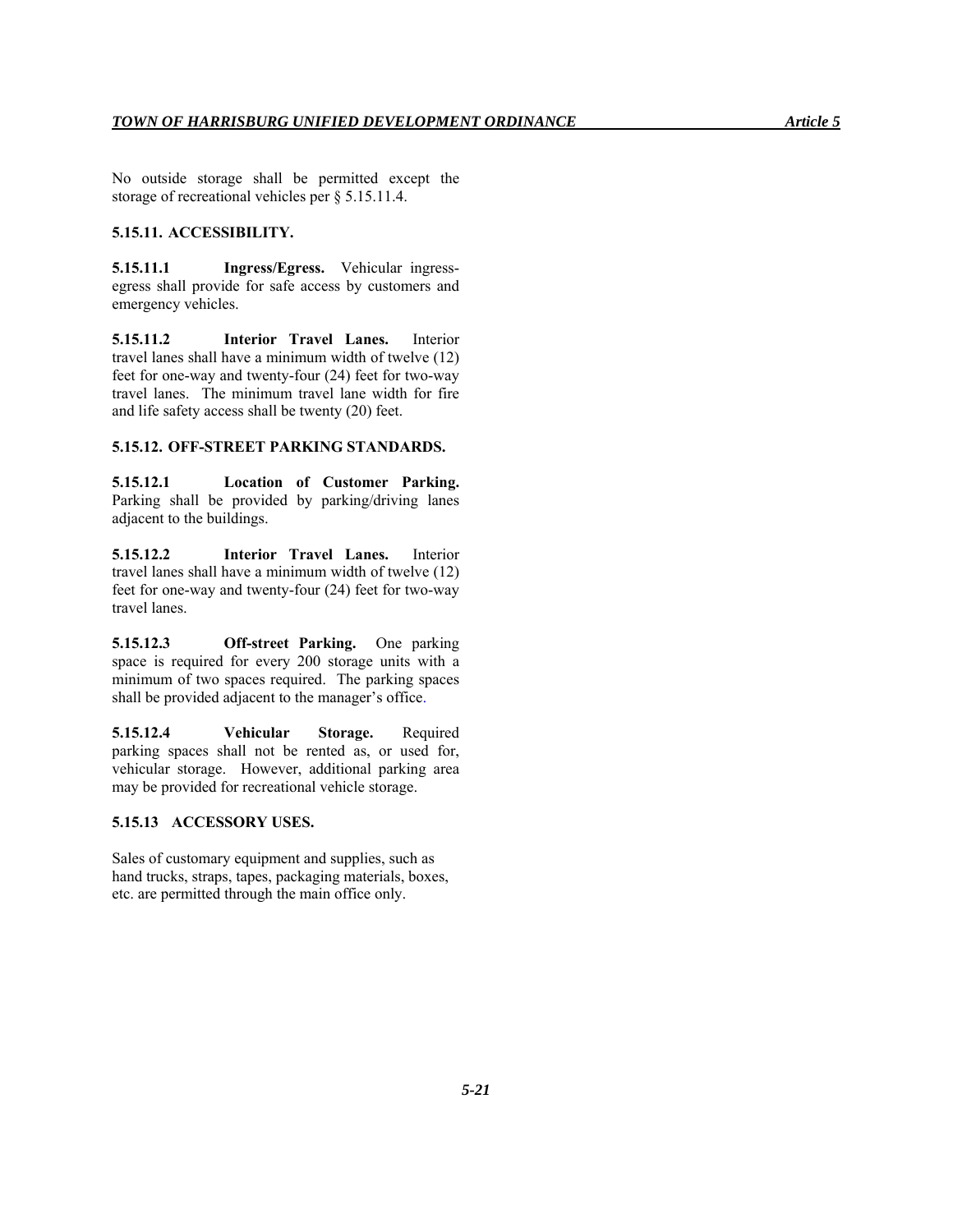# **5.16. CHILDCARE FACILITIES.**

# **5.16.1 APPLICABILITY.**

The provisions of this Section apply to any:

Childcare Center.

Childcare as a Home Occupation. (see § 5.12)

#### **5.16. 2 PERMIT APPLICATION.**

**5.16.2.1** The following shall be submitted with the application for a zoning compliance permit or certificate of zoning compliance:

**5.16.2.2** A copy of the N.C. state license issued to the facility. A written approval from the Harrisburg Fire Marshal's Office will be required prior to Zoning approval and issuance of permit.

**5.16.2.3** Evidence that the N.C. Department of Transportation has issued driveway permits for the facility (may submit copies).

**5.16.2.4** Such areas shall be located not less than one-thousand (1,000) feet from any Hazardous Waste Facility; and shall be enclosed with a fence, with a minimum height of five (5) feet.

### **5.16.3 ACCESS AND LOADING/ UNLOADING.**

**5.16.3.1** This provision of this § 5.16.3 shall not apply to Childcare Facilities as Home Occupations.

**5.16.3.2** Adequate access to and from the site, as well as adequate off-street space must be provided for the pickup and discharge of children. Standards for access and off-street parking/loading are set forth in Article 8 of this Ordinance.

**5.16.3.3** The use shall front a street classified as a collector or a thoroughfare.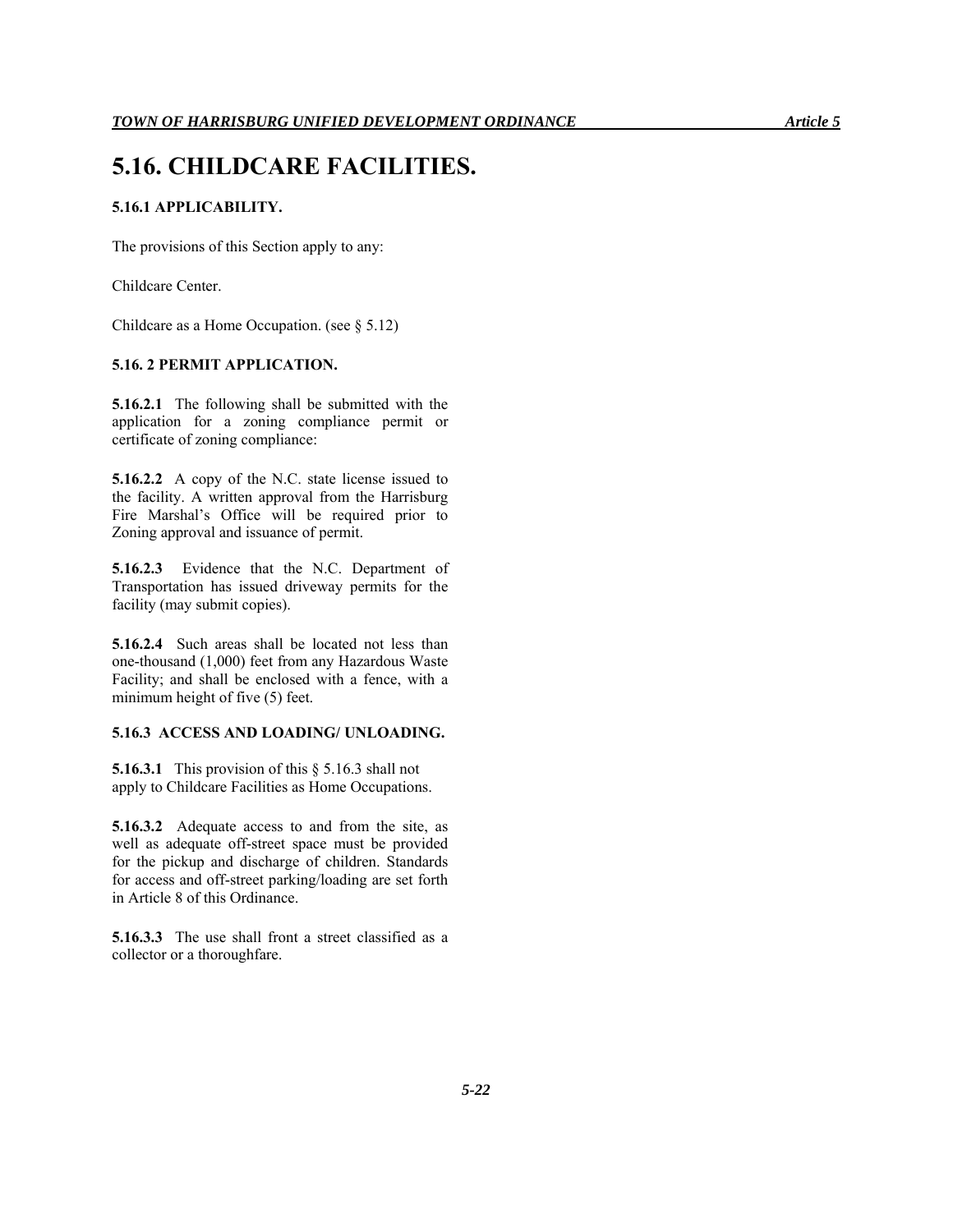# **5.17. RESIDENTIAL CARE FACILITES.**

# **5.17.1. APPLICABILITY.**

The provisions of this Section apply to any Nursing Home or Residential Care Facility. The Provisions of this section shall not apply to a Family Care Home as defined in Appendix A.

The use of land for a residential care facility shall be permitted as set forth in Table 4.6-1 (see Article 4) subject to the criteria below.

#### **5.17.2. STATE LICENSING.**

Prior to submission of an application for a certificate of zoning compliance, an owner/operator of a residential care facility shall have received a license from the State of North Carolina for the operation of such a facility.

#### **5.17.3. LOCATION.**

No residential care facility shall be located within one thousand (1,000) feet from any Hazardous Waste Facility.

#### **5.17.4. SECURITY FENCING.**

Residential care facilities that provide care to patients who suffer from Alzheimer's disease, dementia or other similar disability that may cause disorientation, shall provide a security fence, with a minimum height of five (5) feet, along the perimeter of any portion of the site that is accessible to these patients.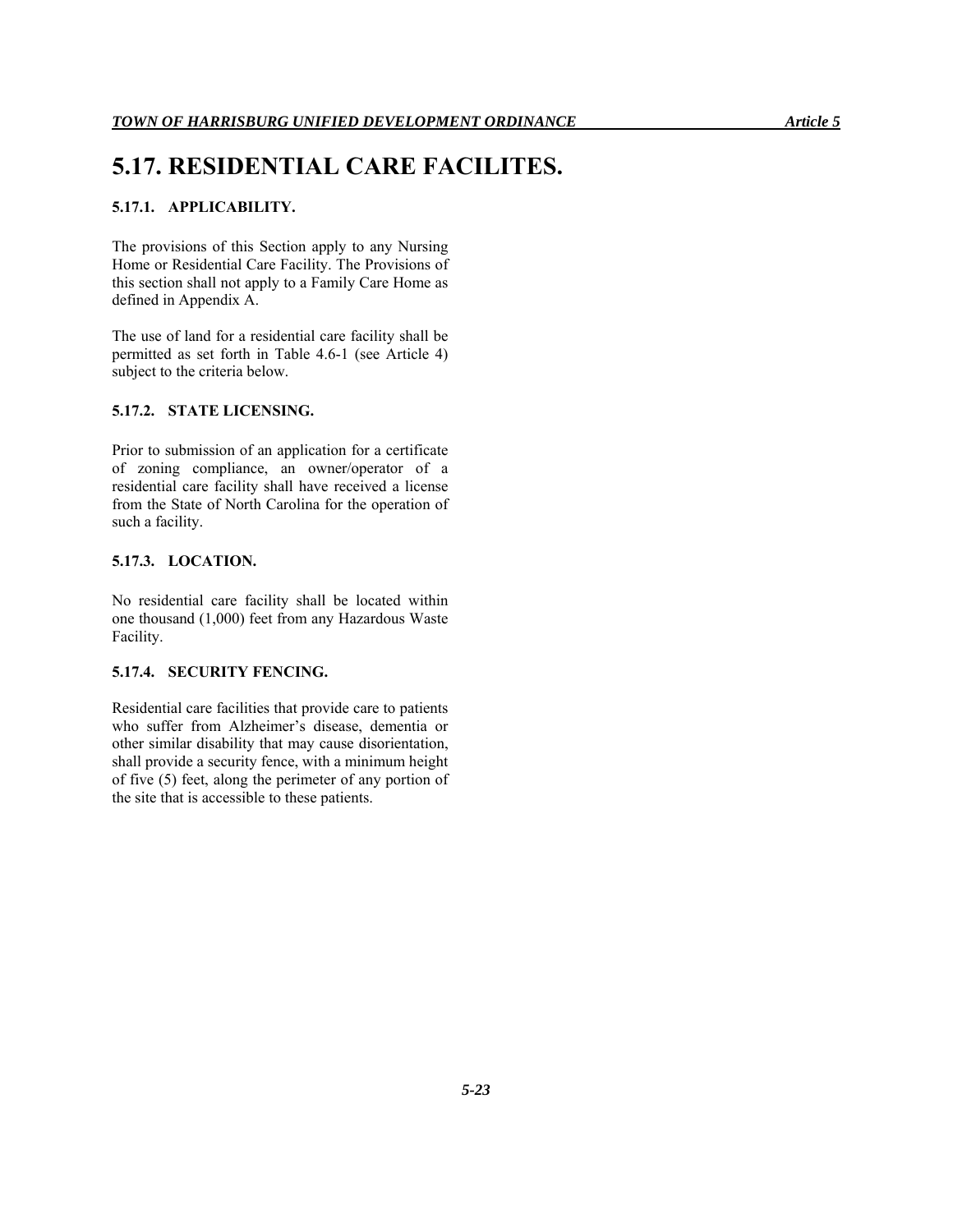# **5.18. PRIVATE CLUBS.**

# **5.18.1. PURPOSE.**

Regulations for private clubs are developed to establish consistent guidelines covering review of such uses, which because of their nature, may be objectionable to nearby residential uses. Special regulations and review of individual cases are necessary to determine if these establishments are located in areas where traffic and noise impacts are minimized. It is not the purpose of these regulations to regulate activities controlled by the North Carolina Alcoholic Beverage Control Commission pursuant to NCGS § 18B-901.

### **5.18.2. APPLICABILITY.**

The provisions of this section shall apply to any private club to the extent not preempted by NCGS § 18B-901. Private clubs located completely within motels and hotels shall be exempt from the provisions of these regulations, provided that they encompass no more than 25 percent of the gross floor area of the motel or hotel.

The use of land for a private club shall be permitted as set forth in Table 4.6-1 (see Article 4) subject to the criteria below.

#### **5.18.3. SPACING REQUIREMENTS.**

No private club shall be established within 1,000 feet of any of the following:

**5.18.3.3.** any Residential Zoning District, any Elementary School, Middle School, or High School;

**5.18.3.4.** any Child Care Center or Child Care Facility;

**5.18.3.5.** any Religious Institution; or

**5.18.3.6.** any other existing private club.

# **5.18.4. REVIEW AND APPROVAL.**

In addition to the requirements of Appendix B to this Ordinance, an Application for Development Approval for a private club shall include a Floor Plan of the Building or Structure in which the private club is located. Said Floor Plan shall delineate separately the areas of the Building or Structure which are used for the dispensing of food and beverages, entertainment, and dancing.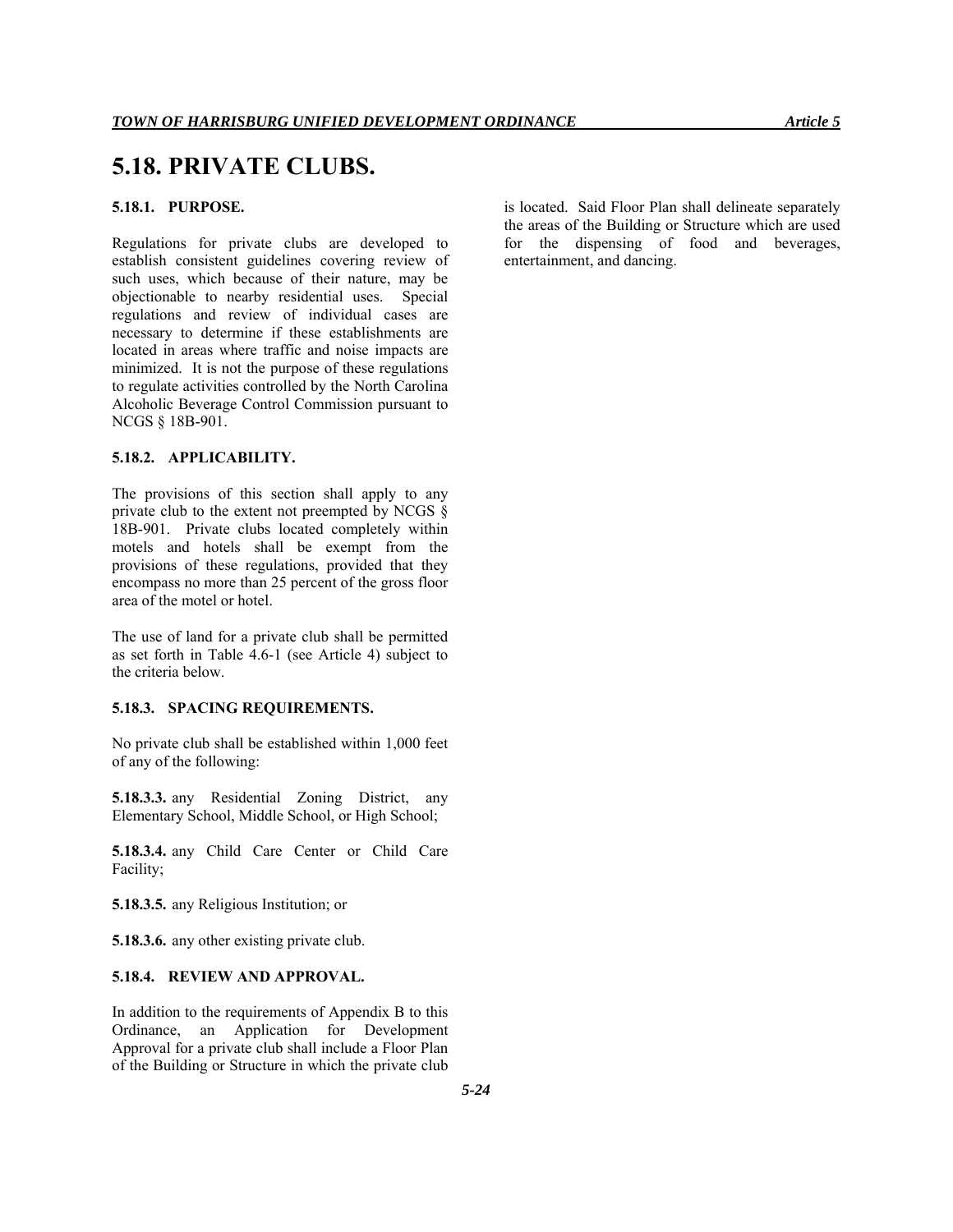# **5.19. QUARRYING AND MINING USES.**

# **5.19.1. PURPOSE.**

To establish consistent guidelines covering review of applications for mining and quarrying operations where an approved site plan is considered necessary to protect any adjacent residential property from smoke, dust, and noise, and to minimize the effect of scarification of the landscape.

#### **5.19.2. APPLICABILITY.**

The provisions of this Section apply to any mining or extractive uses as identified in North American Industrial Classification System (NAICS) Industry Group 21. The use of land for quarrying and/or mining shall be permitted as set forth in Table 4.6-1 (see Article 4) subject to the criteria below.

# **5.19.3. COMPLIANCE WITH STATE REGULATIONS.**

All proposed mining and quarrying activities must conform to the "North Carolina Mining Act of 1971" as amended, (NCGS § 74-46 et seq.) NCAC, Title 15, Chapter 5. The applicant shall, if disturbing more than one acre of land, obtain, or be in the process of obtaining, a mining permit issued by the North Carolina Department of Natural Resources and Community Development Regional Office. Wherever conflicts exist between federal, state, or local laws, the more restrictive provisions shall apply.

#### **5.19.4. REVIEW AND APPROVAL.**

Submission requirements to obtain complete review and approval for mining and quarrying operations on sites with a disturbed area of one acre or more include a conditional use permit application, a reclamation plan, and a Preliminary Site Plan detailing the minimum general standards as set forth in Appendix C of this Ordinance.

# **5.19.5. SETBACKS.**

Minimum setbacks in Section 4.7 shall apply to the extent of land disturbing activity and the placement of mining machinery or structures.

#### **5.19.6. BARRIER REQUIRED.**

**5.19.6.1.** A barrier shall be provided around the perimeter of a mine or quarry. The barrier shall consist of either an earthen berm, a solid fence and landscaping, existing topographical features, or any combination of the above. The barrier shall be constructed so as to completely block the view of the mining/quarrying operations from any point on an adjacent property line or public right-of-way, except at points of ingress and egress. Landscaping shall be in accordance with Article 7.

**5.19.6.2.** The operation shall provide an entrance gate to prevent vehicular access during nonoperational hours.

#### **5.19.7. EXEMPTIONS.**

**5.19.7.1.** Earth moving activity disturbing less than one acre of land shall be exempt from the provisions of this Section.

**5.19.7.2.** Site grading, as part of a construction project, moving earth from one area of a lot or development to another shall be exempt from the provisions of this Section, regardless of the area disturbed.

**5.19.7.3.** Borrow pits are exempt from the provisions of this Section.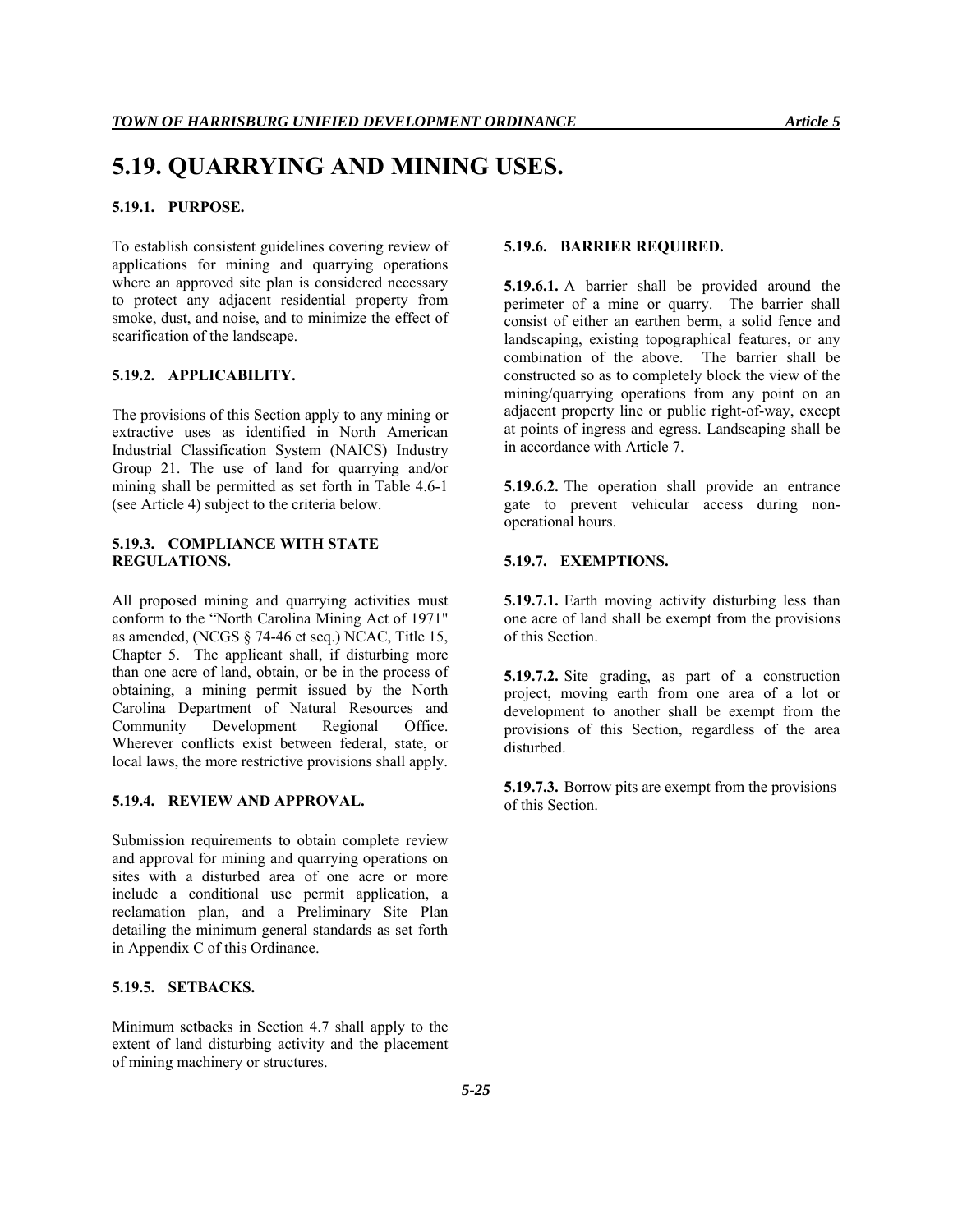# **5.20. SEXUALLY ORIENTED BUSINESSES.**

# **5.20.1. PURPOSE & FINDINGS.**

**5.20.1.1.** The Town Council of the Town of Harrisburg finds that this Ordinance is necessary in order to protect the Town from the potential secondary effects of sexually oriented businesses including crime, the protection of the Town 's retail trade, the prevention of the blighting of neighborhoods and the maintenance of property values, protecting and preserving the quality of the Town 's neighborhoods and the Town 's commercial districts, the protection of the Town 's quality of life, the increased threat of the spread of sexually transmitted diseases, and the protection of the peace, welfare and privacy of persons who patronize sexually oriented businesses. Experience in this Town as well as in cities and counties within and outside of North Carolina including the County of Los Angeles, the City of Garden Grove and the cities of Renton, Washington; Seattle, Washington; Detroit, Michigan; Austin, Texas; Indianapolis, Indiana; and Phoenix Arizona; have demonstrated that such uses have objectionable secondary effects upon immediately adjacent residential and commercial areas. The Town recognizes and relies upon the experience of these other cities and counties in adopting sexually oriented business regulations including the County of Los Angeles (as discussed in *Smith v. County of Los Angeles* 211 Cal. App. 3d 188 (1989)); City of Renton, Washington (as discussed in *City of Renton v. Playtime Theatres, Inc.*475 U.S. 41 (1976)); the City of Seattle Washington (as discussed in *Northend Cinema v. City of Seattle* 90 Wash. 2d 709, 585 P.2d 1153 (1978)); and the County of Palm Beach, Florida (as discussed in *Movie & Video Work v. Board of County Commissioners* 723 F. Supp. 695 (S.D. Fla. 1989)) in support of this Ordinance. The City also recognizes and relies upon the studies done by: (1) the 1979 Adult Use Study by the Phoenix Planning Department; (2) Tucson, Arizona (1990); (3) the 1991 report to the City of Garden Grove by Drs. McCleary and Meeker on the relationship between crime and adult business operations; (4) the City of Los Angeles in 1977); (5) the 1984 "Analysis of Adult Entertainment Businesses in Indianapolis" by the Department of metropolitan Development; (6) Minneapolis, Minnesota (1980); (7) Cleveland, Ohio (1977); (8) Oklahoma City, Oklahoma (1986); (9) Austin, Texas' study on effects of adult businesses;

(10) Amarillo, Texas (1977); (11) Beaumont, Texas (1982); (12) Houston, Texas (1983); and (13) Seattle, Washington (1989).

**5.20.1.2.** The Town Council believes the following statements are true, in part based upon its understanding of the experiences of the various jurisdictions identified.

**5.20.1.2.1.** Crime rates tend to be higher in residential areas surrounding sexually oriented businesses than in industrial areas surrounding sexually oriented businesses;

**5.20.1.2.2.** Areas within close walking distance of single and multiple family dwellings should be free of sexually oriented businesses;

**5.20.1.2.3.** Sexually oriented businesses should be located in specific areas of the Town which are a specified distance from sensitive uses such as residences, parks, religious institutions and schools, irrespective of whether physical barriers are present. This necessary to (1) ensure that the impact on such sensitive uses by adverse secondary effects caused by sexually oriented businesses are mitigated to the maximum extent possible; (2) to prevent ad hoc decisions with respect to a potential sexually oriented business site which does not meet the criteria set forth herein; and (3) to provide certainty to the residents of the Town and sexually oriented business operators with respect to potential adult use sites.

**5.20.1.2.4.** The image of the Town as an attractive place to reside will be adversely affected by the presence of sexually oriented businesses in close proximity to residential uses, schools, religious institutions and parks;

**5.20.1.2.5.** The existence of sexually oriented businesses in close proximity to residential areas has been shown in some cities to reduce the property values in those residential areas;

**5.20.1.2.6.** A reasonable regulation of the location of sexually oriented businesses protects the image of the community and its property values and protects its residents from the adverse secondary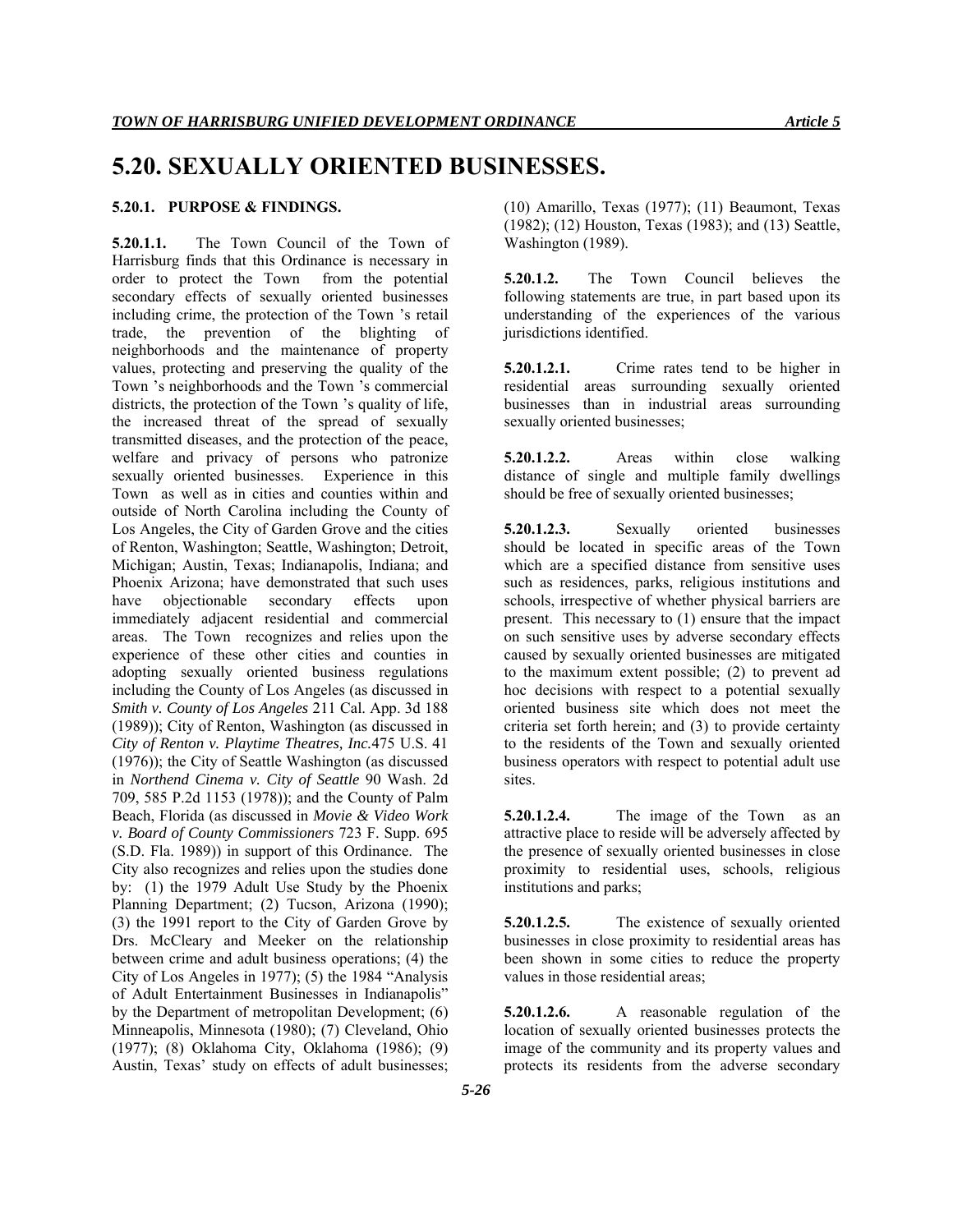effects of sexually oriented businesses while providing those who desire to patronize sexually oriented businesses an opportunity to do so in appropriate areas in the Town ; and

**5.20.1.2.7.** There is substantial evidence that an increase in crime tends to accompany, concentrate around, and be aggravated by sexually oriented businesses, including but not limited to an increase in the crimes of narcotics distribution and use, prostitution, pandering, and violence against persons and property. The studies from other cities establish convincing evidence that sexually oriented businesses which are not regulated as to permissible locations often have a deleterious effect on nearby businesses in residential areas, causing, among other adverse secondary effects, an increase in crime and a decrease in property values. Regulations for sexually oriented businesses should be developed to prevent deterioration and/or degradation of the vitality of the community before the problem exists, rather that waiting for problems to be created.

**5.20.1.3.** The Town Council recognizes and relies on the findings set forth in the 1986 N.C. Attorney General's Report on Pornography in support of this Ordinance including, but not limited to its recommendations that local governments ban certain features of video booths that facilitate carnal sexual encounters.

**5.20.1.4.** The Town Council finds the following, in part based upon its understanding of the documents and judicial decisions in the public record:

**5.20.1.4.1.** Evidence indicates that some dancers, models and other persons who publicly perform specified sexual activities or publicly display specified anatomical parts in sexually oriented businesses (collectively referred to as "performers") have been found to engage in sexual activities with patrons of sexually oriented businesses on the site of the sexually oriented business;

**5.20.1.4.2.** Evidence has demonstrated that performers employed by sexually oriented businesses have been found to offer and provide private shows to patrons who, for a price, are permitted to observe and participate with the performers in live sex shows;

**5.20.1.4.3.** Evidence indicates that performers

at sexually oriented businesses have been found to engage in acts of prostitution with patrons of the establishment;

**5.20.1.4.4.** As a result of the above, and the increase in incidents of AIDS and Hepatitis B, which are both sexually transmitted diseases, the Town has a substantial interest in adopting regulations which will reduce, to the greatest extent possible, the possibility for the occurrence of prostitution and casual sex acts at sexually oriented businesses.

**5.20.1.5.** The Town Council has determined that the establishment of a sexually oriented business development permit process is a legitimate and reasonable means of ensuring that:

**5.20.1.5.1.** Operators of sexually oriented businesses comply with the reasonable regulations of this Ordinance;

**5.20.1.5.2.** The recognized secondary impacts of a proposed sexually oriented business in a specific location are mitigated; and

**5.20.1.5.3.** Operators of sexually oriented businesses have specific guidelines with respect to where they can establish or operate a sexually oriented business.

**5.20.1.6.** It is not the intent of the Town Council in adopting this Ordinance to suppress any activities protected by the First Amendment, but rather to enact a content neutral ordinance which addresses the secondary effects that sexually oriented businesses have on the Town .

**5.20.1.7.** The Town Council desires to protect the rights conferred by the United States Constitution to sexually oriented businesses in a manner that ensures the continued and orderly development of property within the Town and diminishes those undesirable negative secondary effects the previously mentioned studies have shown to be associated with the development and operation of sexually oriented businesses.

**5.20.1.8.** The Town Council and Planning and Zoning Board have held duly noticed public hearings, to receive input and testimony from the public concerning the adoption of this proposed Ordinance.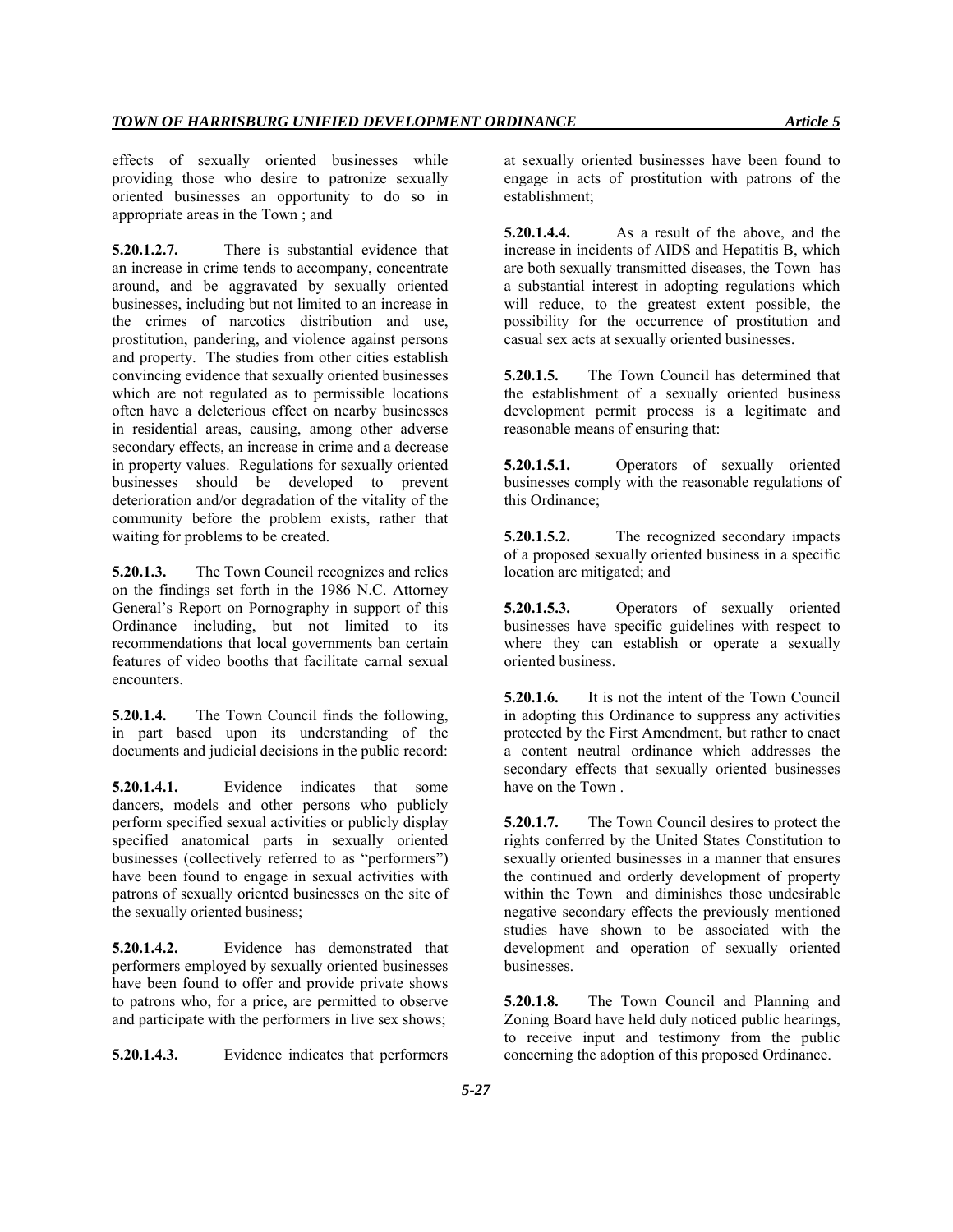**5.20.1.9.** These regulations are authorized by NCGS § 160A-181.1.

### **5.20.2. DEFINITIONS.**

The words, terms and phrases set forth herein shall have the meanings prescribed below provided, however, that any words, terms or phrases not included below shall have the meanings prescribed by Appendix A to this Ordinance.

**Adult Bookstore** - A bookstore (1) that receives a majority of its gross income during any calendar month from the sale of printed and/or video materials/publications (including but not limited to videocassettes, books, and magazines) which are distinguished or characterized by their emphasis on matter depicting, describing, or relating to specified sexual activities or specified anatomical areas, as defined in this section; or (2) having as a preponderance of its of printed and/or video materials/publications that are distinguished or characterized by their emphasis on matter depicting, describing, or relating to specified sexual activities or specified anatomical areas, as defined in this section.

**Adult Establishment** - An adult bookstore, adult motion picture theater, adult mini-motion picture theater, adult live entertainment business, or massage business as defined in this section.

**Adult Live Entertainment Business** - Any establishment or business wherein adult live entertainment is shown for observation by patrons; or any performance of or involving the actual presence of real people which exhibits specified sexual activities or specified anatomical areas, as defined in this section.

**Adult Motion Picture Theater** - An enclosed building or premises used for presenting motion pictures, a preponderance of which are distinguished or characterized by an emphasis on matter depicting, describing, or relating to specified sexual activities or described anatomical areas, as defined in this section, for observation by patrons therein. Adult motion picture theater does not include any adult minimotion picture theater as defined in this section.

**Adult Mini-Motion Picture Theater** - An enclosed building with viewing booths designed to hold patrons which is used for presenting motion pictures, a preponderance of which are distinguished or characterized by an emphasis on matter depicting, describing, or relating to specified sexual activities or specified anatomical areas as defined in this section, for observation by patrons therein.

**Massage** - The manipulation of body muscle or tissue by rubbing, stroking, kneading, or tapping, by hand or mechanical device.

**Massage Business** - Any establishment or business wherein massage is practiced including establishments commonly known as health clubs, physical culture studios, massage studios, or massage parlors. Massage Therapy offices shall be excluded from these provisions provided the applicant is a licensed therapist by the State of North Carolina.

**Sexually Oriented Business** – Any business or enterprise that has as one of its principal business purposes or as a significant portion of its business an emphasis on matter and conduct depicting, describing, or related to anatomical areas and sexual activities as specified in NCGS § 14-202.10. A "Sexually-Oriented Business" includes any Adult Establishment as defined in this Section.

**Sexually Oriented Devices** - Without limitation any artificial or simulated specified anatomical area or other device or paraphernalia that is designed principally for specified sexual activities but shall not mean any contraceptive device.

**Specified Anatomical Areas** - Less than completely and opaquely covered (1) human genitals, pubic region, (2) buttock, or (3) female breast below a point immediately above the top of the areola; or human male genitals in a discernibly turgid state, even if complete and opaquely covered.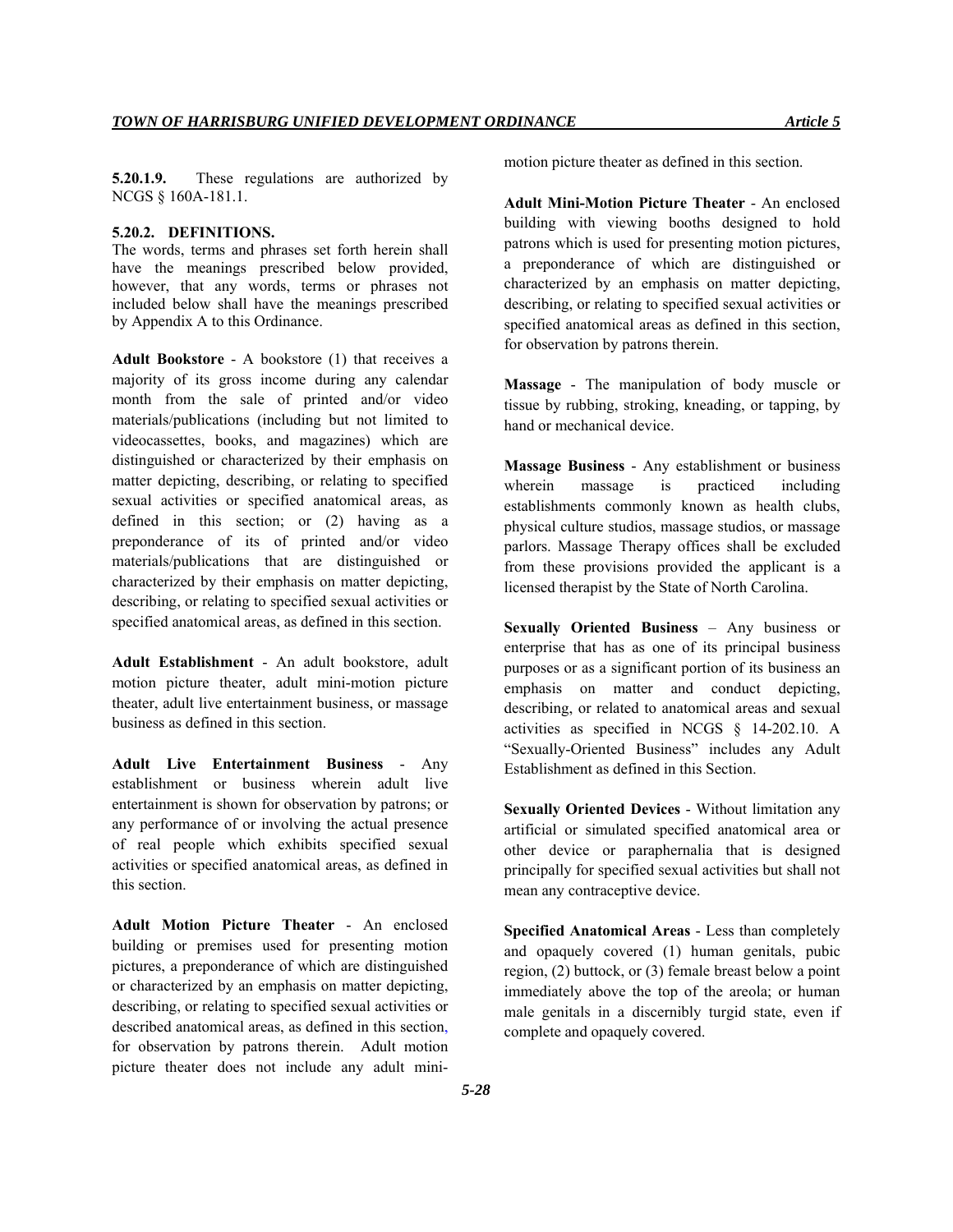**Specified Sexual Activities** - Human genitals in a state of sexual stimulation, or arousal; acts of human masturbation, sexual intercourse or sodomy; or fondling or other erotic touchings of human genitals, pubic regions, buttocks, or female breasts.

#### **5.20.3. APPLICABILITY.**

The provisions of this Section apply to any Sexually-Oriented Business/Adult Establishments. The use of land for a sexually-oriented business or adult establishment shall be permitted as set forth in Table 4.6-1 (see Article 4) subject to the criteria below.

#### **5.20.4. LOCATIONAL STANDARDS.**

**5.20.4.1.** No sexually-oriented business shall be located within two thousand (2,000) feet of any other sexually-oriented business.

**5.20.4.2.** No sexually-oriented business shall be located within two thousand (2,000) feet of a school, day care or adult day care center, public or private recreation center, a church or a park used by the public for recreational purposes.

**5.20.4.3**.No sexually-oriented business shall be located within two thousand (2,000) feet of any Residential Zoning District.

#### **5.20.5. SIGNS AND DISPLAYS.**

**5.20.5.1.** Signage shall be regulated in accordance with Article 12, except that no sexually oriented printed material, slide, video, photograph, written text, live show, or other sexually oriented visual display shall be visible from outside the walls of the establishment, nor shall any live or recorded voices, music or sounds be heard from outside the walls of the establishment.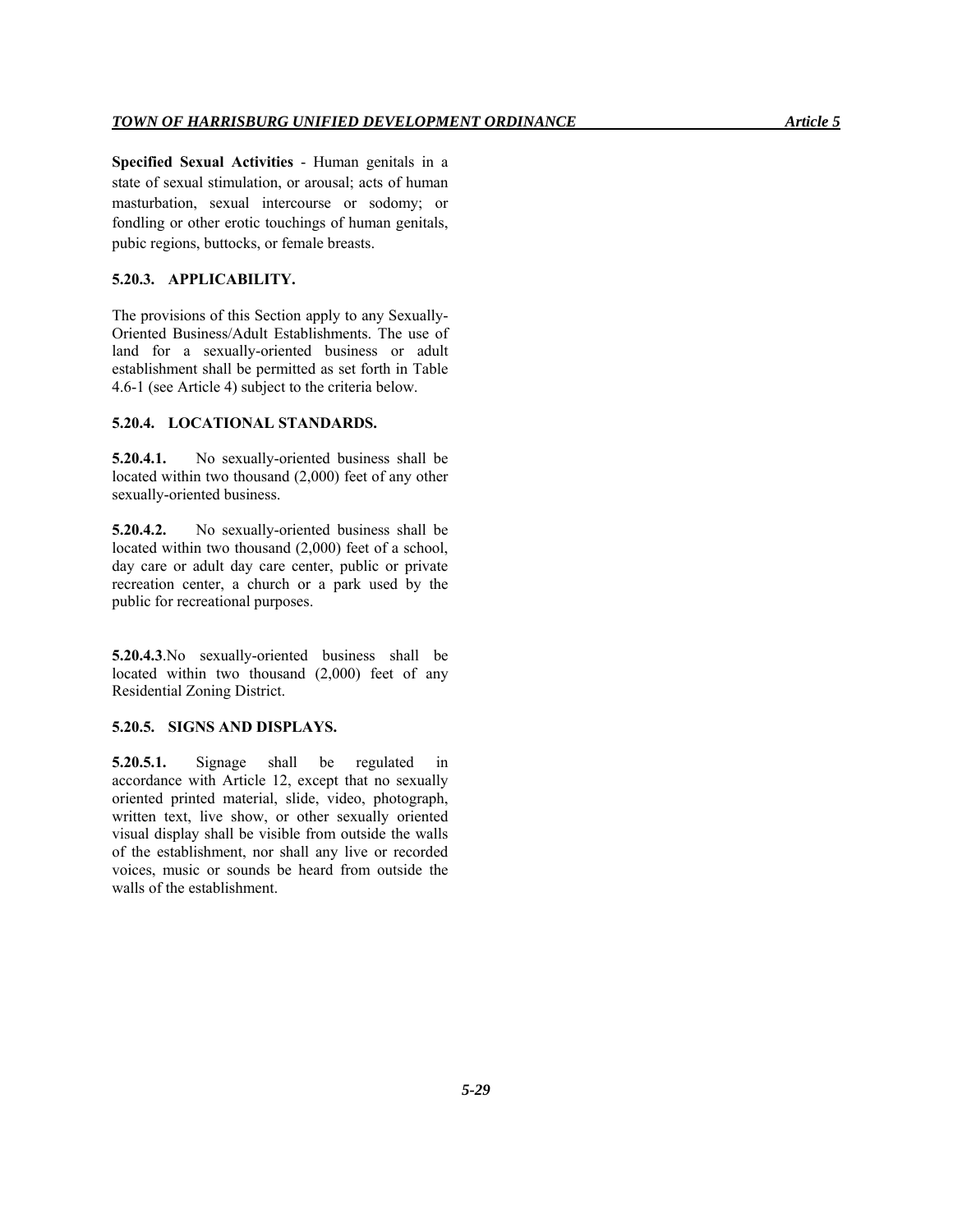# **5.21. WIRELESS TELECOMMUNICATIONS SERVICES.**

### **5.21.1. PURPOSE.**

The purpose of this Section 5.21 is to:

**5.21.1.1.** protect residential areas and land uses from potential adverse impacts of towers and antennas;

**5.21.1.2.** encourage the location of towers in nonresidential and less developed areas;

**5.21.1.3.** strongly encourage joint use of new and existing tower sites as a primary option rather than construction of additional single-use towers;

**5.21.1.4.** encourage users of towers and antennas to locate them, to the extent possible, in areas where the adverse impact on the community is minimal;

**5.21.1.5.** encourage users of towers and antennas to configure them in a way that minimizes the adverse visual impact of the towers and antennas through careful design, siting, landscape screening, and innovative camouflaging techniques;

**5.21.1.6.** enhance the ability of the providers of telecommunications services to provide such services to the community quickly, effectively, and efficiently;

**5.21.1.7.** consider the public's health and safety in regard to communication towers; and

**5.21.1.8.** avoid potential damage to adjacent properties from tower failure through engineering and careful siting of tower structures.

# **5.21.2. DEFINITIONS.**

The words, terms and phrases shall have the meanings assigned below provided, however, that any words, terms or phrases not defined herein shall have the meaning assigned in Appendix A to this Ordinance:

ACCESSORY EQUIPMENT STRUCTURE. A building or cabinet-like structure located adjacent to, or in the immediate vicinity of, a wireless telecommunication tower or antenna to house equipment customarily incidental to the receiving or transmitting of wireless broadcasts, cellular telephone calls, voice messaging and paging services.

ALTERNATIVE TOWER STRUCTURE - Manmade trees, clock towers, bell steeples, light poles and similar alternative-design mounting structures that camouflage or conceal the presence of antennas or towers.

ANTENNA. Equipment used for transmitting or receiving radio frequency signals, which is attached to a tower, building or other structure, usually consisting of a series of directional panels, microwave or satellite dishes, or omnidirectional "whip" antenna.

ANTENNA, STEALTH. Wireless telecommunication antenna and related equipment designed to blend into the surrounding environment or integrated into the physical structure to which it is attached.

BASE TRANSCEIVER STATION. Equipment that provides the link between wireless communications and land-based public telephone switching networks, including radio frequency transceivers, back-up power sources, power amplifiers, and signal processing hardware, typically contained in a small building or cabinet.

COMMUNICATIONS TOWER. A tower, which supports communication (broadcast, receiving, or relay) equipment, utilized by commercial, government or other public and quasi-public users. This does not include private home use of satellite dishes and television antennas or amateur radio operators as licensed by the Federal Communications Commission (FCC).

SATELLITE DISH ANTENNAE OR SATELLITE DISH. A parabolic antennae designed to receive electromagnetic transmissions from a satellite.

TOWER. Any ground-mounted, pole, spire, structure or combination thereof, including supporting lines, cables, wires, braces and masts, to which a telecommunications antenna is attached or affixed.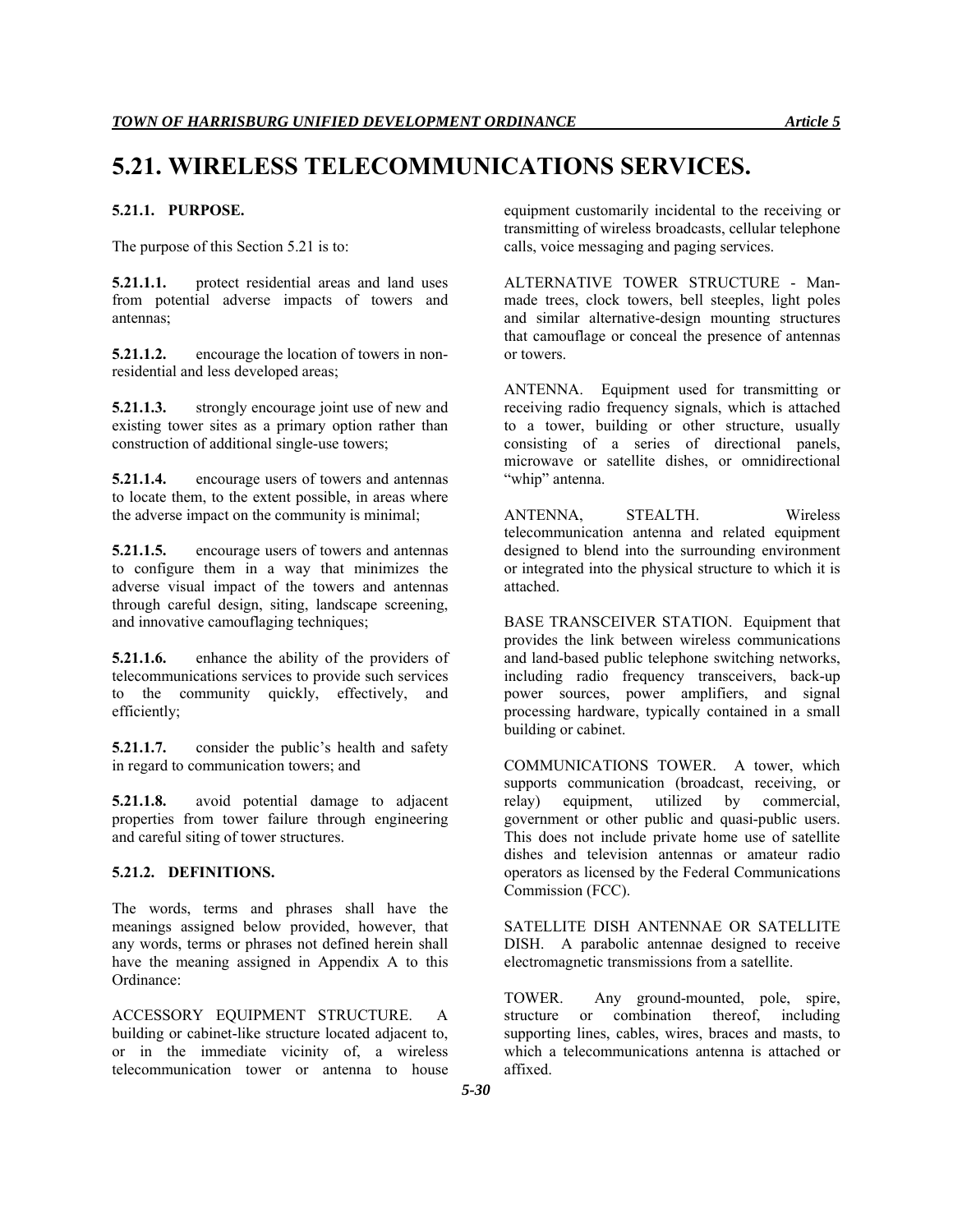TOWER, LATTICE. Three- or -four-legged steel girded structures typically supporting multiple communications users and services generally ranging from 60 to 200 feet in height.

TOWER, MONOPOLE. Single pole design, approximately three feet in diameter at the base narrowing to approximately one and a half feet at the top, generally ranging from 25 to 150 feet in height.

WIRELESS TELECOMMUNICATION SERVICES (WTS). Licensed or unlicensed wireless telecommunication services including cellular, digital cellular, personal communication services (PCS), specialized mobile radio (SMR), enhanced specialized mobile radio (ESMR), commercial or private paging services, or similar services marketed or provided to the general public. This definition does not include services b non-commercial entities in the amateur radio service, public safety radio service, or licenses assigned non-profit organizations such as the Red Cross, Civil Air Patrol, or other military affiliated radio services that are licenses by the Federal Communications Commissions.

### **5.21.3. APPLICABILITY.**

The provisions of section 5.21 apply to any new Wireless Telecommunications Tower or Antenna, except as provided below. The use of land for wireless telecommunication service antenna or tower shall be permitted as set forth in Table 4.6-1 (see Article 4) subject to the criteria below.

# **5.21.4. GENERAL GUIDELINES and REQUIREMENTS.**

**5.21.4.1.** PRINCIPAL OR ACCESSORY USE. Antennas and towers may be considered either principal or accessory uses. A different existing use or an existing structure on the same lot shall not preclude the installation of an antenna or tower on such lot.

**5.21.4.2.** LOT SIZE. In the event that a tower or antenna is installed and/or leased on a portion of a lot, the lot in its entirety will determine any and all district development regulations that the structure may be subjected to; including but not limited to: setback, lot-coverage, and other such requirements.

**5.21.4.3.** INVENTORY OF EXISTING SITES. Each applicant for an antenna and/or tower shall provide to the Administrator with an inventory of its existing towers, antennas, or sites approved for towers or antennas, that are either within the jurisdiction of the City, Cabarrus County, the City of Kannapolis, or the Towns of Harrisburg and Mt. Pleasant. Said information shall include specific information about the location, height, and design of each tower. Each applicant shall also provide a oneyear build out plan for all other proposed wireless communications facilities within the Town . The Administrator may share such information with other applicants applying for administrative approvals or conditional use permits under this Ordinance or with other organizations seeking to locate antennas within the jurisdiction of this Ordinance provided, however that the Administrator is not, by sharing such information, in any way representing or warranting that such sites are available or suitable.

# **5.21.4.4.** AESTHETICS.

**5.21.4.4.1.** Towers shall either maintain a galvanized steel finish or be painted a neutral color so as to reduce visual obtrusiveness.

**5.21.4.4.2.** The design of the buildings and related structures shall, to the extent possible, use materials, colors, textures, screening, and landscaping that will blend them into the natural setting and surrounding buildings located adjacent to the tower or antenna site.

**5.21.4.4.3.** If an antenna is installed on a structure other than a tower, the antenna and supporting electrical and mechanical equipment must be of a neutral color that is identical to, or closely compatible with, the color of the supporting structure. This is in order to make the antenna, and related equipment, as visually unobtrusive as possible.

**5.21.4.5.** LIGHTS. No tower or antenna shall have affixed or attached to it in any way except during time of repair or installation, any lights, reflectors, flashers, day-time strobes or steady night time light or other illumination devices, except as required by the FAA, FCC, or the Town . This restriction against lights shall not apply to towers which have been combined with light standards for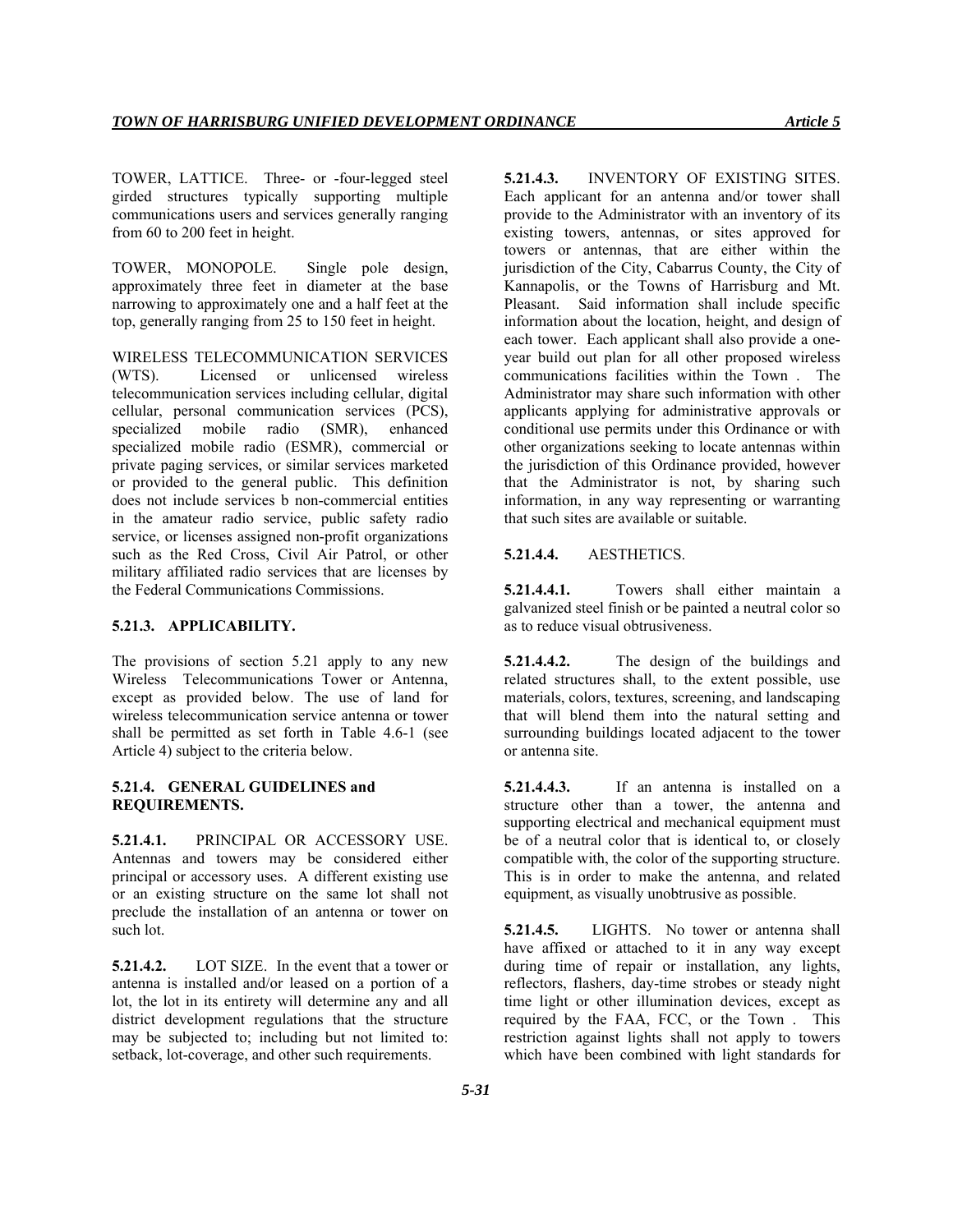illumination of ball fields, parking lots, playgrounds, or other similar public uses. If lighting is required, the lighting sources and design shall be designed to create the minimum practicable penetration of areas outside the boundaries of the Lot or Parcel.

**5.21.4.6.** STATE OR FEDERAL REQUIREMENTS. All towers and antennas must meet or exceed current standards and regulations of the FAA, the FCC, and any other state or federal government agency with the authority to regulate towers and antennas. If such standards and regulations are changed, then the owners of the towers and antennas governed by this chapter shall bring such towers and antennas into compliance with the revised standards and regulations within six (6) months of the effective date of such standards and regulations, unless a different compliance schedule is mandated by the controlling state or federal agency. Failure to bring towers and antennas into compliance with such revised standards and regulations shall constitute grounds for the removal of the tower or antenna at the owner's expense.

**5.21.4.7.** BUILDING CODES; SAFETY STANDARDS. To ensure the structural integrity of towers and antennas, the owners of such facilities shall ensure that they are maintained in compliance applicable with standards contained in the State Building Code.

**5.21.4.8.** FALL ZONE. No tower or antenna shall be designed and/or sited such that it poses a potential hazard to nearby residences or surrounding properties or improvements. To this end, any tower or antenna, not located a distance equal to the height of the tower plus 50 feet away from all habitable structures, property lines, or other towers, shall be designed to withstand the maximum forces expected from wind and ice when the tower is fully loaded with antennas, transmitters and other equipment. Compliance with this requirement shall be certified by a professional engineer licensed by the State of North Carolina in a report describing the tower structure, specifying the number and type of antennas it is designed to accommodate, providing the basis for the calculations done, and documenting the actual calculations performed.

**5.21.4.9.** ESSENTIAL SERVICES. Wireless telecommunications towers and antennas shall be regulated and permitted pursuant to this chapter and shall not be regulated or permitted as essential services, public utilities, or private utilities.

**5.21.4.10.** SIGNS. Signs on a tower, or on any portion of the premises leased for wireless communication use, shall be limited to those needed to identify the property and the owner and to warn of any danger. Signs which advertise for commercial purposes are prohibited. All signs shall comply with the requirements of the Sign Regulations of this Ordinance.

### **5.21.5. PERMIT REQUIREMENTS.**

**5.21.5.1.** No wireless telecommunications tower or anntenna shall be erected or established unless and until a Zoning Clearance permit has been issued pursuant to § 3.2.6 of this Ordinance.

**5.21.5.2.** A Stealth Antennae which does not exceed sixty-five (65) feet in height is permitted as of right, notwithstanding any provisions of the Use Matrix which requires a Conditional Use Permit. This provision does not permit antennas in any zoning district where they are expressly prohibited by the Use Matrix.

**5.21.5.3.** In addition to the procedures, standards and criteria set forth in § 3.5 of this Ordinance, conditional use permits for towers and antennas shall be issued in accordance with the following provisions:

**5.21.5.3.1.** Towers or antennas sixty-five (65) feet or more from the average ground level shall require a conditional use permit. This applies to mounted antennas, referring to the total height from the base of the building or other structure to the top of the antenna.

**5.21.5.3.2.** Any information of an engineering nature that the applicant submits, whether civil, mechanical, or electrical, shall be certified by a professional engineer licensed in the State of North Carolina.

**5.21.5.4.** INFORMATION REQUIRED. In addition to any other information required pursuant to § 3.5 of this Ordinance, applications for conditional use permits for towers shall include the following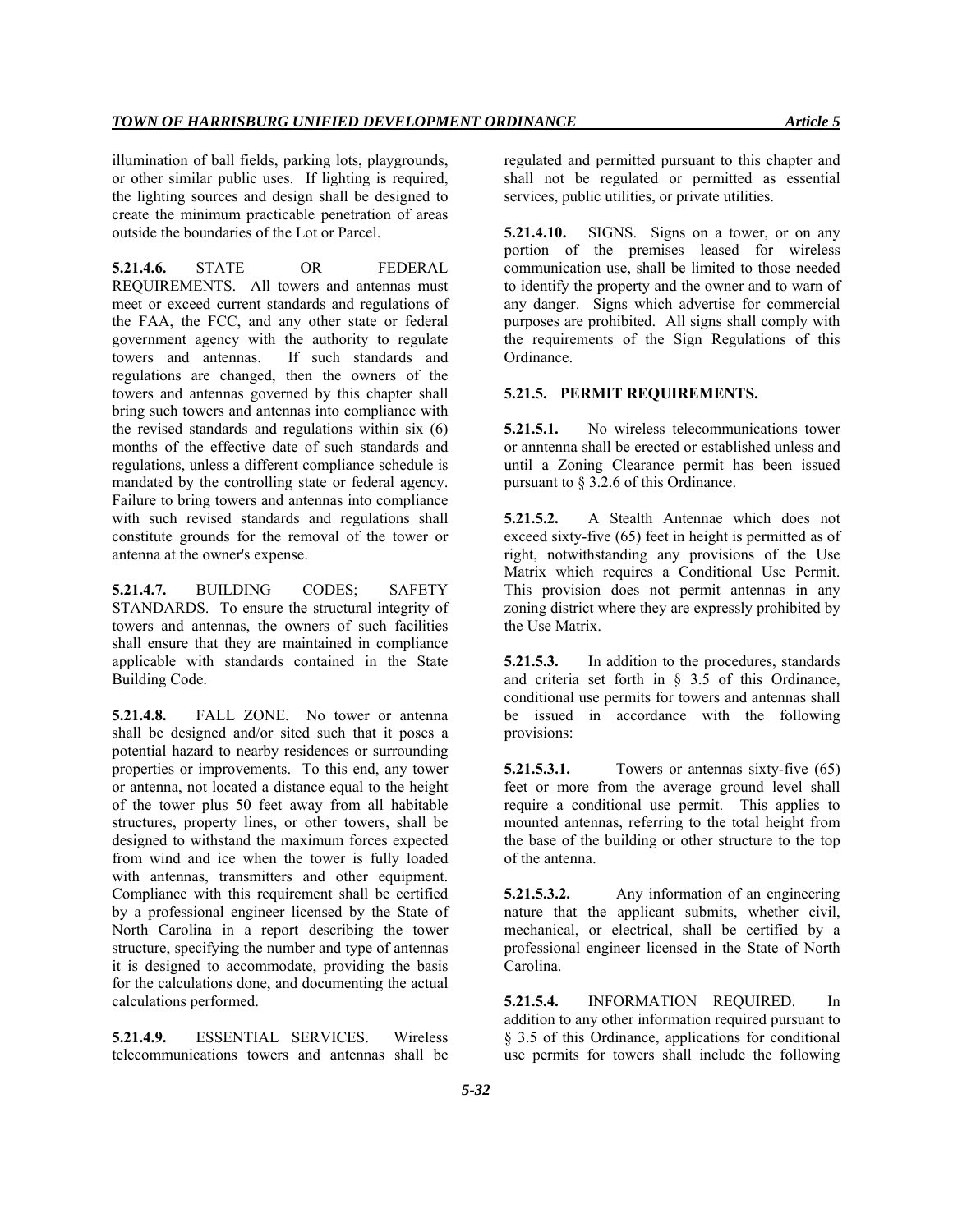information:

**5.21.5.4.1.** A preliminary major site plan consistent with Appendix B of this Ordinance which clearly indicates the location, type, and height of the proposed tower; on-site land uses and zoning; adjacent land uses and zoning (including when adjacent to other zoning jurisdictions); adjacent roadways; proposed means of access; setbacks from property lines elevation drawings of the proposed tower and any other structures; and other information deemed by the Administrator to be necessary to assess compliance with this Section.

**5.21.5.4.2.** The setback distance between the proposed tower and the nearest residential unit and residentially zoned properties.

**5.21.5.4.3.** The availability of suitable existing towers, other structures, or alternative technology.

**5.21.5.4.4.** The separation distance from other towers pursuant to Table 5.21-1 shall be shown on an updated site plan or map. The applicant shall also identify the type of construction of the existing tower(s) and the owner/operator of the existing tower(s), if known.

**5.21.5.4.5.** Method of fencing and finished color and, if applicable, the method of camouflage and illumination.

**5.21.5.4.6.** A notarized statement by the applicant as to whether construction of the tower will accommodate co-location of additional antennas for future users.

**5.21.5.4.7.** A description of the suitability of the use of existing towers, other structures or alternative technology not requiring the use of towers or structures to provide the services to be provided through the use of the proposed new tower.

**5.21.5.4.8.** A description of the feasible alternative location(s) of future towers or antennas within the Town based upon existing physical, engineering, technological or geographical limitations in the event the proposed tower is erected.

**5.21.5.4.9.** A statement of compliance with the FCC Radio Frequency (RF) exposure standards.

# **5.21.6. APPROVAL CRITERIA**

**5.21.6.1.** LOCATION. All non-stealth and stealth towers and mounted antennas are permitted by right or as a conditional use as listed in Table 4.6-1 in § 4.6.

**5.21.6.2.** FACTORS CONSIDERED IN GRANTING CONDITIONAL USE PERMITS FOR TOWERS. In determining whether to issue a conditional use permit, the Board of Adjustments shall consider, in addition to any other standards in this Ordinance governing conditional use permits, the following factors:

**5.21.6.2.1.** Height of the proposed tower;

**5.21.6.2.2.** Proximity of the tower to residential structures and residentially zoned district boundaries;

**5.21.6.2.3.** Nature of uses on adjacent and nearby properties;

**5.21.6.2.4.** Surrounding topography;

**5.21.6.2.5.** Surrounding tree coverage and vegetation;

**5.21.6.2.6.** Design of the tower, with particular reference to design characteristics that reduce or eliminate visual obtrusiveness;

**5.21.6.2.7.** Proposed ingress and egress; and

**5.21.6.2.8.** Availability of suitable existing towers, other structures, or alternative technologies not requiring the use of towers or structures, as discussed in § 5.21.6.2.3 of this Ordinance.

**5.21.6.3.** AVAILABILITY OF SUITABLE EXISTING TOWERS, OTHER STRUCTURES, OR ALTERNATIVE TECHNOLOGY. No new tower shall be permitted unless the applicant demonstrates to the reasonable satisfaction of the Administrator, or Board of Adjustment (if conditional use permit is required), that no existing tower, structure or alternative technology, that does not require the use of towers or structures, can accommodate the applicant's proposed tower or antenna. Evidence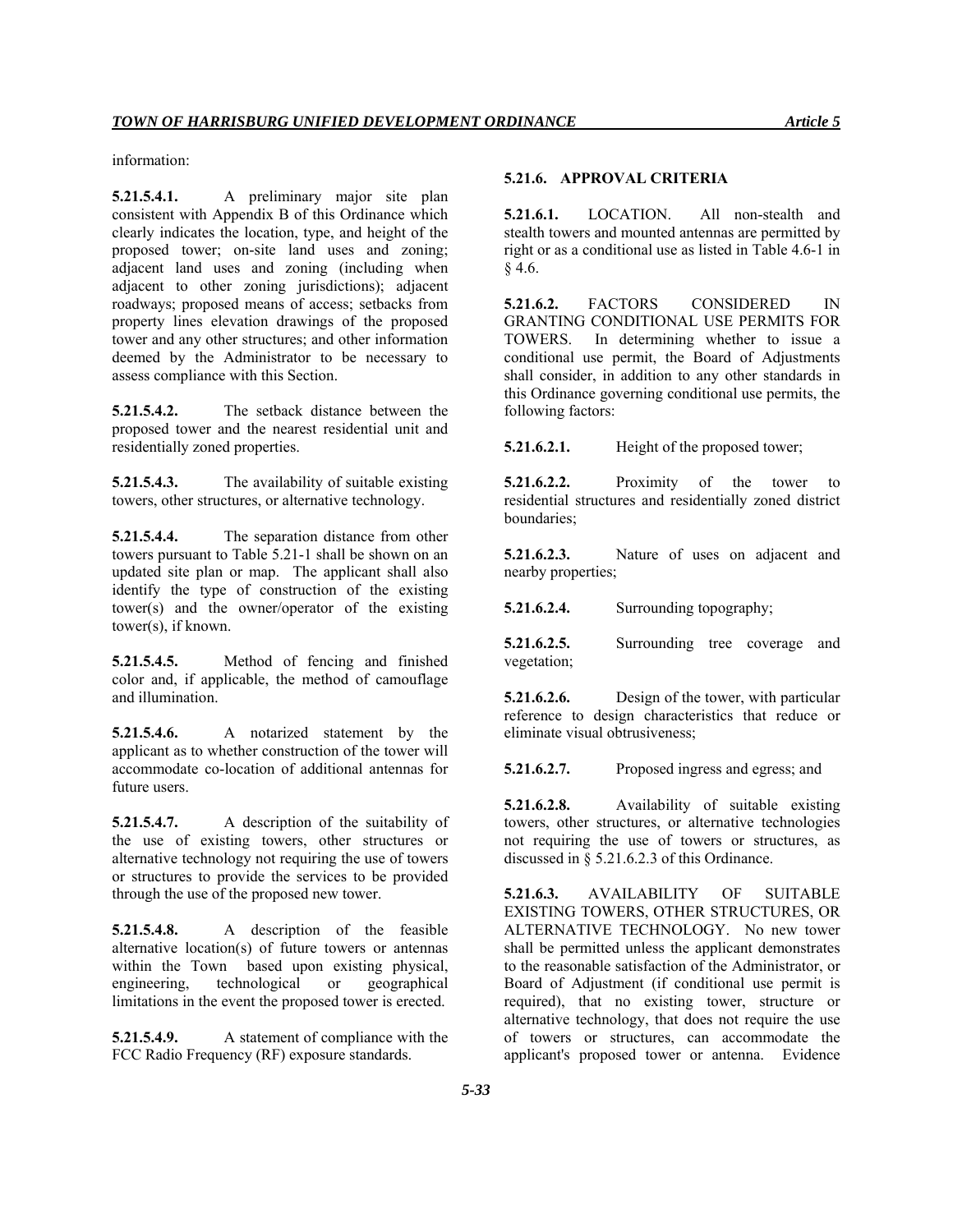submitted to demonstrate that no existing tower, structure or alternative technology can accommodate the applicant's proposed tower or antenna may consist of any or all of the following:

**5.21.6.3.1.** No existing towers or structures are located within the geographic area which meet applicant's engineering requirements.

**5.21.6.3.2.** Existing towers or structures are not of sufficient height to meet applicant's engineering requirements.

**5.21.6.3.3.** Existing towers or structures do not have sufficient structural strength to support applicant's proposed antenna and related equipment.

**5.21.6.3.4.** The applicant's proposed antenna would cause electromagnetic interference with the antenna on the existing towers or structures, or the antenna on the existing towers or structures would cause interference with the applicant's proposed antenna.

**5.21.6.3.5.** The fees, costs, or contractual provisions required by the owner in order to share an existing tower or structure or to adapt an existing tower or structure for sharing are unreasonable. Costs required by the owner of existing tower or structure that exceed new tower development are presumed to be unreasonable.

**5.21.6.3.6.** The applicant demonstrates that there are other limiting factors that render existing towers and structures unsuitable.

**5.21.6.3.7.** The applicant demonstrates that alternative technologies, such as a cable microcell network using multiple low-powered transmitters/receivers attached to a wireline system, that does not require the use of towers or structures, are unsuitable. Costs of alternative technology that exceed new tower or antenna development shall not be presumed to render the technology unsuitable.

**5.21.6.3.8.** SEPARATION. Towers shall be separated a distance, as measured from the base, equal to at least the minimum standards established in Table 5.21-2 from any preexisting towers. The separation distances shall be measured by drawing or following a straight line between the base of the

preexisting tower and the base location, pursuant to a site plan, of the proposed tower.

**5.21.6.3.9.** SECURITY FENCING. Towers shall be enclosed by security fencing not less than six (6) feet in height and no more than eight (8) feet in height, constructed of block or masonry or wood material, and shall be equipped in such a manner as to deter climbing.

**5.21.6.3.10.** LANDSCAPING.

Tower facilities shall be landscaped with a buffer of plant materials that effectively screens the view of the tower compound from adjacent residential property. The standard buffer shall consist of a landscaped strip at least four (4) feet wide outside the perimeter of the compound. Plant materials forming the visual buffer may be existing on the subject property or installed as part of the proposed facility, but existing mature plant growth and natural land forms on the site shall be preserved to the maximum extent possible. The Administrtor may waive these requirements in locations where the view of the tower base is obstructed by existing buildings or natural topography and cannot be viewed from adjacent property or a public street.

# **5.21.7. BUILDINGS OR OTHER EQUIPMENT STORAGE.**

**5.21.7.1.** ACCESSORY EQUIPMENT STRUCTURES. The equipment cabinets and other support structures used in association with towers or antennas shall comply with the following provisions:

**5.21.7.1.1.** Equipment cabinets and/or other structures shall comply with all applicable building codes.

**5.21.7.1.2.** Guys and accessory buildings shall satisfy the minimum zoning district setback requirements.

**5.21.7.2.** LOCATION OF ACCESSORY EQUIPMENT STRUCTURES.

**5.21.7.2.1.** Equipment cabinets and/or structures shall be no greater than fourteen (14) feet in height or three hundred (300) square feet in gross floor area. The entry or access side of a cabinet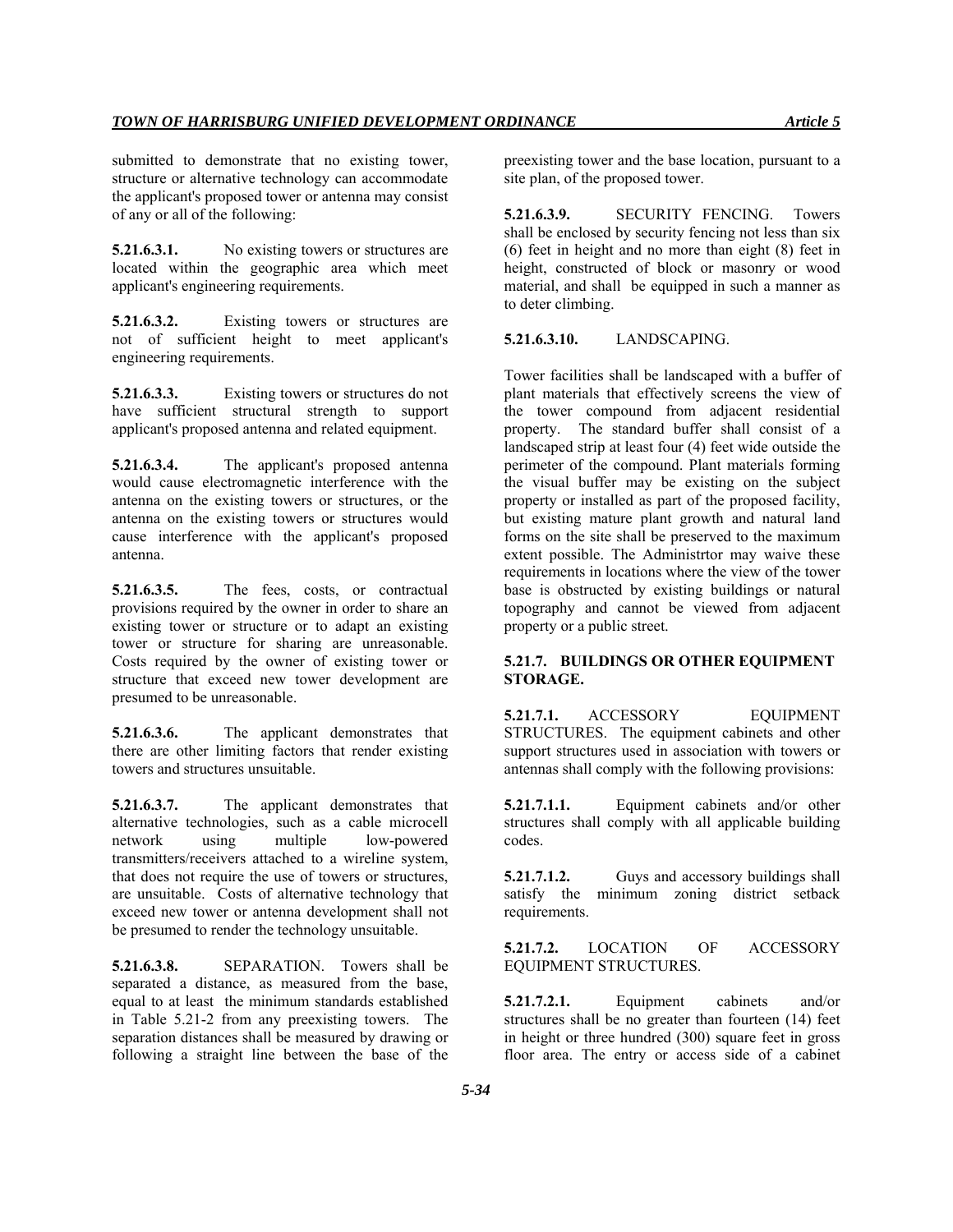and/or structure shall be gated by a solid, sightobscuring gate that is separate from the cabinet and/or structure. Such access way shall not face residentially zoned property.

### **5.21.8. CO-LOCATION.**

**5.21.8.1.** GOOD FAITH. Applicants and permittee shall make a good faith effort to share wireless communication structures, facilities and sites where feasible and appropriate. Good faith effort shall include sharing technical information necessary to determine if co-location is feasible under the design configuration most accommodating to colocation, and may include negotiations for erection of a replacement support structure to accommodate colocation. A competitive conflict to co-location or financial burden caused by sharing such information normally will not be considered as an exception to the duty of good faith.

**5.21.8.2.** THIRD PARTY TECHNICAL REVIEW. In the event a dispute arises as to whether a permittee has exercised good faith in accommodating other users, the Administrator may require the applicant to obtain a third party technical study at the applicants expense. the Administrator may review any information submitted by the applicant and permittee(s) in determining whether good faith has been exercised.

**5.21.8.3.** EXCEPTIONS. No co-location may be required where the shared use would or does result in significant interference with the broadcast or reception capabilities of the existing wireless communication facilities or the failure of the facilities to meet federal standards for emissions.

**5.21.8.4.** VIOLATION; PENALTY. Failure to comply with co-location requirements may result in denial of a permit request or revocation of an existing permit.

#### **5.21.9. REMOVAL OF ABANDONED ANTENNAS AND TOWERS.**

**5.21.9.1.** Any antenna or tower that is not operated for a continuous period of one (1) year shall be considered abandoned, and the owner of such facility shall remove the antenna or tower within ninety (90) days of receipt of notice from the Board

of Adjustment notifying the owner of such abandonment. If there are two or more users of a single tower or antenna, then this provision shall not become effective until all users cease using the tower or antenna for the prescribed period. "Physically remove" shall include, but not be limited to:

**5.21.9.1.1.** Removal of antennas, mount, equipment shelters and security barriers from the subject property.

**5.21.9.1.2.** Proper disposal of the waste materials from the site in accordance with local and state solid waste disposal regulations.

**5.21.9.1.3.** Restoring the location of the facility to its natural condition, except that any landscaping and grading shall remain in the after condition.

# **5.21.9.2.** AUTHORITY TO REMOVE

**5.21.9.3.** REQUIRE BOND. A performance bond shall be set for 1.25 times the estimated cost of removal of all towers, antennas, and accessory equipment structures that are approved. The performance bond shall be filed prior to issuance of a zoning clearance. This amount will be determined by a removal company and certified by a North Carolina Licensed Engineer. For every year following approval, the bond shall increase by an inflation factor based upon the Consumer Price Index (CPI) Index.

#### **5.21.10. NONCONFORMING USES.**

**5.21.10.1.** NO EXPANSION OF NONCONFORMING USE. Towers that are constructed, and antennas that are installed, in accordance with the provisions of this chapter shall not be deemed to constitute the expansion of a nonconforming use or structure.

**5.21.10.2.** PREEXISTING TOWERS. Preexisting towers constructed prior to the adoption of this Ordinance shall be allowed to continue their usage as they presently exist. Routine maintenance (including replacement with a new tower of like construction and height) shall be permitted on such preexisting towers. New construction other than routine maintenance on a preexisting tower shall comply with the requirements of this chapter.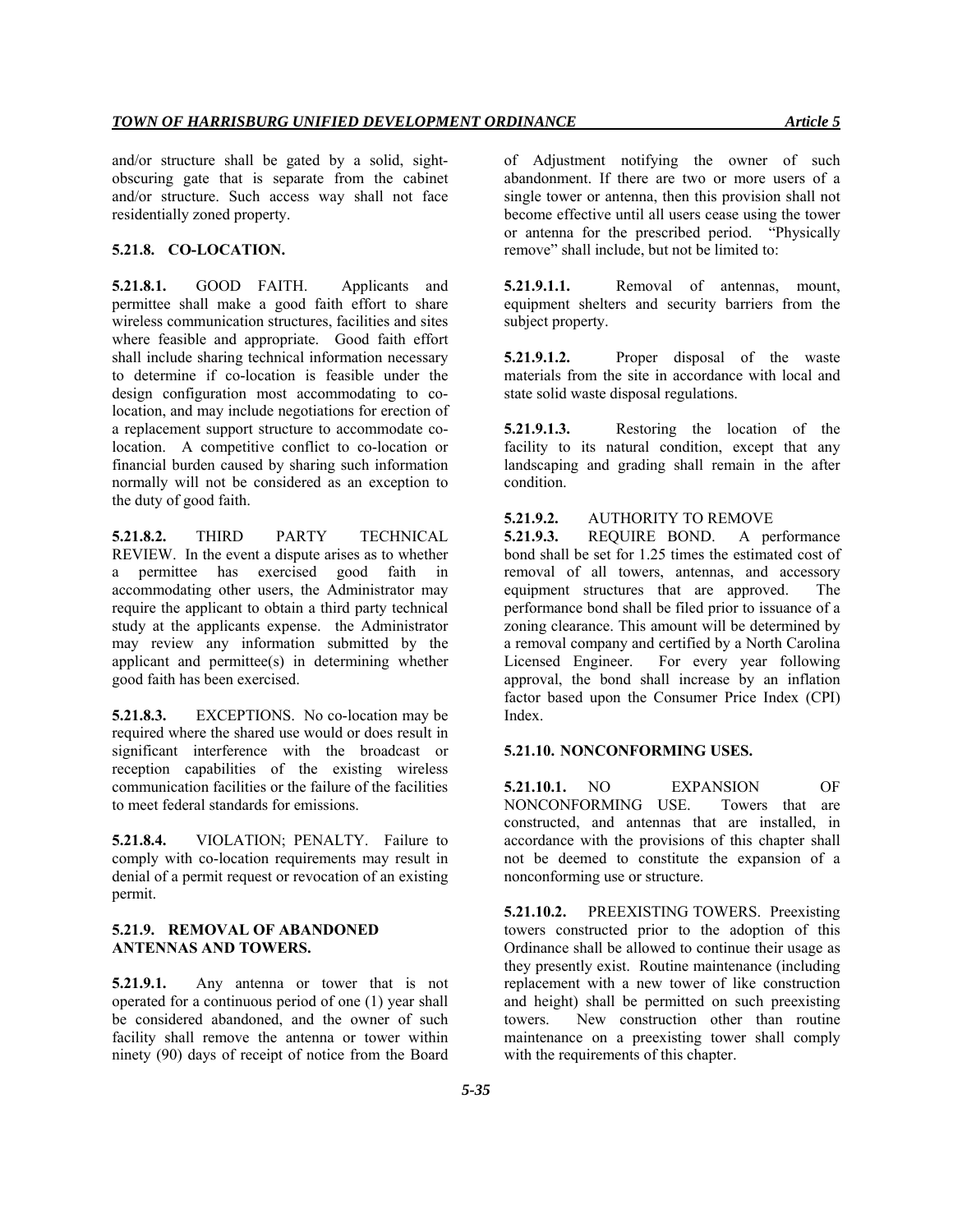**5.21.10.3.** REBUILDING DAMAGED OR DESTROYED NONCONFORMING TOWERS OR ANTENNAS. Notwithstanding this Section, bona fide nonconforming towers or antennas that are damaged or destroyed by weather events or other non-manmade causes to conform to the requirements of this Ordinance provided the type, height, and location of the tower onsite shall be of the same type and intensity as the original facility; provided, however, that any destroyed lattice or guyed tower shall be replaced with a monopole structure only. If no permit is obtained or if said permit expires, the tower or antenna shall be deemed abandoned.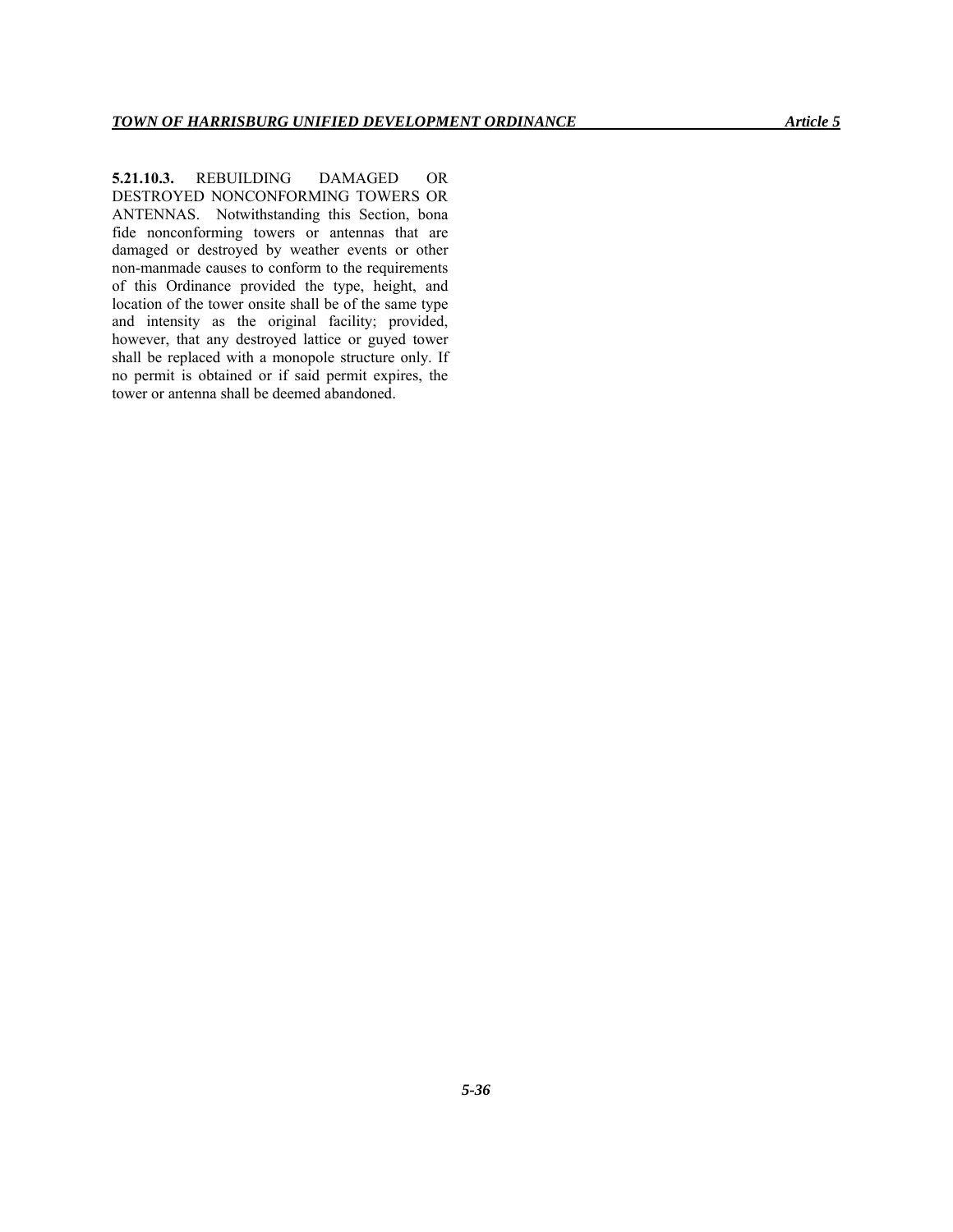| <b>Table 5.21-1</b><br><b>Separation Requirements from Offsite Uses/Areas</b>                                                                                                                                                                                        |                                                        |  |  |
|----------------------------------------------------------------------------------------------------------------------------------------------------------------------------------------------------------------------------------------------------------------------|--------------------------------------------------------|--|--|
| Single-family or duplex residential units [1]                                                                                                                                                                                                                        | 200 feet or 300% of tower height, whichever is greater |  |  |
| Vacant single-family or duplex residentially zoned<br>land which is either platted or has preliminary plat<br>approval which is not expired [2]                                                                                                                      |                                                        |  |  |
| Vacant unplatted residentially zoned land [3]                                                                                                                                                                                                                        | 100 feet or 100% of tower height, whichever is greater |  |  |
| Existing multi-family residential units greater than<br>duplex units                                                                                                                                                                                                 |                                                        |  |  |
| Non-residentially zoned lands or non-residential uses                                                                                                                                                                                                                | None, only setbacks apply                              |  |  |
| [1] Includes modular homes and mobile homes used for living purposes.<br>[2] Separation measured from base of tower to closest building setback line.<br>[3] Includes any unplatted residential use properties without a valid preliminary subdivision plan or valid |                                                        |  |  |

development plan and any multi-family residentially zoned land greater than a duplex.

**Table 5.21-2 Separation Distances Between Towers** 

|                                          | Monopole 65 ft. in height or<br>greater | Monopole less than 65 ft. in height |
|------------------------------------------|-----------------------------------------|-------------------------------------|
| Monopole 65 feet in height or<br>greater | 1,500 feet                              | 750 feet                            |
| Monopole less than 65 feet in<br>height  | 750 feet                                | 750 feet                            |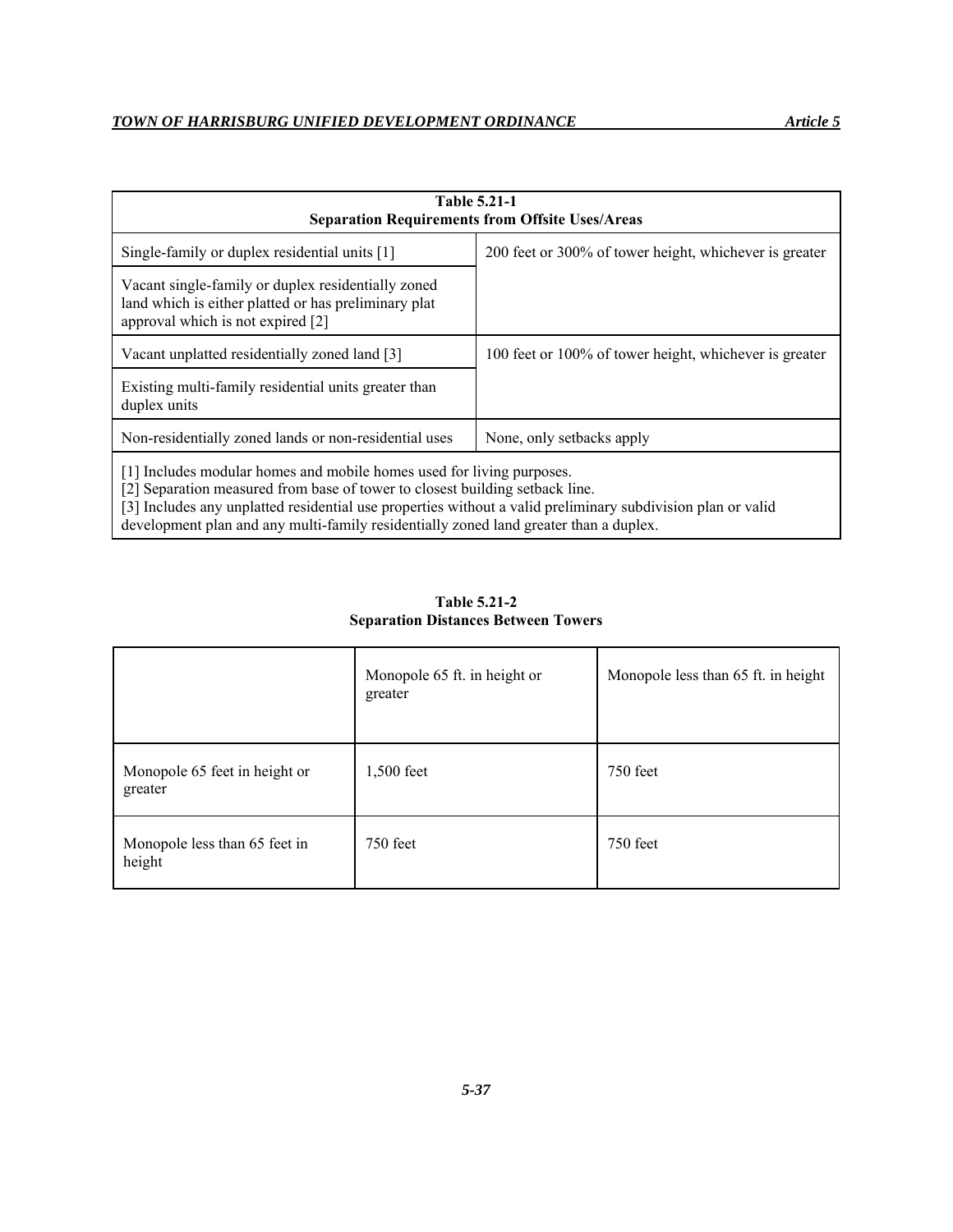# **5.22. TEMPORARY USES.**

# **5.22.1. PURPOSE**

The Temporary Use Permit is a mechanism to allow a use on a short-term basis and certain seasonal or transient uses not otherwise allowed. Prior to conducting or establishing a temporary use or structure, approval of a Temporary Use Permit by the Planning Department is required pursuant to Section 3.2 of this Ordinance.

### **5.22.2. APPROVAL CRITERIA.**

All temporary uses listed in this Section require a Temporary Use Permit. The Administrator shall not approve or modify and approve an application for a Temporary Use Permit unless the following criteria, specific regulations and time limitations are met in addition to criteria for any particular temporary use as specified in sections 5.22.3 through 5.22.6 below.

**5.22.2.1. COMPATIBILITY WITH/EFFECT ON SURROUNDING AREA.** The allowance of such use shall not be detrimental to the public health, safety and general welfare, and the use shall be consistent with the purpose and intent of this Ordinance and the specific zoning district in which it will be located; and the use is compatible in intensity, characteristics and appearance with existing land uses in the immediate vicinity of the temporary use, and the use, value and qualities of the neighborhood surrounding the temporary use will not be adversely affected by the use or activities associated with it. In addition to those listed herein, factors such as location, noise, odor, light, dust control and hours of operation shall be considered.

**5.22.2.2. LOCATION (PERMISSION REQUIRED).** The use shall not be on publicly or privately owned property unless the applicant first obtains written approval from the owner.

**5.22.2.3. TRAFFIC**. The location of the temporary use or structure shall be such that adverse effects on surrounding properties will be minimal, particularly regarding any type of traffic generated or impacted by the temporary use or structure and impact upon traffic circulation in the area.

**5.22.2.4. PARKING AND ACCESS**. Adequate off-street parking shall be provided to serve the use. The use shall not displace the required off-street parking spaces or loading areas of the principal permitted uses on the site. The entrance and exit drives shall be designed to prevent traffic hazards and nuisances.

**5.22.2.5. PROPERTY LINE SETBACKS**. Structures and/or display of merchandise shall comply with the yard and property line setback requirements of the zone district within which it is located. The items shall be displayed so as not to interfere with the sight triangle of the intersection of the curb line of any two streets or a driveway and a street. In no case shall items be displayed, or business conducted within the public right-of-way, except that this section shall not apply to the CC district.

**5.22.2.6. SIGNS**. Signage for temporary uses shall be permitted only within the time frame for which the temporary use is permitted. See Article 12 for specific standards for signs.

**5.22.2.7. NUMBER PER PARCEL**. Only one Temporary Use Permit shall be permitted for a single parcel of land at any given time.

**5.22.2.8. PERIOD OF TIME BETWEEN PERMITS**. The period of time an expired Temporary Use Permit on a parcel and application for another Temporary Use Permit on that parcel shall be at least three (3) months. This restriction shall not apply to real estate development and constructed related temporary uses as set forth in section 5.22.4.

#### **5.22.3. TEMPORARY RETAIL SALES USES.**

**5.22.3.1.** FIREWORKS STANDS. Limited to only non-residential zones for a period of time not to exceed 45 days. A maximum of one (1) structure, not to exceed 120 square feet in area, shall be allowed. The structure must be portable and completely removed at the end of the permit period. Any sales of fireworks shall be regulated in accordance with NCGS 14-410 and 14-414 and NC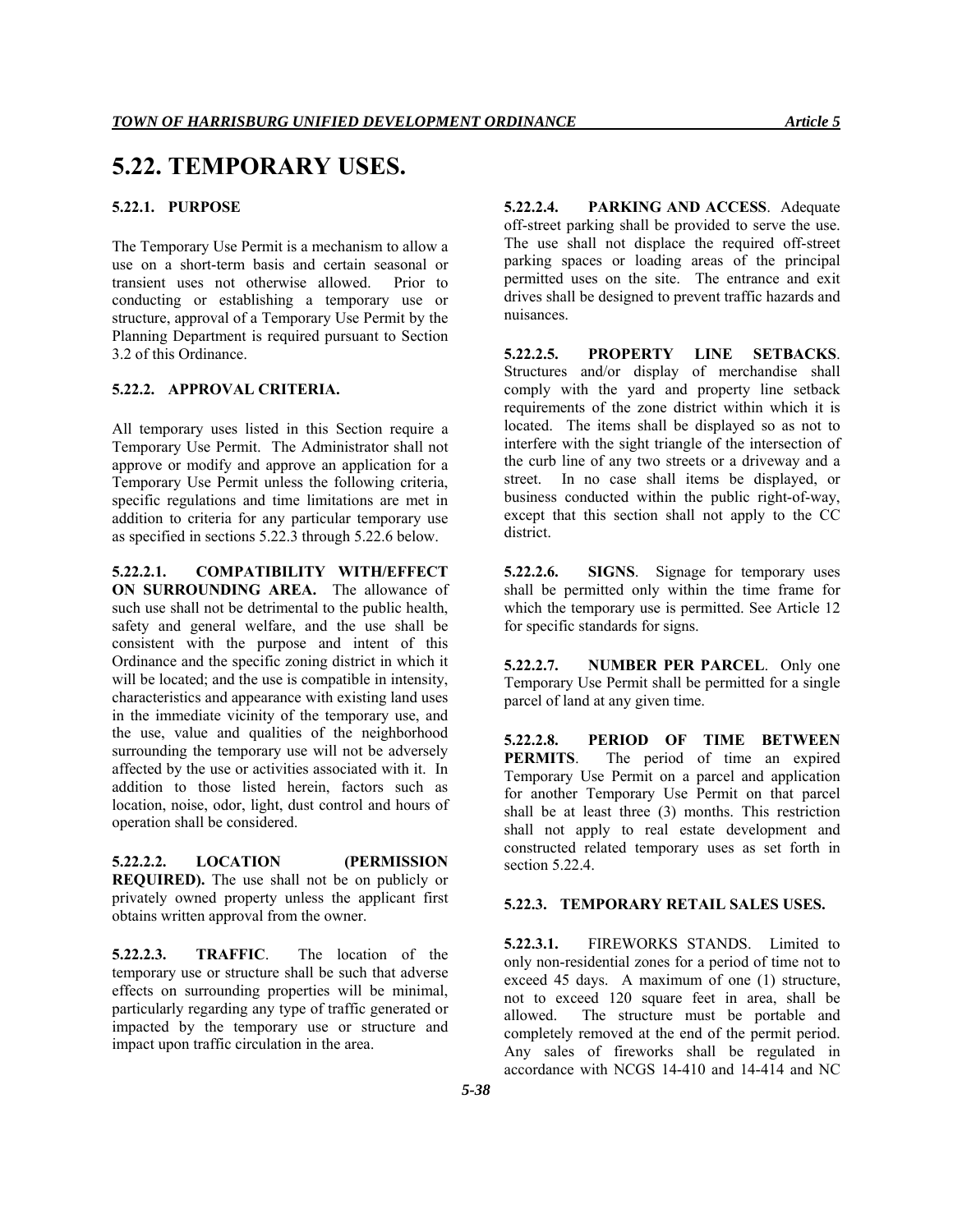Fire Code (2002 Edition) Section 3308.11.

**5.22.3.2.** SEASONAL SALE OF AGRICULTURAL PRODUCTS (including Christmas Trees). Temporary Use Permits are required for all Roadside Stands in non-residential zoning districts. Such sales are limited to a period of time not to exceed four (4) consecutive months per calendar year. A maximum of one (1) building/display booth shall be allowed and may cover a maximum of 400 square feet. The structure must be portable and completely removed at the end of the period.

**5.22.3.3.** SIDEWALK VENDORS. The sale of food, beverages, or merchandise from a stand or motor vehicle, or from a person may be allowed in the C-1 or C-2 zoning districts, and shall be limited to a period not to exceed ninety (90) continuous days per calendar year in a given location. Even if at any time the vendor does not occupy the permitted site, the 90-day limit shall not be extended.

### **5.22.4. REAL ESTATE DEVELOPMENT AND CONSTRUCTION-RELATED TEMPORARY USES.**

**5.22.4.1.** CONTRACTORS OFFICE AND EQUIPMENT/STORAGE SHEDS. Accessory to a Construction Project (Residential or Non-Residential). Placement of such a temporary use is limited to a period of time determined by an estimated project completion date with the option of an extension of up to one year as and if approved by the Administrator. A construction trailer may be used for a contractor's office or for the contractor's storage of equipment or materials. All temporary buildings and trailers shall be completely removed from the site within thirty (30) days of issuance of a Certificate of Occupancy or completion of the construction project, whichever occurs first.

**5.22.4.2.** REAL ESTATE OFFICE IN A CONSTRUCTION TRAILER OR TEMPORARY MODULAR UNIT. Temporary structures, such a construction trailers or temporary modular units may be used as real estate sales offices in any new residential construction project for the sale of units within that project only. Such a temporary use may be allowed in all zoning districts. In the event that multiple builders are involved in a new construction

project, one construction trailer or temporary modular unit may be permitted (as a sales office) per builder. Each individual trailer or modular unit shall be located on an individual lot. In no case shall multiple permits be issued for the same Parcel Identification Number (PIN). The permit shall be valid until the project is completed or for a period of 2 years from the time of the recording of the most recent final plat. All temporary structures shall be removed within 30 days of the completion of the project.

**5.22.4.3.** REAL ESTATE OFFICE IN A MODEL HOME. Accessory to Construction of a New Residential Development. Limited to a period of time not to exceed one year with the option of an extension of up to one year as and if approved by the Administrator. The number of employees utilizing the office at any one time may not exceed five (5). A real estate office may not contain sleeping or cooking accommodations unless located in a model dwelling.

**5.22.4.4.** SINGLE FAMILY DWELLING IN TEMPORARY STRUCTURE. During the active construction period (after a building or grading permit has been issued) of a construction project involving a non-residential use or a residential development with building permit(s) for more than 50 units at any one time, one (1) mobile home or trailer may be allowed on the same property to be used as a temporary residence by a night watchman for a period not to exceed 12 months or the active construction period, whichever is less. The temporary home shall be removed from the site within 14 days of issuance of the Certificate of Zoning Compliance for a non-residential structure or the first residential unit if within a residential development.

**5.22.4.5.** NO RECREATIONAL VEHICLES. No Recreational Vehicles shall be permitted as a Temporary Use or Structure.

**5.22.4.6.** TEMPORARY RESIDENCE IN MOBILE HOME DURING CONSTRUCTION OF NEW HOME. In the event that a new single-family home is being constructed on a parcel where a mobile home currently exists, the mobile home may remain for the duration of the building process for the new home. Said mobile home shall be removed within 30 days of the date of the last final inspection, as required by North Carolina Building Codes and/or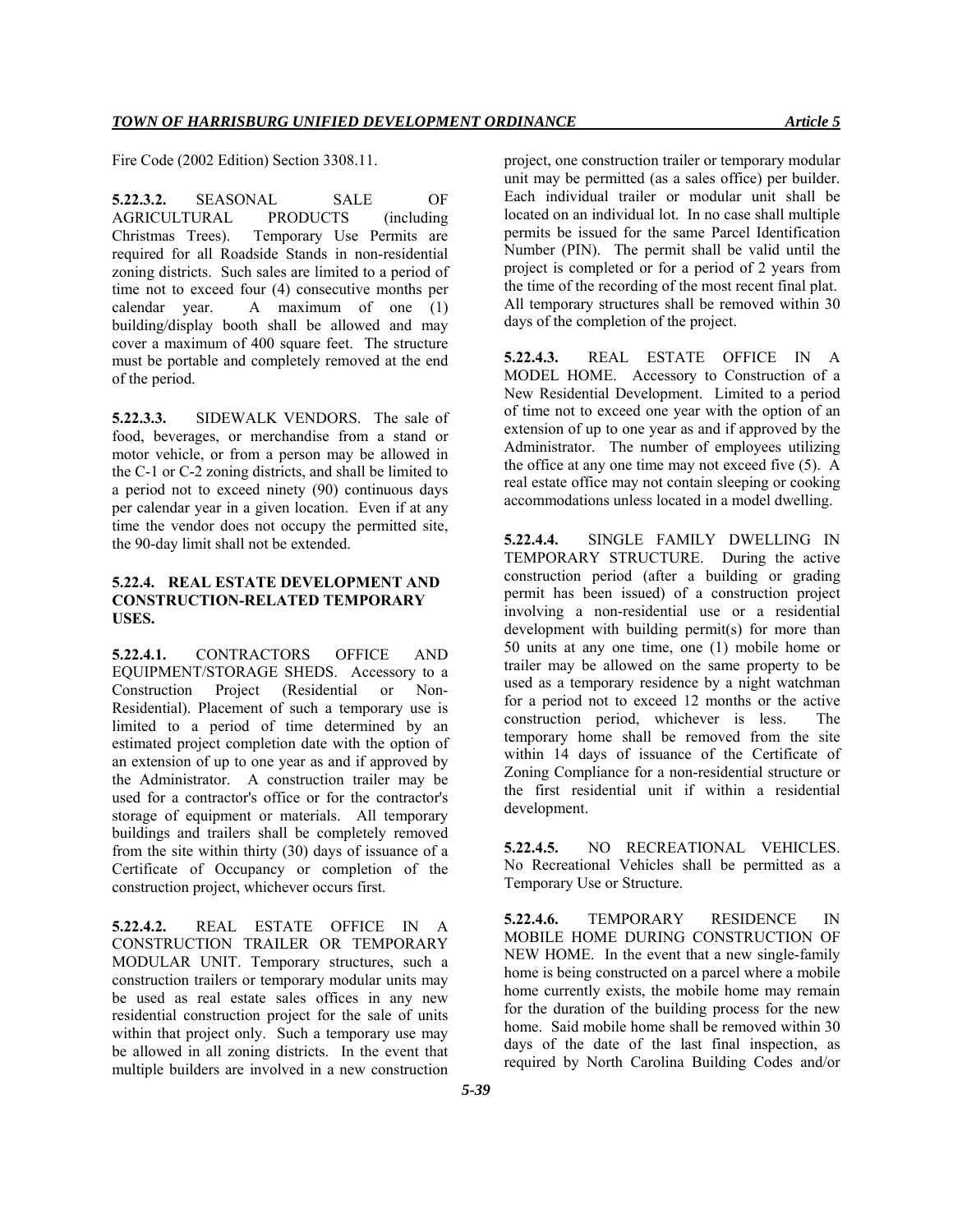any other applicable codes. Said inspections include, but are not limited to: final building, electric, plumbing and/or mechanical inspections for occupancy of the structure. (See 4.7.2.2)

#### **5.22.5.** AMUSEMENT ENTERPRISES.

Carnivals, circuses, fairs, and amusement rides may be allowed in any non-residential zoning district for a period not to exceed twenty-one (21) days within any calendar quarter. This classification excludes events conducted in a permanent entertainment facility.

#### **5.22.6.** RELIGIOUS EVENTS.

Religious events in a tent or other temporary structure may be allowed in any non-residential zoning district for a period not to exceed sixty (60) days.

# **5.22.7. PROMOTIONAL ACTIVITIES IN BUSINESS AND COMMERCIAL ZONES INVOLVING THE DISPLAY OF GOODS AND MERCHANDISE.**

Such activities may be conducted outside for a period of not more than seven (7) consecutive days. If the private sidewalk or pedestrian way in front of the building is used for display of merchandise, a minimum width of four (4) feet must remain unobstructed for pedestrian use. A Temporary Use Permit for promotional activities may be renewed twice during any calendar year, for a maximum of 21 days per calendar year.

# **5.22.8. SPECIAL EVENTS AND ACTIVITIES.**

Special events and activities conducted on public property such as school sites and public parks shall be exempt from the provisions of this Section of the Ordinance but must comply with any guidelines, regulations and permitting process required by the authorizing agency (*e.g.* School District or a Parks and Recreation Department).

# **5.22.9. SIMILAR AND COMPATIBLE USES NOT SPECIFIED.**

If a particular temporary use is not listed in the Ordinance, the Administrator shall have the authority to grant a temporary use permit for a "similar and compatible use". Similar and compatible uses not specified are those uses which are similar and

compatible to those allowed as temporary uses in this Section. Determination of what constitutes similar and compatible shall be made by the Administrator. In such instances, the applicant shall provide the following information such as type of use; number of employees; parking/circulation needs/hours of operation; and duration of operation. If the Administrator determines that the use is not similar and compatible, the applicant may appeal the decision to the Planning and Zoning Board of Adjustment in accordance with Sect. 3.7 of this Ordinance.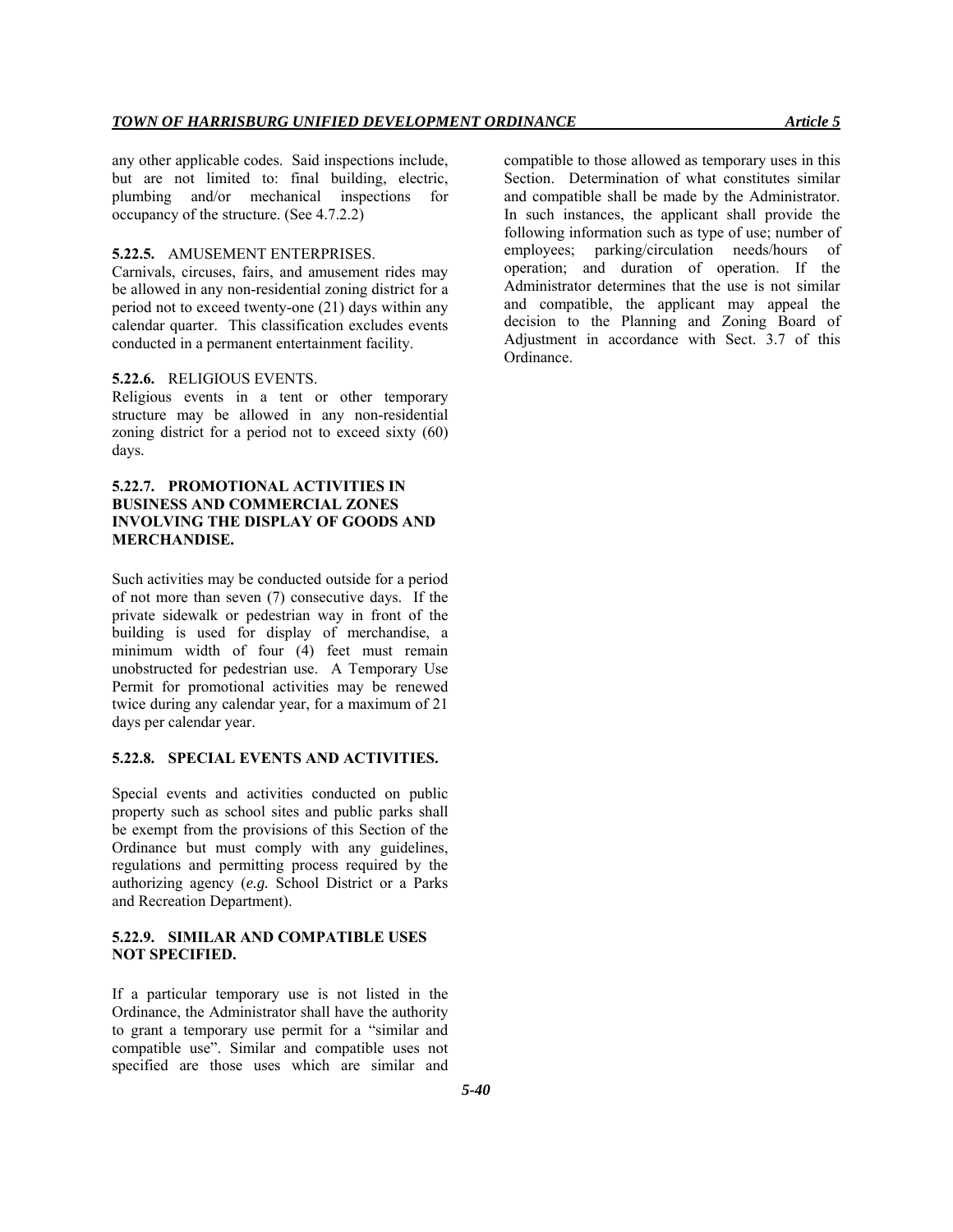# **5.23 MANUFACTURED/MODULAR HOME AND STORAGE BUILDING SALES**

# **5.23.1 APPLICABILITY.**

The provisions of this Section shall apply to any tract of land designed for the display and sale of bulky items including manufactured homes, modular homes, and/or enclosed storage (accessory) buildings and boats.

### **5.23.2 CRITERIA.**

**5.23.2.1** Site Plan Requirements. In addition to the site plan requirements found elsewhere in this ordinance, the site plan shall define display areas, storage and repair areas, office, and parking areas, landscaping materials, and materials used to obstruct off-site views. Other accessory uses (such as sales of items not described in this Section) may not locate on the site unless the use has been designated on the site plan. In the case of manufactured and modular home sales, the number of home display pads shall be noted on the plan.

**5.23.2.2** Setbacks. All display pads shall be located at least thirty (30) feet from any property line or public street right of way line. Setbacks for permanent structures such as an office shall be located in accordance with the underlying district.

**5.23.2.3** Type of Manufactured Home. All manufactured homes displayed for sale (not in screened storage or repair areas) shall conform to all Federal Manufactured Home Construction and Safety Standards and/or building requirements and/or codes for Manufactured Homes and bear the required United States Department of Housing and Urban Development (HUD) tag and/or data plate.

**5.23.2.4** Required Paving. All travel lanes, access lanes, areas, sidewalks, and parking spaces shall be paved. Storage, repair areas, and display pads for all model manufactured or modular homes and storage buildings may be gravel.

**5.23.2.5** Storage and Repair Areas. Storage and repair activities shall be completely screened from off-site views. Homes or buildings not for immediate sale, or replacement or discarded parts and accessories shall also be screened from off-site views**.** 

**5.23.2.6** Sidewalks. Four (4) foot wide sidewalks shall be constructed throughout the site so as to provide complete pedestrian connections from the parking area to each displayed item (pad) and the office.

**5.23.2.7** Signs*.* Signs shall conform to the sign regulations of the zoning district in which the use is located. In addition, each display item may have a sign not to exceed three square feet in area which gives information about the item.

**5.23.2.8** Display Pads. All manufactured or modular homes and storage buildings shall be located on a pre-determined display pad (shown on the site plan) equaling no more than 120% of the structure's footprint. Display pads may be gravel.

**5.23.2.9** Manufactured or Modular Home Display Areas*.* A minimum separation of at least ten (10) feet shall be maintained between display pads. Display homes shall be level and blocked. Display homes which are visible off-site shall be provided with some type of material (skirting, low fence or landscaping) around the base which will prevent open views underneath the manufactured home. Access to the display homes shall be through a stairway or other means that has a permanent appearance.

**5.23.2.10** Storage Building Display Areas. A minimum separation of at least five (5) feet shall be maintained between display pads.

**5.23.2.11** Landscaping Requirements. In addition to the landscaping requirements found elsewhere in this Ordinance, the display area for manufactured and modular home sales shall include the installation of one ornamental tree or shade tree, two medium shrubs and six small shrubs per display pad. The location of the plantings shall be determined by the Administrator but the intention is to provide each space with a permanent, residential appearance. Portions of any display area not included in individual display pads shall be grassed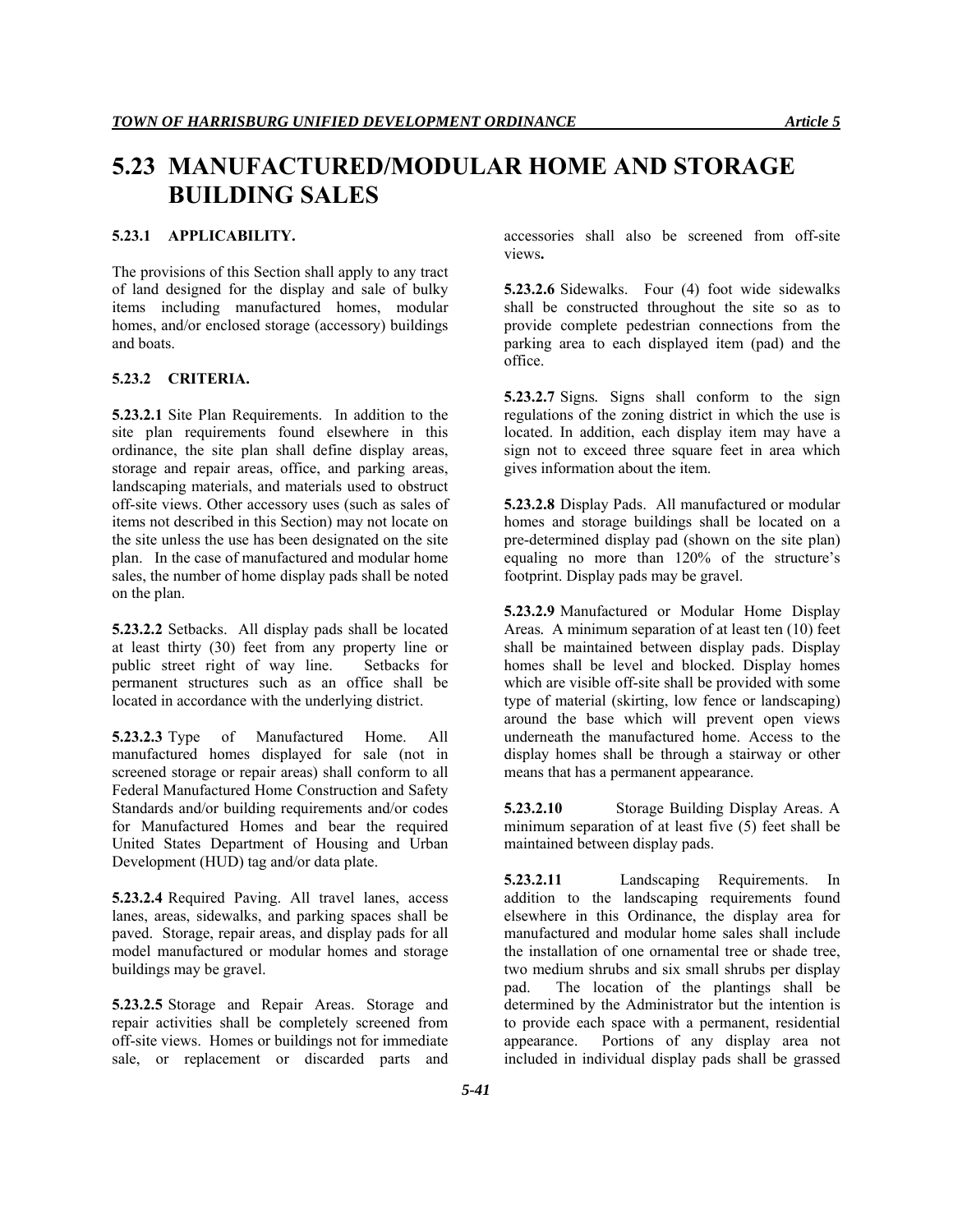or mulched and suitably landscaped. No display area may be entirely paved.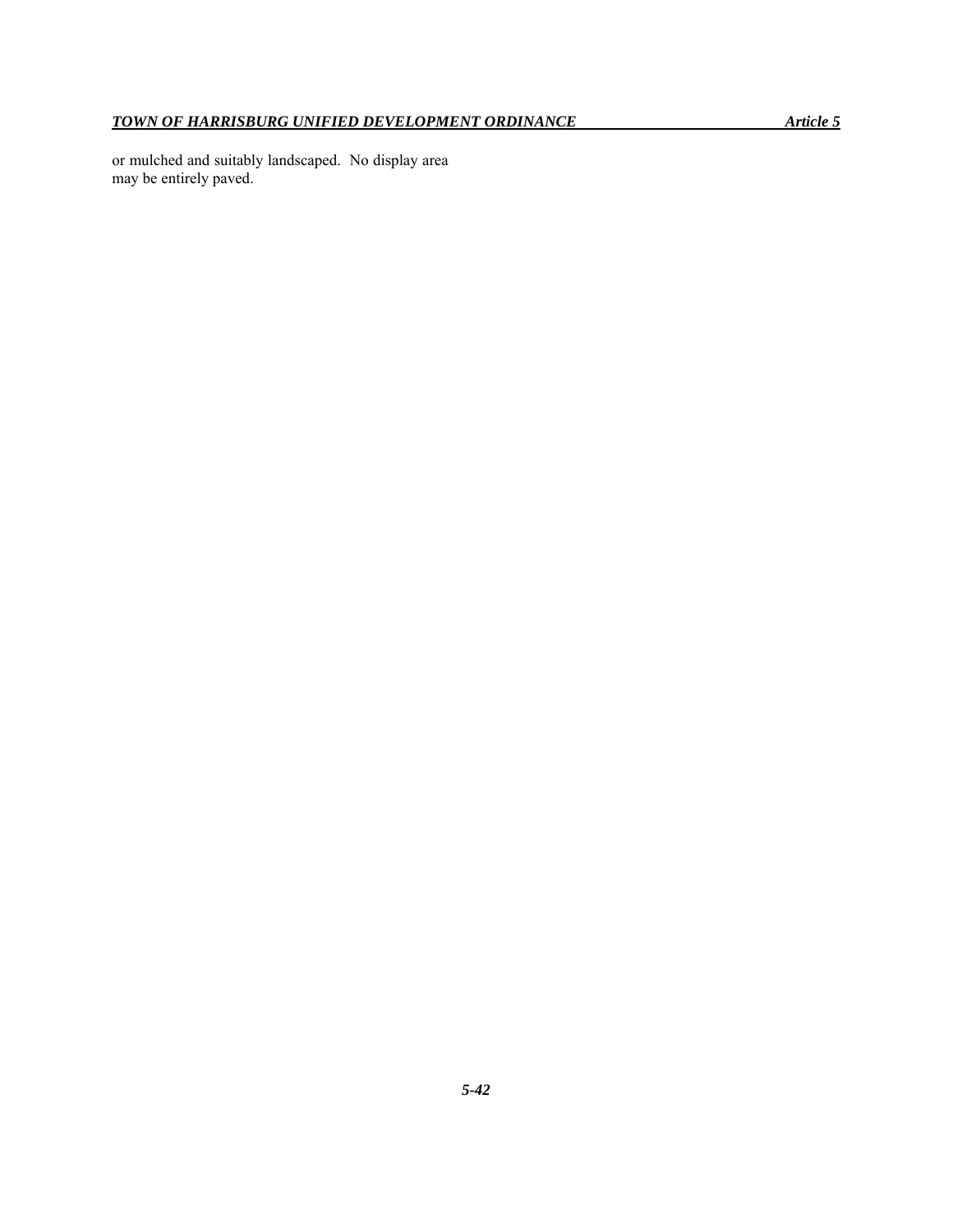# **5.24 SINGLE FAMILY DETACHED DWELLING UNITS IN THE AG, I-1 AND I-2 ZONES.**

# **5.24.1 APPLICABILITY.**

The provisions of this Section shall apply to any tract of land to be developed for single-family detached residential (as permitted in Table 4.6-1) within an AG zone, I-1 or I-2 zoning districts.

### **5.24.2 CRITERIA.**

**5.24.2.1** Dwelling unit shall be limited to a site built or manufactured housing that complies with NC State Building Code (modular unit).

**5.24.2.3** No more than two additional homes may be added to parcels less than 10 acres in size. Parcels greater than 10 acres may not exceed one dwelling unit per 5 acres.

**5.24.2.3** Applicant must prove that property qualifies as a bona fide farm and that the individual(s) who will live in the home derive some portion of their income from the farm.

**5.24.2.5** Dwelling unit shall provide a Buffer yard in accordance with Article 7 to provide a screen from adjacent non-residential uses.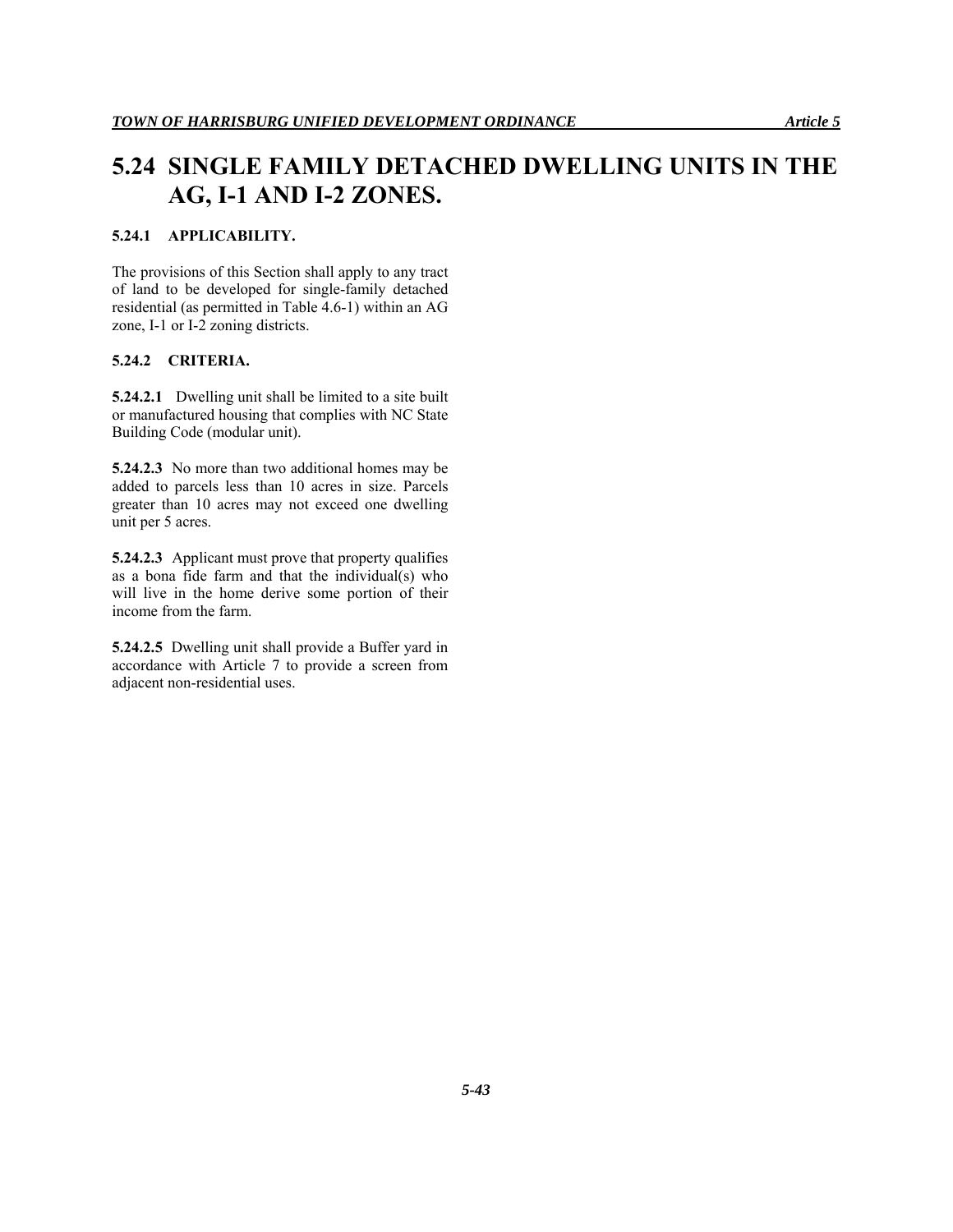# **5.25 RESIDENTIAL SUBDIVISIONS IN THE AG ZONE.**

#### **5.25.1 APPLICABILITY.**

The provisions of this Section shall apply to any tract of land to be subdivided for the purpose of residential development within an AG zone.

#### **5.25.2 PURPOSE.**

The purpose of this section is to continue the adopted policy of the "Rimer Community Overlay District" throughout the AG zoning district, as adopted by Cabarrus County. Rural Subdivisions shall be considered the division of any parcel of record at the adoption date of this ordinance into 5 or more lots.

#### **5.25.3 APPROVAL CRITERIA.**

Rural subdivisions shall adhere to the following conditions:

- Lot size and Density Lots within rural subdivisions shall meet the minimum lot standards for the AG district as outlined in Table 4.7-1;
- Each parcel of record shall not exceed a density of one lot per acre for the first ten acres of property and one lot per four acres for additional acreage above ten acres.

**5.25.3.1 Access.** Lots within Rural Subdivisions exceeding five lots shall not be permitted direct access to State maintained roads. A new interior road that meets the standards of this ordinance shall be constructed for access to these lots. Divisions of thirty lots or greater must include the construction of a left turn lane at the access point(s) that meets the standards of the NC Department of Transportation. This provision shall in no way substitute for or lessen any additional requirements of NCDOT made as part of a required driveway permit.

**5.25.3.2 Orientation**. All lots within rural subdivisions must have the front yard oriented to the interior access road.

**5.25.3.3 Buffer.** New rural subdivisions must be buffered from surrounding properties. The required buffer must meet the standards of Bufferyard Type A as outlined in Article 7.4 of this ordinance.

**5.25.3.4 Tree Retention.** Rural Subdivisions must include an effort to retain mature trees. Existing trees of 12 inch diameter at breast height (dbh) or greater must be identified and shall not be removed except when buildings, roads or required utilities are to be constructed.

### **5.25.4 APPEALS AND EXCEPTIONS**.

Where a person or persons proposing a rural subdivision feels that they are not able to meet the provisions of this supplemental use section they may appeal to the Board of Adjustment. The Board of Adjustment shall review the appeal as they would a variance and follow all applicable procedures.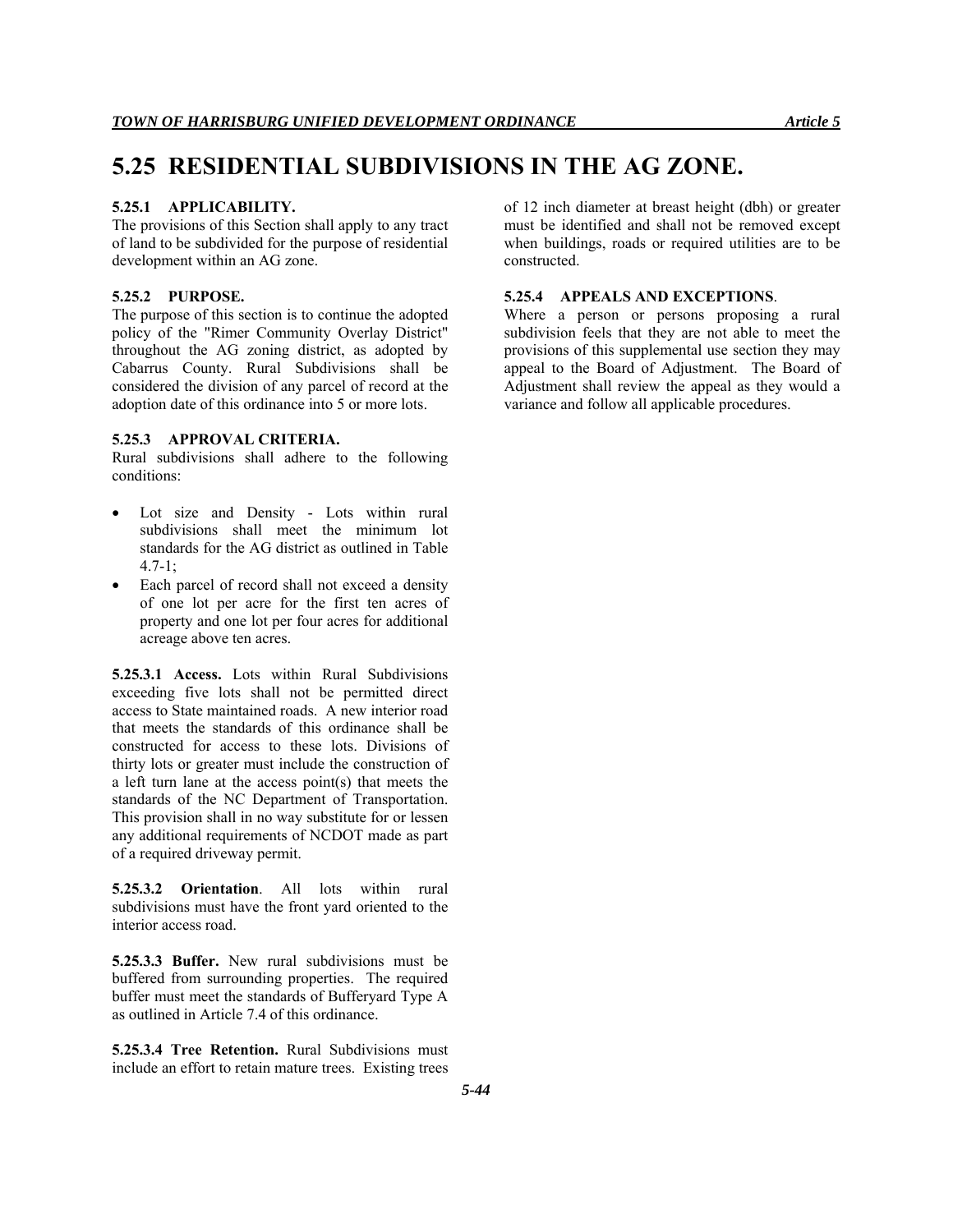# **5.26 RECEPTION FACILITIES.**

#### **5.26.1 LOCATION.**

Reception Facilities shall only be established in accordance with Table 4.6-1 (see Article 4) subject to the following location limitation:

**5.26.1.1** a minimum lot size of five acres and;

**5.26.1.2** on a parcel with frontage on a major or minor thoroughfare.

# **5.26.2 STRUCTURE.**

A residential structure that is used for a reception facility shall not be altered in any way that changes its general residential appearance.

# **5.26.3 APPROVAL CRITERIA.**

**5.26.3.1 Off-Street Parking.** Two parking spaces for owner/operator, plus one for every four seats. Parking must be temporary parking on grass and/or driveway. No on-street parking is permitted.

**5.26.3.2 Room Rental.** No long-term rental of rooms shall be permitted. The maximum length of stay shall be thirty (30) days.

**5.26.3.3 Guest Rooms.** All guestrooms shall be located within the principal structure.

**5.26.3.4 Meals**. Other than to members of reception, no meals shall be served to the general public unless expressly approved as part of the Conditional Use Permit or site plan application.

**5.26.3.5 Accessory Uses.** Accessory uses with a reception facility include those set forth in Section 5.2.1. of the Harrisburg Unified Development Ordinance.

**5.26.3.6 Area Regulations.** Area regulations for applicable setbacks, building height and other dimensional requirements for new construction shall be governed by the zoning district in which the property is located.

**5.26.3.7 Accessory Structures.** Any accessory structure must follow the regulations set forth in Section 5.2.1.5 of the Harrisburg Unified Development Ordinance.

**5.26.3.8 Lighting.** Outdoor lights must be shielded to direct light and glare only onto the facilities' premises and may be of sufficient intensity to discourage vandalism and theft. Lighting and glare must be deflected, shaded and focused away from any adjoining properties.

**5.26.3.9 Signage.** Signs for reception facilities shall meet the requirements of the Sign Regulations and the requirements set forth below.

**5.26.3.9.1** Signage shall be limited to one ground sign per establishment.

**5.26.3.9.2** Monument signs identifying reception facilities shall not exceed eight (8) square feet in area nor shall they exceed five (5) feet in height. If such signs shall be illuminated, They shall be externally illuminated.

**5.26.3.9.3** No additional advertising signs shall be permitted on the property.

**5.26.3.10 Noise Control.** All activities and events occurring on the property of the reception center shall meet the required noise control ordinance as stated in Section 91.01 of the Town of Harrisburg Code of Ordinances.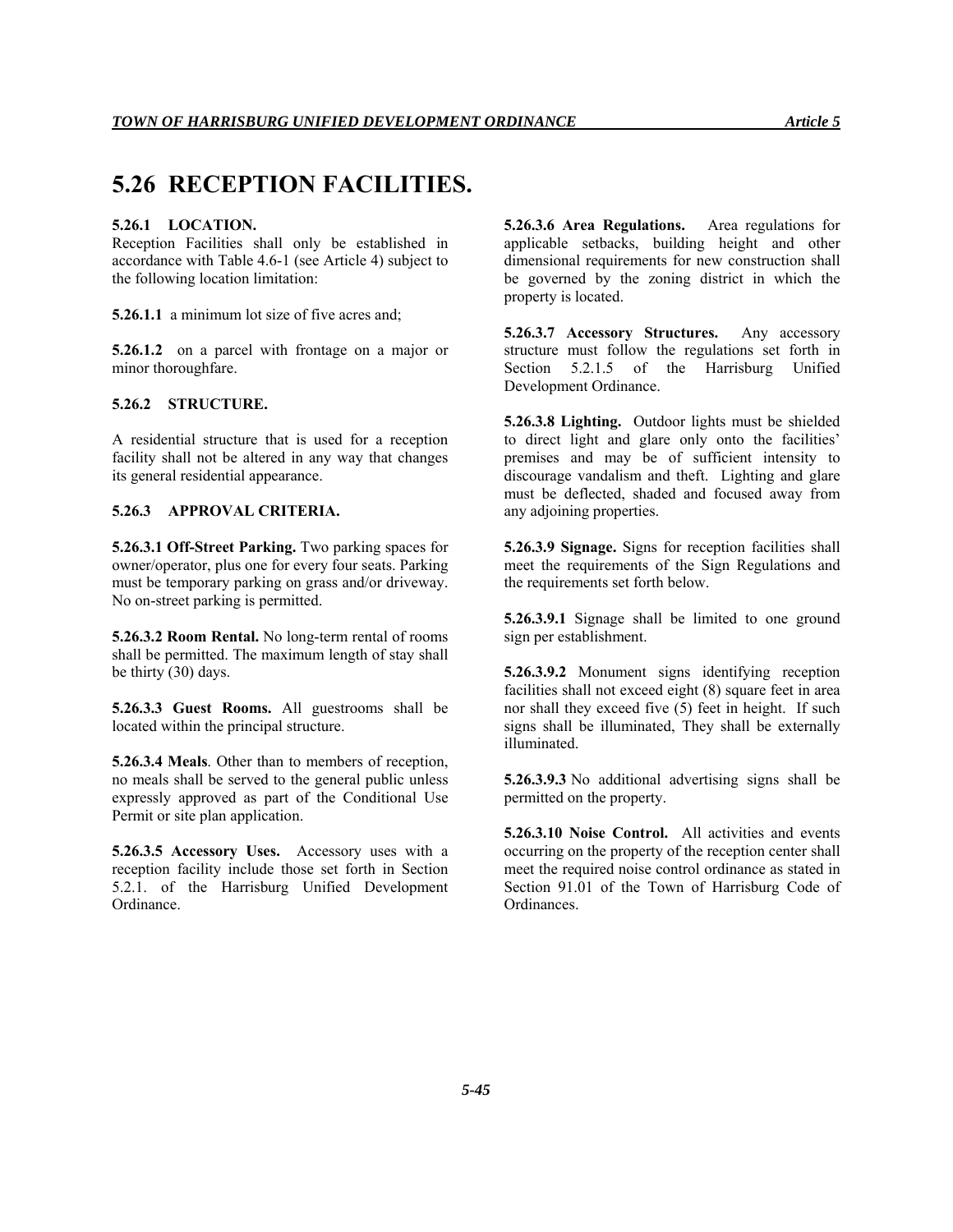# **5.27 DUPLEXES.**

# **5.27.1 APPLICABILTY.**

The provisions of this Section shall apply to tracts of land in the medium density residential districts, RM-1, intended to be development for duplexes and that meet the criteria established below and as permitted in Table 4.6-1.

# **5.27.2 CRITERIA.**

5.27.2.1 Duplexes are permitted on corner lots only.

5.27.2.2 The corner lots shall be fifty (50) percent larger in area than the minimum lot size permitted in the Medium Density Residential District, RM-1).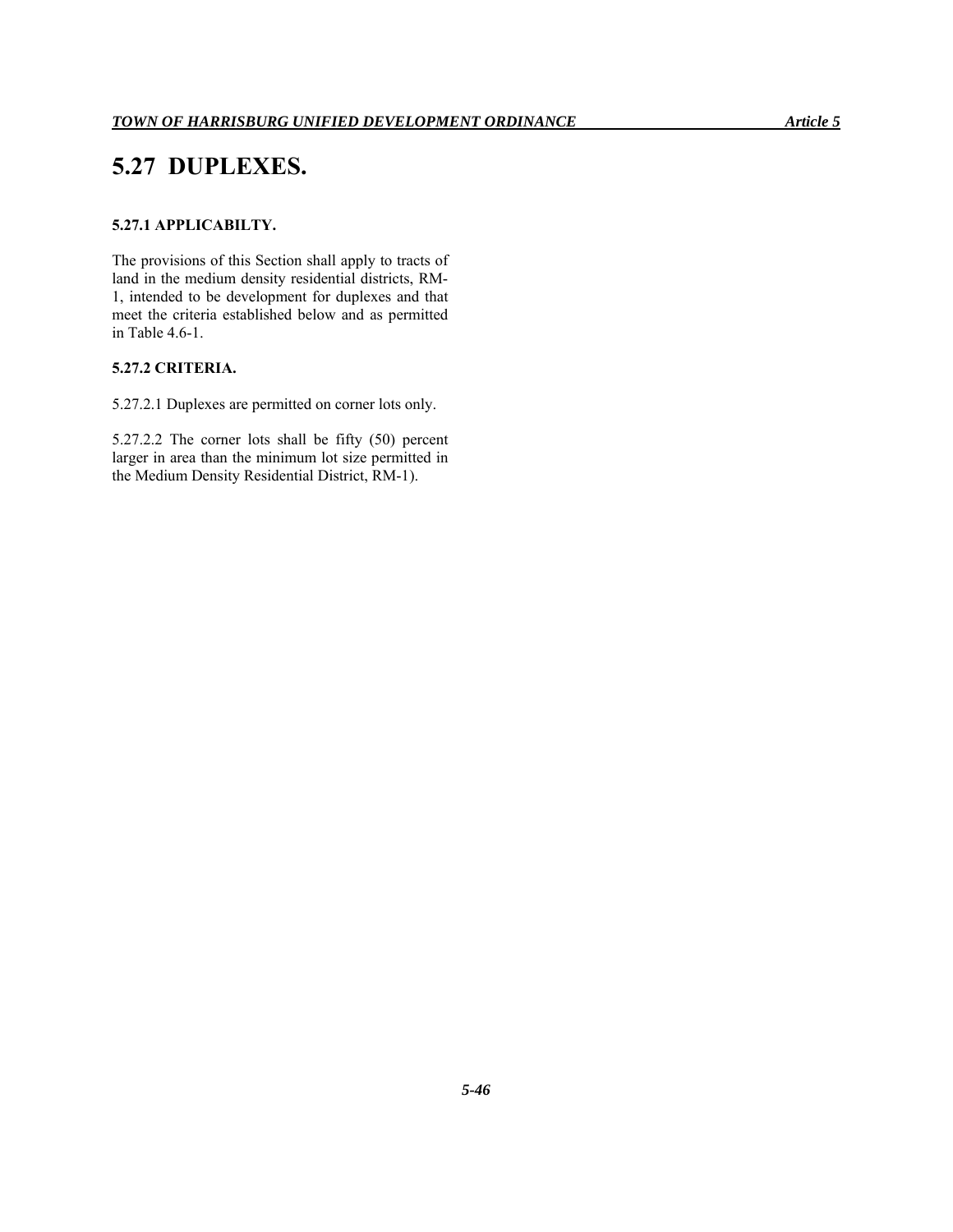# **5.28 CONTRACTOR OFFICE/SHOP WITH INDOOR STORAGE.**

# **5.28.1 APPLICABILITY.**

The provisions of this Section shall apply to a contractor office/shop (with indoor storage) in the O-I, B-1, and C-1 Districts.

# **5.28.2 PURPOSE.**

The purpose of this section is to allow for contractor offices to be located in lower intensity commercial and office districts and prevent any negative impacts that this use could have on surrounding residentially zoned properties (i.e. expansive storage, parking of heavy equipment, other non-office activities).

# **5.28.3 LOCATION.**

Contractor offices with indoor storage are permitted in the zoning districts identified in Table 4.6-1.

# **5.28.4 CRITERIA.**

5.28.1.1 All storage must be confined within the principle structure.

5.28.1.2 No accessory storage units are permitted.

5.28.1.3 Interior storage may not exceed twentyfive percent (25%) of the ground level square footage of the principle structure.

5.28.1.4 Storage of heavy machinery or equipment, such as any non-transportation oriented heavy construction vehicles, shall not be permitted.

5.28.1.5 Manufacturing of any goods or products shall not occur within the principle structure.

5.28.1.6 The principle use of the building shall be for office purposes.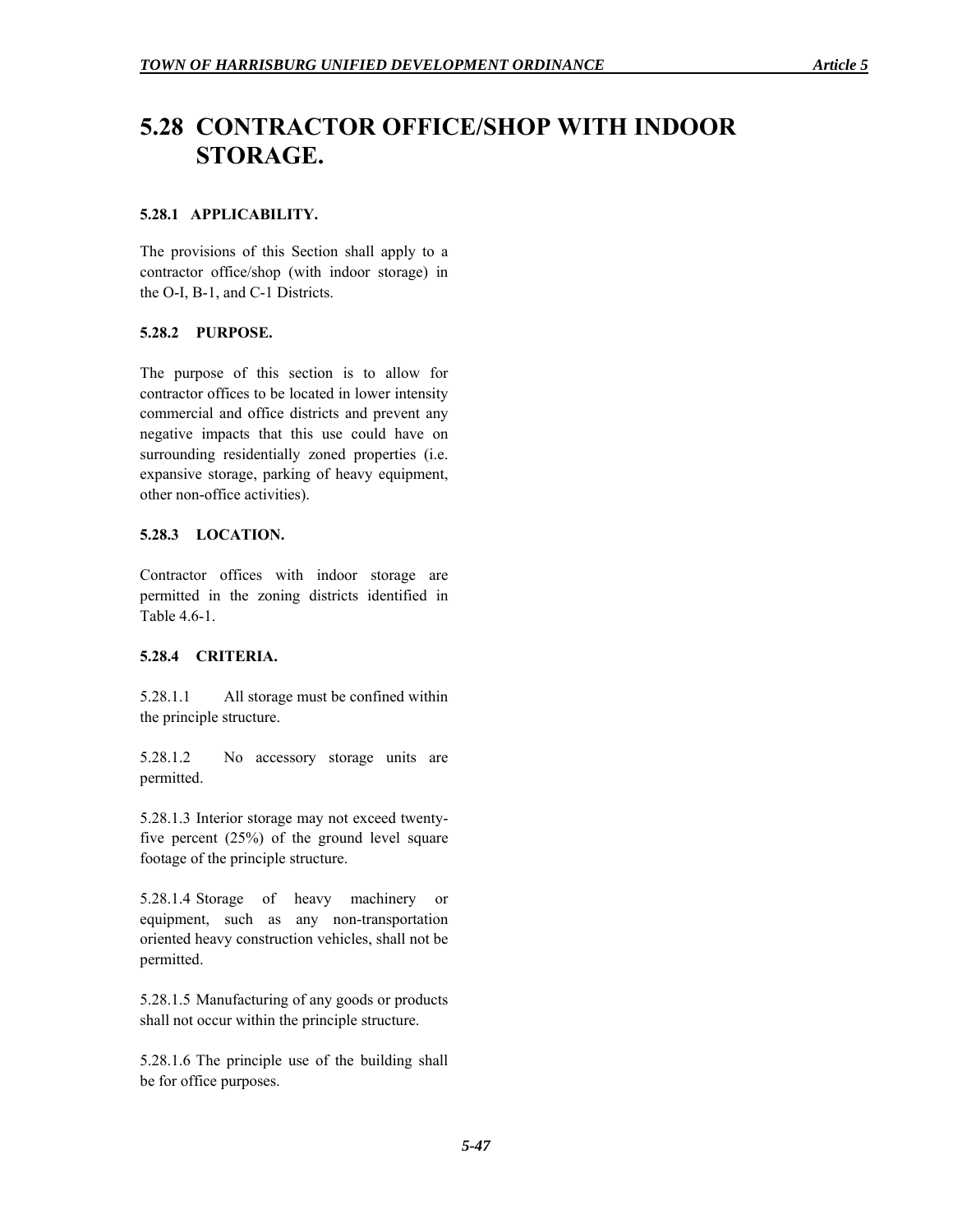# **5.29 RETAIL OPERATIONS IN AN I-1 ZONE.**

# **5.29.1 APPLICABILTY.**

The provisions of this Section shall apply to industrial/manufacturing uses within the Light Industrial (I-1) zoning district that manufacture goods as a primary use and wish to sell these goods on the premises as a secondary use.

# **5.29.2 CRITERIA.**

See Section 11.7.3 Retail Operations in an I-1 Zone.

**\***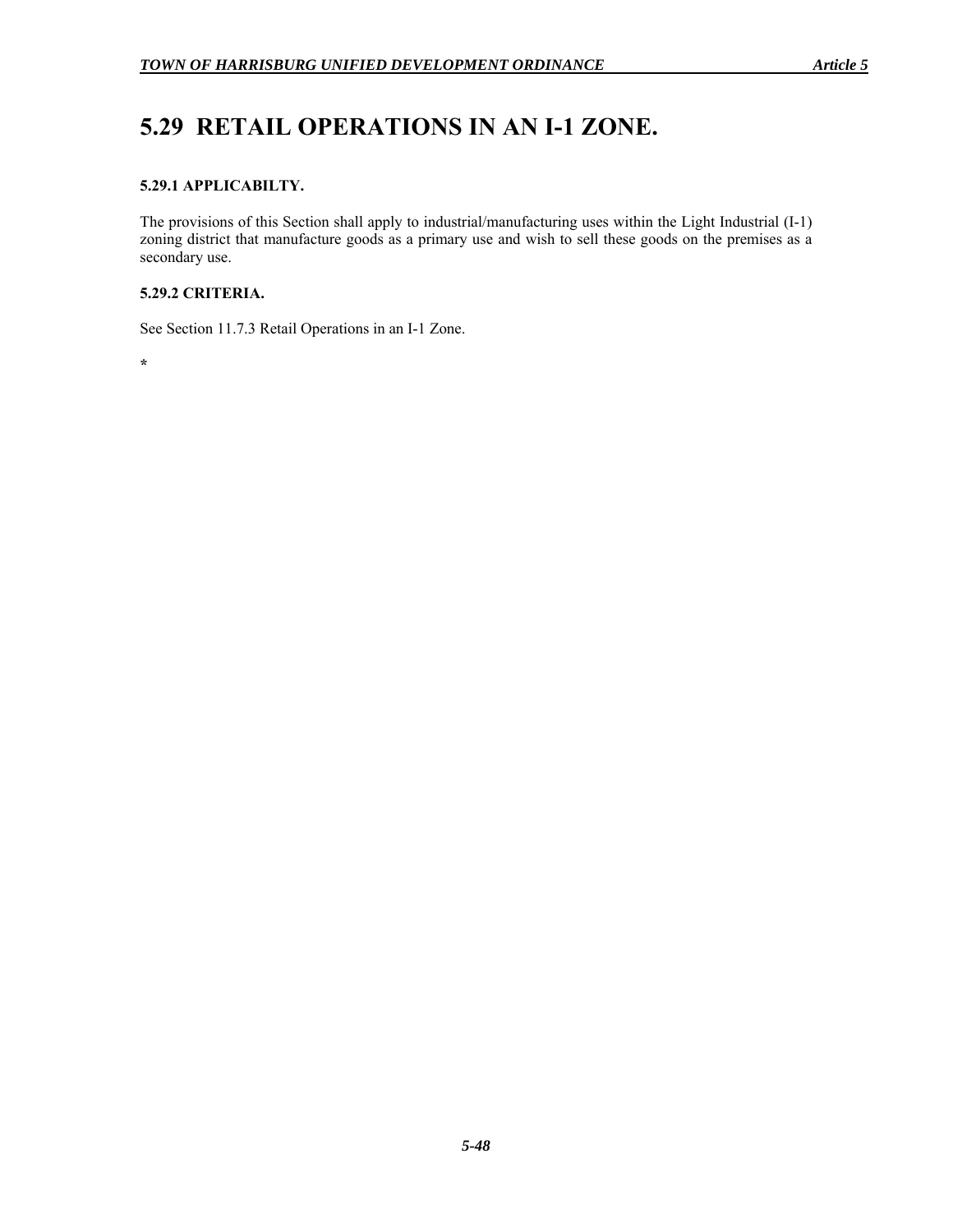# **5.30 ELECTRONIC GAMING ESTABLISHMENTS**

# **5.30.1 APPLICABILTY.**

The provisions of this Section shall apply to all Electronic Gaming Establishments, whether as a principal or accessory use, as defined in Appendix A of the UDO.

# **5.30.2 LOCATIONAL STANDARDS**

5.30.2.1 No electronic gaming establishment shall be located within one thousand five hundred (1500) feet of any other electronic gaming establishment, church, school, cemetery, public park, or day care facility.

5.30.2.2 No electronic gaming establishment shall be located within five hundred (500) feet of any residence.

# **5.30.3 CRITERIA**

5.30.3.1 Each location approved for the use as an Electronic Gaming Establishment shall have no more than twenty (20) computer terminals.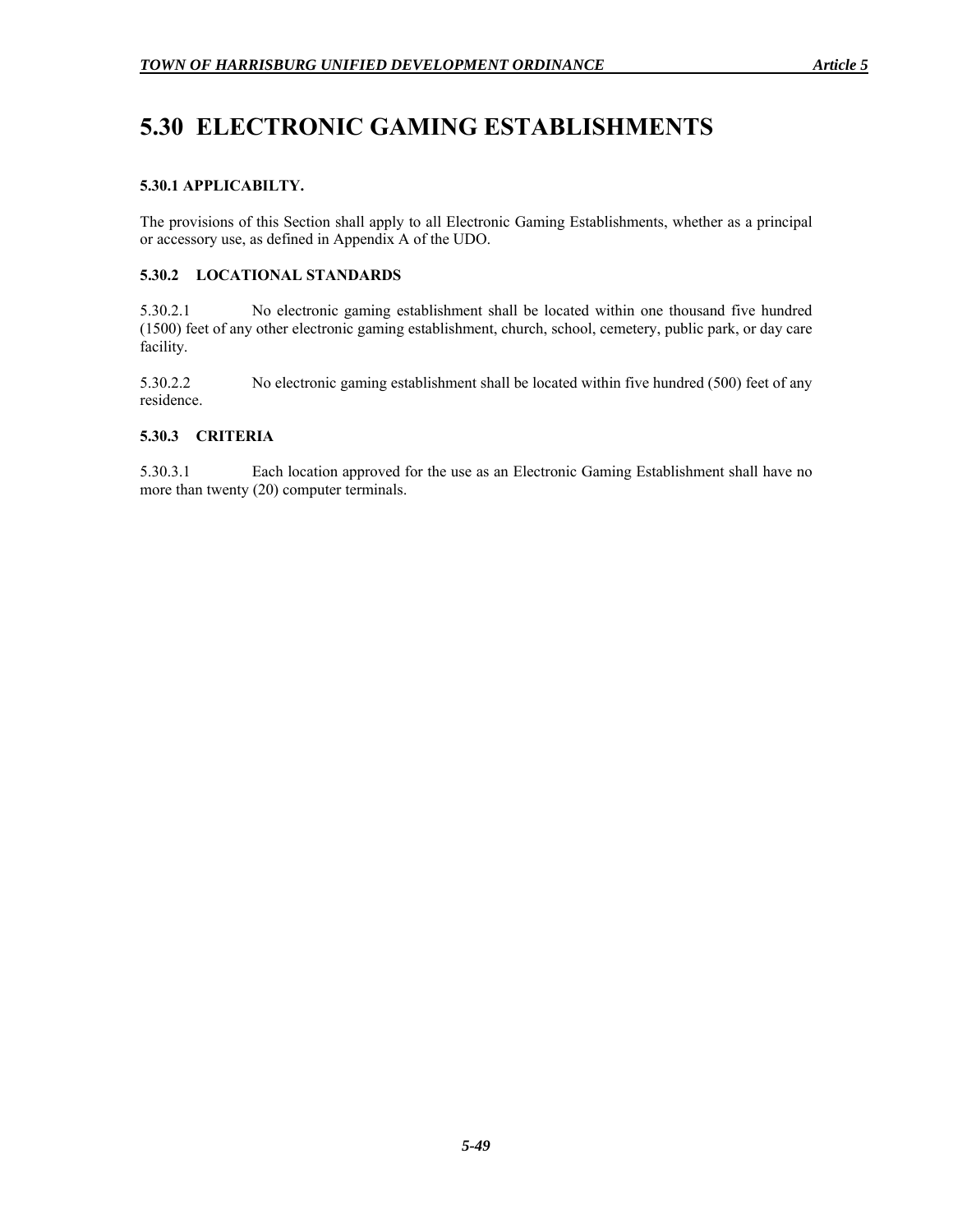# **5.31 RELIGIOUS INSTITUTIONS IN I-1 DISTRICTS**

# **5.31.1 APPLICABILTY.**

The provisions of this Section shall apply to all Religious Institutions within the I-1, Light<br>Industrial Zoning Districts. Religious Zoning Districts. Religious Institutions are not typically consistent with the uses allowed in the I-1 District, and special attention must be given to these uses locating in an industrial area. The criteria set forth in this ordinance are intended to alleviate the inconsistencies inherent in locating inconsistent uses adjacent to one another, such as exposure to excessive noise, dust, odors, vibrations, etc.

# **5.31.2 CRITERIA**

5.31.2.1 Seating capacity shall not exceed 200 seats.

5.31.2.2 Institutions shall not exceed 3000 square feet in floor space.

5.31.2.3 No outdoor storage is allowed.

5.31.2.4 No on-street parking shall be allowed.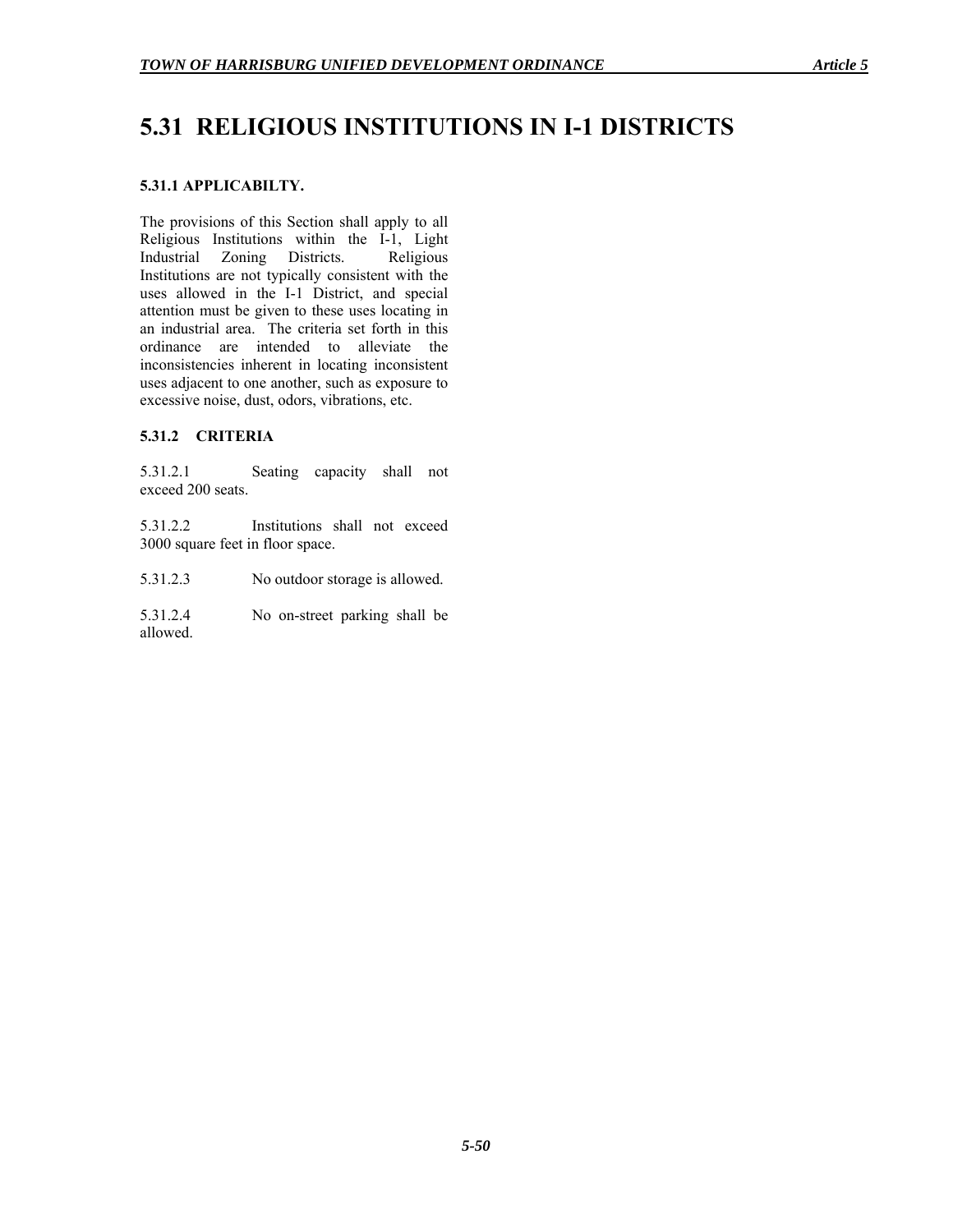# **5.32 SOLAR ENERGY STANDARDS**

# **5.32.1 PURPOSE**

The purpose of this ordinance is to facilitate the construction, installation, and operation of Solar Energy Systems (SESs) in a manner that promotes economic development and ensures the protection of health, safety, and welfare while also avoiding adverse impacts to important areas such as agricultural lands, endangered species habitats, conservation lands, and other sensitive lands4. It is the intent of this ordinance to encourage the development of SESs that reduce reliance on foreign and out-of-state energy resources, bolster local economic development and job creation, support the diversification of the state's energy portfolio, strengthen energy and grid security, reduce greenhouse gas emissions, reduce local air and water pollution, and aid North Carolina in meeting its Renewable Portfolio Standard. This ordinance is not intended to abridge safety, health or environmental requirements contained in other applicable codes, standards, or ordinances. The provisions of this ordinance shall not be deemed to nullify any provisions of local, state or federal law.

# **5.32.2 DEFINITIONS**

**5.32.2.1 Solar Energy System (SES)** - the components and subsystems required to convert solar energy into electric or thermal energy suitable for use. The area of the system includes all the land inside the perimeter of the system, which extends to any fencing. The term applies, but is not limited to, solar photovoltaic (PV) systems, solar thermal systems, and solar hot water systems. A system fits into one of three system types: Level 1 SES, Level 2 SES, and Level 3 SES.

# **5.32.2.2 Level 1 Solar Energy System** - Level 1 SESs include the following:

- Roof-mounted on any code-compliant structure.
- Ground-mounted on an area of up to 50% of the footprint of the primary structure on the parcel but no more than 1 acre.
- Covering permanent parking lot and other hardscape areas.
- Building integrated solar (i.e., shingle, hanging solar, canopy, etc.).

### **5.32.2.3 Level 2 Solar Energy System-** Level 2 SESs are ground-mounted systems not included in Level 1 that meet the area restrictions listed below:

- Agricultural/Residential: SES ≤1/2 acre
- Residential Low Density: SES  $\leq$ 1/2 acre
- Residential Medium Density: SES ≤1/2 acre
- Residential High Density: SES  $\leq$ 1/2 acre
- General Commercial/Business:  $SES \le 10$  acres
- Light Industrial: SES of any size
- Heavy Industrial: SES of any size
- Office-Institutional: SES ≤10 acres
- **5.32.2.4 Level 3 Solar Energy System** Level 3 SESs are systems that do not satisfy the parameters for a Level 1 or Level 2 Solar Energy System.

# **5.32.3 APPLICABILITY**

- **5.32.3.1** This ordinance applies to the construction of any new SES within the jurisdiction of the Town.
- **5.32.3.2** An SES established prior to the effective date of this ordinance shall remain exempt:
- **5.32.3.2.1** Exception: Modifications to an existing SES that increases the SES area by more than 5% of the original footprint or changes the solar panel type (e.g. photovoltaic to solar thermal) shall be subjected to this ordinance.
- **5.32.3.2.2** Maintenance and repair are not subject to this ordinance.
- **5.32.3.2.3** This ordinance does not supersede regulations from local, state, or federal agencies. Some important examples of such regulations include, but are not limited to building/electrical permits,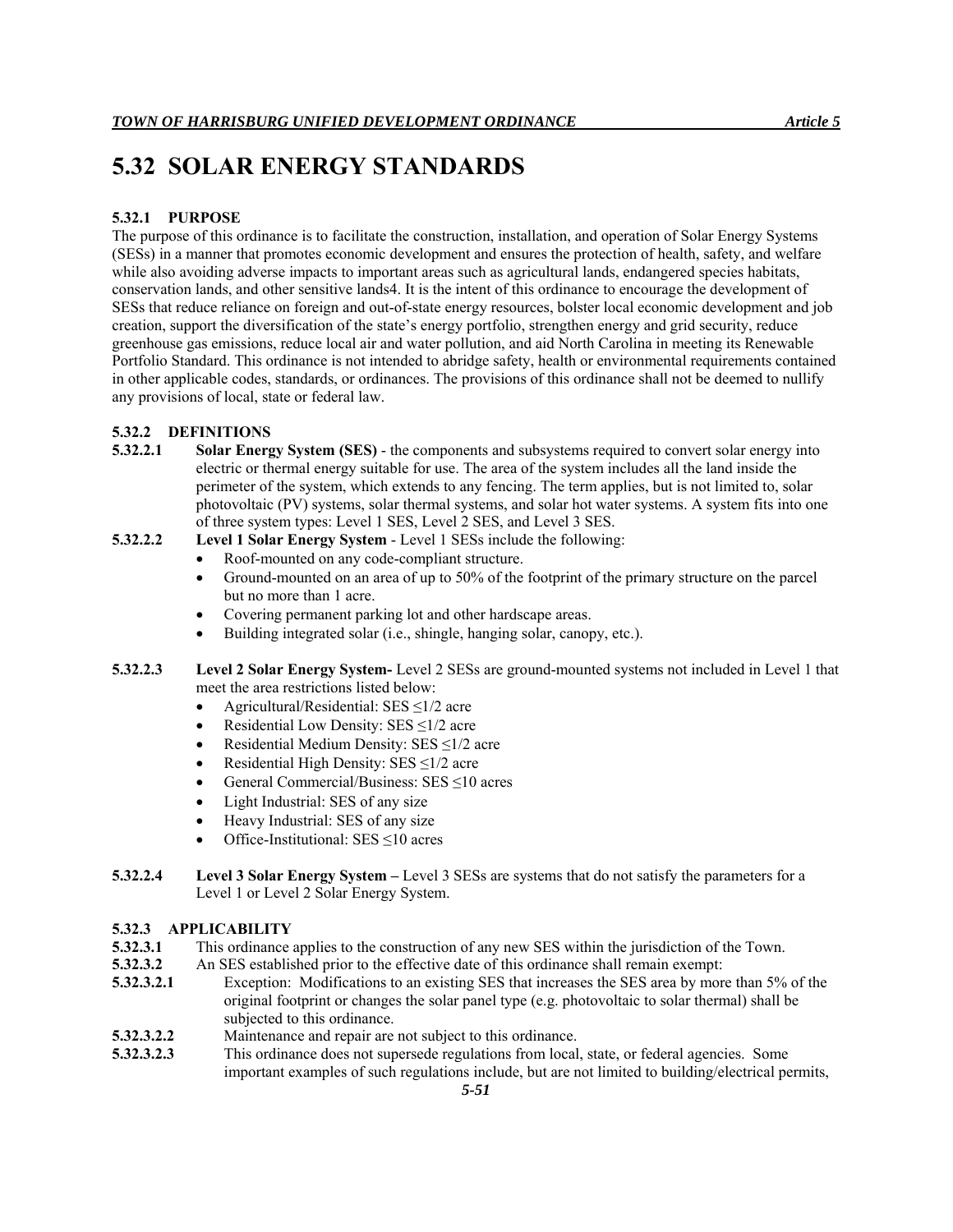onsite wastewater system avoidance, stormwater permits, or historic district regulations.

#### **5.32.4 PERMITS REQUIRED**

The type of permit required for an SES is displayed in Table 4.6-1 of the Unified Development Ordinance.

#### **5.32.5 SETBACKS**

**5.32.5.1** The following table provides parcel line setbacks to ground mounted SES equipment, excluding any security fencing, poles, and wires necessary to connect facilities of the electric utility.

| 1 UUIV VIV <i>e</i> 1                                                                                                                                                                                                                                                                            |                              |                             |                      |             |           |
|--------------------------------------------------------------------------------------------------------------------------------------------------------------------------------------------------------------------------------------------------------------------------------------------------|------------------------------|-----------------------------|----------------------|-------------|-----------|
|                                                                                                                                                                                                                                                                                                  | <b>Level 1</b>               | <b>Level 2</b>              | Level 3              |             |           |
| <b>Zoning District</b>                                                                                                                                                                                                                                                                           |                              |                             | <b>Front</b>         | <b>Side</b> | Rear      |
| Agricultural/Residential                                                                                                                                                                                                                                                                         |                              |                             | $30^{*}$             | $15^{*}$    | $25^{**}$ |
| Residential, low density                                                                                                                                                                                                                                                                         | Per Zoning<br>District**'*** | Per Zoning<br>District*' ** | $50^{*}$             | $50^{*}$    | $50^{*}$  |
| <b>Residential Medium Density</b>                                                                                                                                                                                                                                                                |                              |                             | Per Zoning District* |             |           |
| <b>Residential High Density</b>                                                                                                                                                                                                                                                                  |                              |                             |                      |             |           |
| Commercial/Business                                                                                                                                                                                                                                                                              |                              |                             | $30**$               | $15^{*}$    | $25^{**}$ |
| Light Industrial                                                                                                                                                                                                                                                                                 |                              |                             | $30**$               | $15^{*}$    | $25^{**}$ |
| Heavy Industrial                                                                                                                                                                                                                                                                                 |                              |                             | $30**$               | $15^{*}$    | $25^{*}$  |
| Office/Institutional                                                                                                                                                                                                                                                                             |                              |                             | $30^{*}$             | $15^{*}$    | $25^{**}$ |
| * 100' setback for SES equipment, excluding any security fencing, to any residential dwelling unit. If the SES is on a working<br>farm where the primary residential structure of the farm is on an adjacent lot then this 100' setback will not apply to this primary<br>residential structure. |                              |                             |                      |             |           |

**Table 5.32-1**

\*\* Ground-mounted SES must comply with district front yard limitations and setbacks, or otherwise not impair sight distance for safe access to or from the property or other properties in the vicinity

\*\*\* Level 1 roof mounted SESs are not subject to screening requirements typically applied to accessory utility systems (HVAC, dumpsters, etc.).

#### **5.32.6 HEIGHT LIMITATIONS**

**5.32.6.1** The height of systems will be measured from the highest natural grade below each solar panel.

#### **Table 5.32-2**

| <b>Zoning Districts</b>                                                     | <b>Level 1</b>      | <b>Level 2</b> | Level 3      |  |  |
|-----------------------------------------------------------------------------|---------------------|----------------|--------------|--|--|
| Agricultural/Residential                                                    | Roof-mounted: Per   | $20^{\circ}$   | $20^{\circ}$ |  |  |
| Residential, low density                                                    | zoning district     | $20^{\circ}$   | $20^{\circ}$ |  |  |
| <b>Residential Medium Density</b>                                           | Ground-mounted: 20' | $20^{\circ}$   | $20^{\circ}$ |  |  |
| <b>Residential High Density</b>                                             |                     | $20^{\circ}$   | $20^{\circ}$ |  |  |
| Commercial/Business                                                         |                     | $20^{\circ}$   | $20^{\circ}$ |  |  |
| Light Industrial                                                            |                     | $20^{\circ}$   | $20^{\circ}$ |  |  |
| Heavy Industrial                                                            |                     | $20^{\circ}$   | $20^{\circ}$ |  |  |
| Office/Institutional                                                        |                     | $20^{\circ}$   | $20^{\circ}$ |  |  |
| * This excludes utility poles and any antennas constructed for the project. |                     |                |              |  |  |

\* This excludes utility poles and any antennas constructed for the project.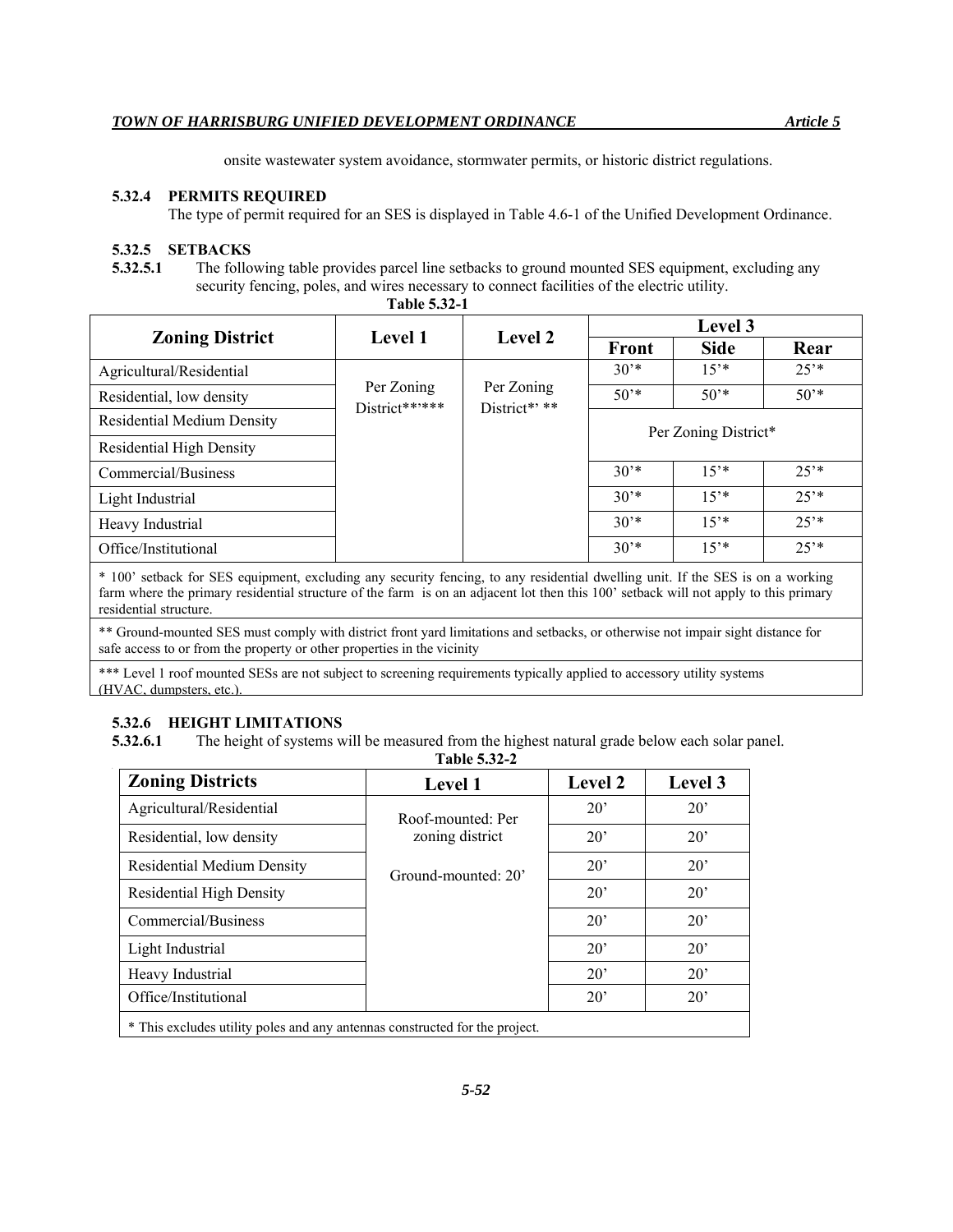# **5.32.6 AVIATION NOTIFICATION**

The requirements below apply only to Level 1, 2 & 3 systems over half  $(1/2)$  an acre in size:

- **5.32.6.1** A map analysis showing a radius of five (5) nautical miles from the center of the SES with any airport operations within this area highlighted shall be submitted with permit application.
- **5.32.6.2** For consideration of potential impacts to low altitude military flight paths, notification of intent to construct the SES shall be sent to the NC Commanders Council at least 30 days before the Public Hearing for a Level 2 SES and at least 45 days before starting construction for applicable Level 1 and Level 2 SESs. Notification shall include location of SES (i.e. map, coordinates, address, or Parcel ID), technology (i.e. roof-mounted PV, ground-mounted fixed PV, tracked PV, solar thermal, etc.), and the area of system (e.g. 5 acres). Proof of delivery of notification and date of delivery shall be submitted with permit application.
- **5.32.6.3** The latest version of the Solar Glare Hazard Analysis Tool (SGHAT) shall be used per its user's manual to evaluate the solar glare aviation hazard. The full report for each flight path and observation point, as well as the contact information for the zoning administrator, shall be sent to the authority indicated below at least 30 days before the Public Hearing for Level 3 SESs and at least 45 days before starting construction for Level 1 and level 2 SESs. Proof of delivery of notification and date of delivery shall be submitted with permit application.
- **5.32.6.3.1** Airport operations at airports in the National Plan of Integrated Airport Systems within 5 nautical miles of the center of SES: provide required information to the Federal Aviation Administration's Airport District Office (ADO) with oversight of North Carolina.
- **5.32.6.3.2** Airport operations at airport *not* in the NPIAS, including military airports, within 5 nautical miles of the center of SES: provide required information to the NC Commanders Council for military airports and to the management of the airport for non-military airports.
- **5.32.6.4** Any applicable SES design changes (e.g. module tilt, module reflectivity, etc.) after initial submittal shall be rerun in the SGHAT tool and the new full report shall be sent without undue delay to the contacts specified in Sections 6.32.6.3.1 and 6.32.6.3.2

#### **5.32.7 LEVEL 1 SOLAR ENERGY REQUIREMENTS**

**5.32.7.1** Level 1 SESs are a permitted use provided they meet the applicable height, setback, aviation notification, and related district standards.

#### **5.32.7.2 LEVELS 2 AND 3 SOLAR ENERGY REQUIREMENTS**

These requirements are in addition to height, setback, aviation notification, and applicable district standards.

- A. Site Plan
	- a. A site plan shall be submitted to the Zoning Administrator demonstrating compliance with:
		- i. Setback and height limitations as established in this Section,
		- ii. Applicable Zoning District requirements such as lot coverage
		- iii. Applicable solar requirements per this ordinance.
- B. Visibility
	- a. SESs shall be constructed with buffering as required in Table 7.4-1. For the purposes of this section, SES 2 and 3 uses shall be considered a Class 5 use, and shall be buffered as such according to Table 7.4-1.
	- b. Public signage shall be permitted by Article 12 of this Ordinance per the zoning district regulations.
	- c. If site lighting is provided, the requirements of Article 7 of this Ordinance shall apply, and a site lighting plan shall be submitted per Appendix B.
- C. Decommissioning
	- a. A decommissioning plan signed by the party responsible for decommissioning and the landowner addressing the following shall be submitted with permit application.
		- i. Defined conditions upon which decommissioning will be initiated (e.g. end of land lease, no power production for 12 months, etc.)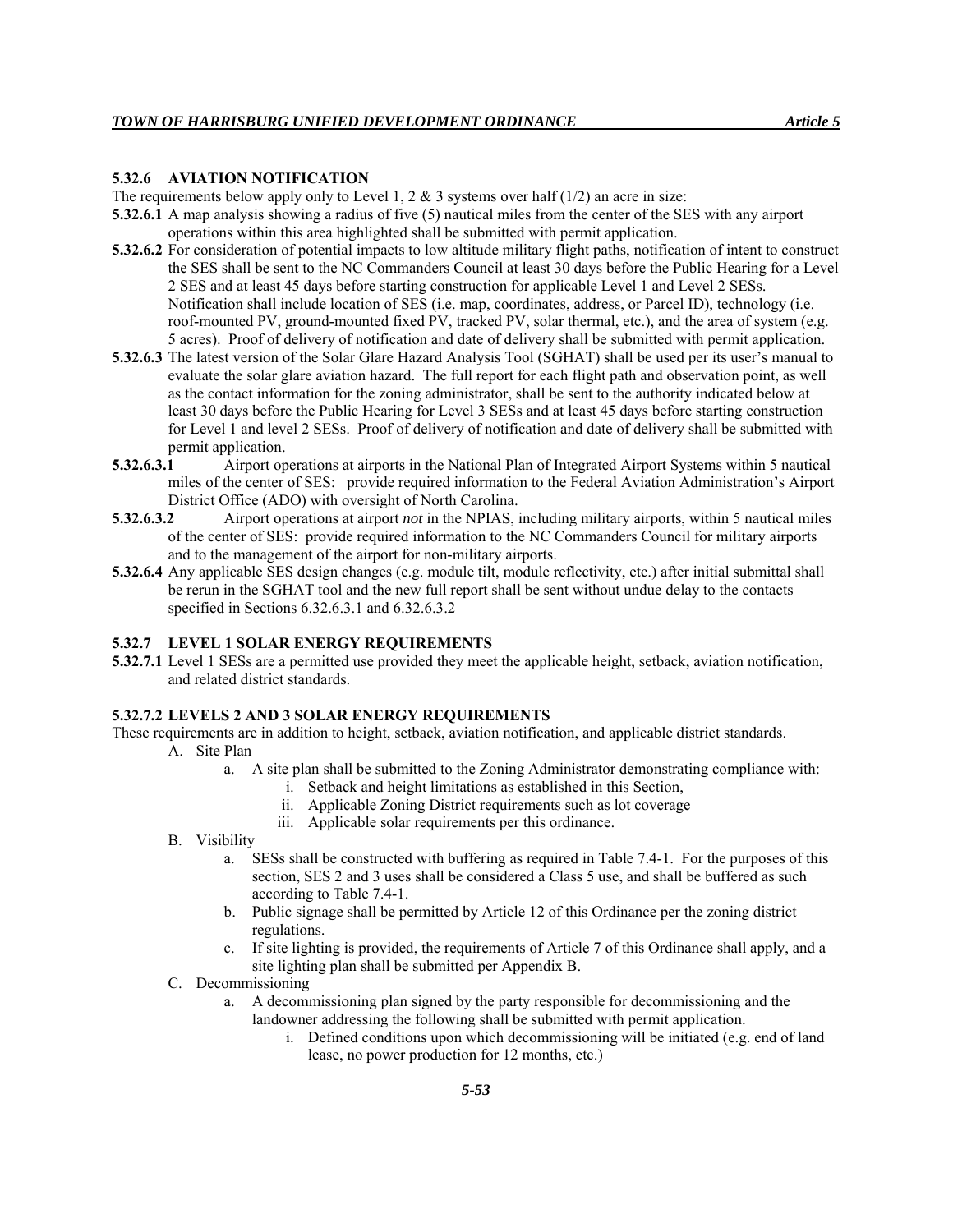- ii. Removal of all non-utility owned equipment, conduit, structures, fencing, roads, and foundations
- iii. Restoration of property to condition prior to development of the SES
- iv. The timeframe for completion of decommissioning activities
- v. Description of any agreement (e.g. lease) with landowner regarding decommissioning.
- vi. The party currently responsible for decommissioning
- vii. Plans for updating this decommissioning plan
- b. Before issuance of a Certificate of Compliance, provide evidence that the decommissioning plan was recorded with the Register of Deeds.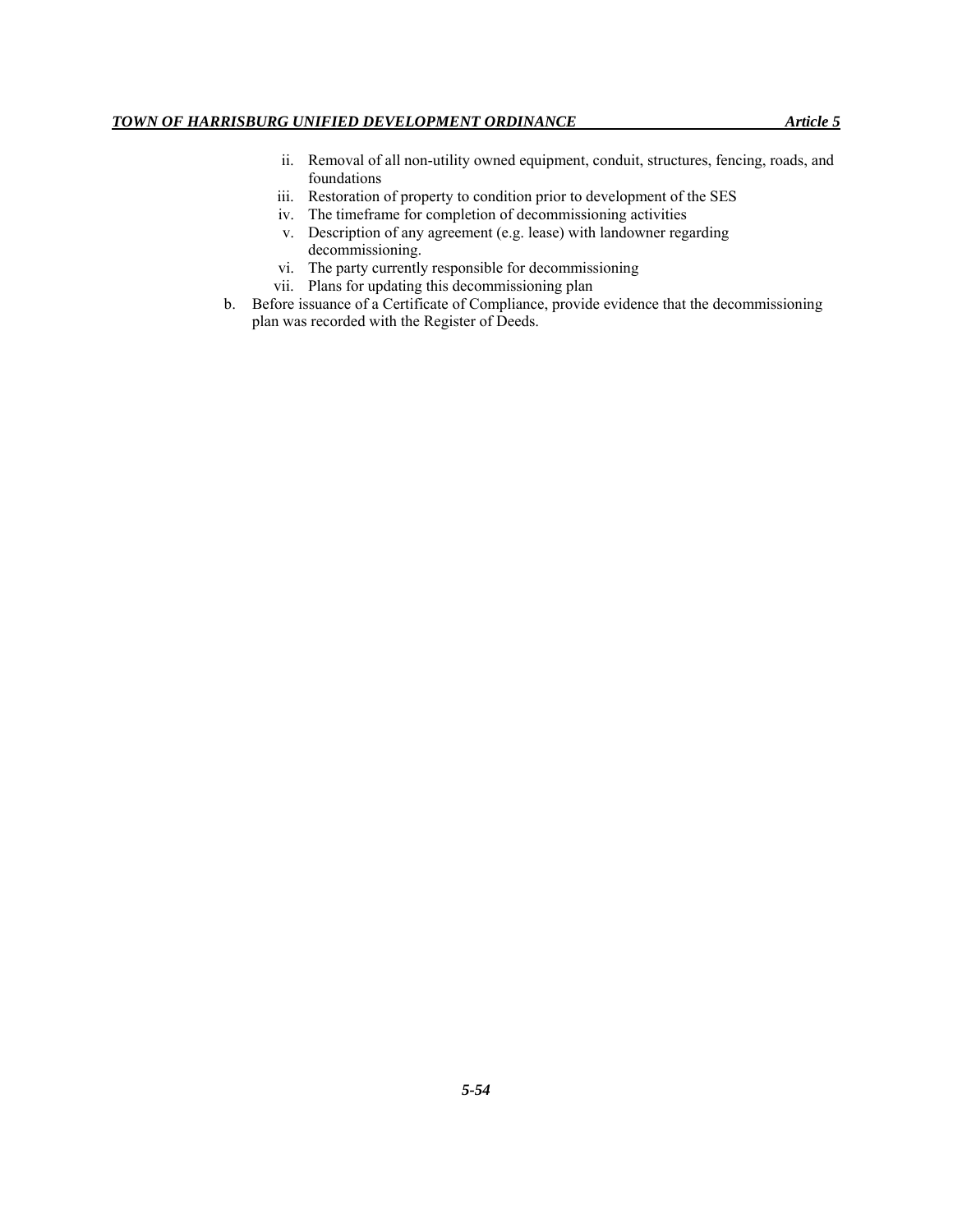# **5.33 BREWPUBS AND BREWERIES-MICRO**

- **5.33.1** Brewpubs are allowed per Table 4.7-1 with the following prescribed conditions:
- **5.33.1.1** No outdoor amplified sound will be permitted after 11:00pm. All activities shall comply with the Town of Harrisburg Noise Ordinance.
- **5.33.1.2** In the C-1 and C-2 zoning districts, no brewpub shall be located within 100 feet of any church or school as measured from parcel edge to parcel edge. In all other districts, the state minimum distances shall apply.
- **5.33.2** Breweries-Micro are allowed per Table 4.7-1 with the following prescribed conditions:
- **5.33.2.1** In the C-1, C-2, and PUD districts, Breweries-Micro shall have a tap room that is oriented to the street or main pedestrian entrance of the building. A minimum of 500 square feet shall be provided for the tap room and this area shall be open for business at least one quarter of the time each week the business facility is open.
- **5.33.2.2** In the C-1 and C-2 zoning districts, no breweries-micro shall be located within 100 feet of any church or school as measured from parcel edge to parcel edge. In all other districts, the state minimum distances shall apply.